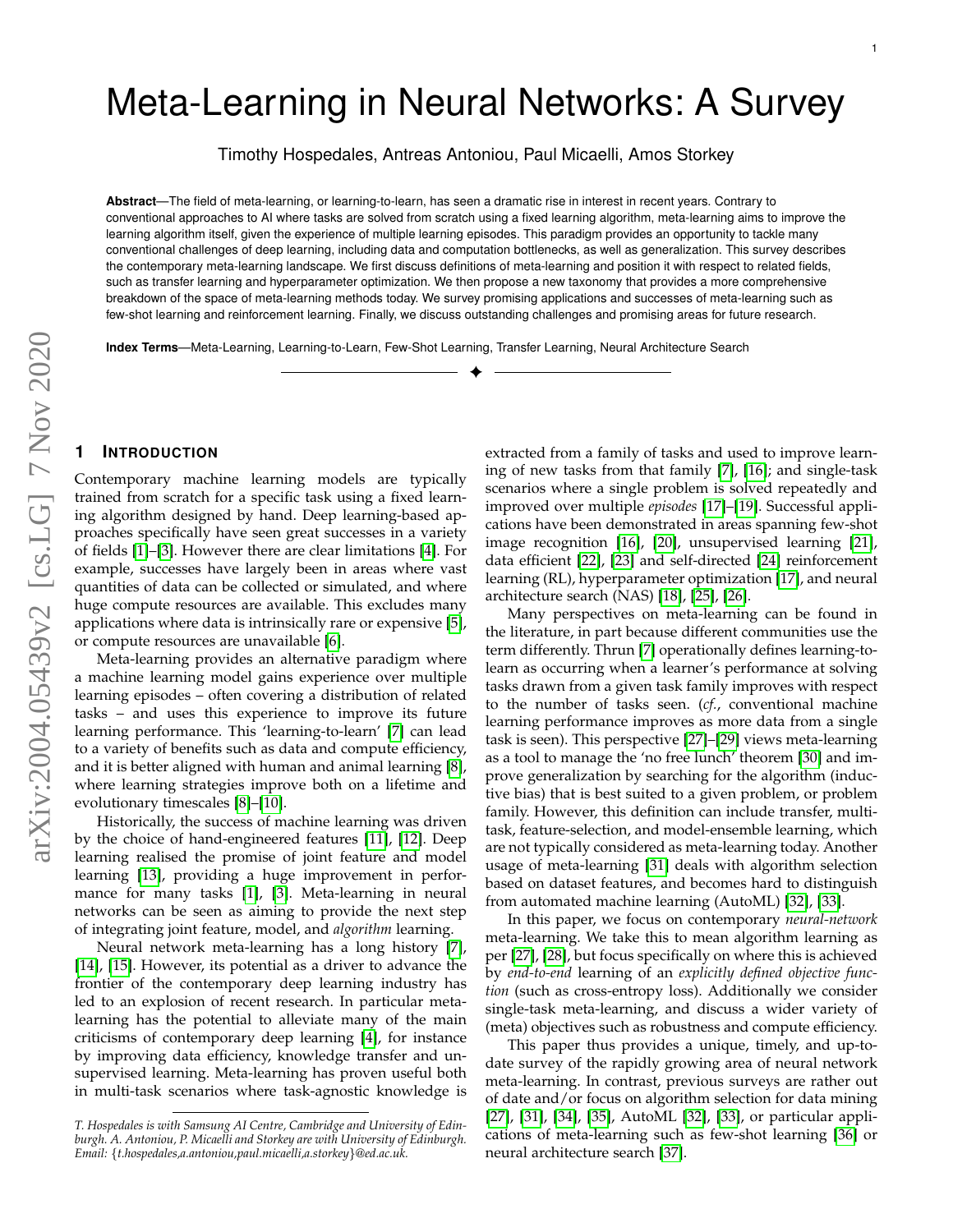We address both meta-learning methods and applications. We first introduce meta-learning through a high-level problem formalization that can be used to understand and position work in this area. We then provide a new taxonomy in terms of meta-representation, meta-objective and metaoptimizer. This framework provides a design-space for developing new meta learning methods and customizing them for different applications. We survey several popular and emerging application areas including few-shot, reinforcement learning, and architecture search; and position metalearning with respect to related topics such as transfer and multi-task learning. We conclude by discussing outstanding challenges and areas for future research.

#### **2 BACKGROUND**

Meta-learning is difficult to define, having been used in various inconsistent ways, even within contemporary neuralnetwork literature. In this section, we introduce our definition and key terminology, and then position meta-learning with respect to related topics.

Meta-learning is most commonly understood as *learning to learn*, which refers to the process of improving a learning algorithm over multiple learning episodes. In contrast, conventional ML improves model predictions over multiple data instances. During **base learning**, an *inner* (or *lower*/*base*) learning algorithm solves a *task* such as image classification [\[13\]](#page-14-10), defined by a dataset and objective. During **meta-learning**, an *outer* (or *upper*/*meta*) algorithm updates the inner learning algorithm such that the model it learns improves an outer objective. For instance this objective could be generalization performance or learning speed of the inner algorithm. Learning episodes of the base task, namely (base algorithm, trained model, performance) tuples, can be seen as providing the instances needed by the outer algorithm to learn the base learning algorithm.

As defined above, many conventional algorithms such as random search of hyper-parameters by cross-validation could fall within the definition of meta-learning. The salient characteristic of contemporary neural-network metalearning is an explicitly defined *meta-level objective*, and *endto-end* optimization of the inner algorithm with respect to this objective. Often, meta-learning is conducted on learning episodes sampled from a task family, leading to a base learning algorithm that performs well on new tasks sampled from this family. However, in a limiting case all training episodes can be sampled from a single task. In the following section, we introduce these notions more formally.

## <span id="page-1-4"></span>**2.1 Formalizing Meta-Learning**

**Conventional Machine Learning** In conventional supervised machine learning, we are given a training dataset  $\mathcal{D} = \{(x_1, y_1), \ldots, (x_N, y_N)\}\$ , such as (input image, output label) pairs. We can train a predictive model  $\hat{y} = f_{\theta}(x)$ parameterized by  $\theta$ , by solving:

$$
\theta^* = \arg\min_{\theta} \mathcal{L}(\mathcal{D}; \theta, \omega) \tag{1}
$$

where  $\mathcal L$  is a loss function that measures the error between true labels and those predicted by  $f_{\theta}(\cdot)$ . The conditioning on  $\omega$  denotes the dependence of this solution on assumptions

about 'how to learn', such as the choice of optimizer for  $\theta$ or function class for  $f$ . Generalization is then measured by evaluating a number of test points with known labels.

The conventional assumption is that this optimization is performed *from scratch* for every problem  $D$ ; and that  $\omega$  is pre-specified. However, the specification of  $\omega$  can drastically affect performance measures like accuracy or data efficiency. Meta-learning seeks to improve these measures by learning the learning algorithm itself, rather than assuming it is prespecified and fixed. This is often achieved by revisiting the first assumption above, and learning from a distribution of tasks rather than from scratch.

**Meta-Learning: Task-Distribution View** A common view of meta-learning is to learn a general purpose learning algorithm that can generalize across tasks, and ideally enable each new task to be learned better than the last. We can evaluate the performance of  $\omega$  over a distribution of tasks  $p(\mathcal{T})$ . Here we loosely define a task to be a dataset and loss function  $\mathcal{T} = \{\mathcal{D}, \mathcal{L}\}\$ . Learning how to learn thus becomes

<span id="page-1-2"></span>
$$
\min_{\omega} \mathop{\mathbb{E}}_{\mathcal{T} \sim p(\mathcal{T})} \mathcal{L}(\mathcal{D}; \omega) \tag{2}
$$

where  $\mathcal{L}(\mathcal{D}; \omega)$  measures the performance of a model trained using  $\omega$  on dataset  $\mathcal{D}$ . 'How to learn', i.e.  $\omega$ , is often referred to as *across-task* knowledge or *meta-knowledge*.

To solve this problem in practice, we often assume access to a *set* of source tasks sampled from  $p(\mathcal{T})$ . Formally, we denote the set of  $M$  source tasks used in the meta-training stage as  $\mathscr{D}_{source}~=~\{(\mathcal{D}_{source}^{train}, \mathcal{D}_{source}^{val})^{(i)}\}_{i=1}^{M}$  where each task has both training and validation data. Often, the source train and validation datasets are respectively called *support* and *query* sets. The **meta-training** step of 'learning how to learn' can be written as:

<span id="page-1-1"></span>
$$
\omega^* = \arg\max_{\omega} \log p(\omega | \mathcal{D}_{source}) \tag{3}
$$

Now we denote the set of  $Q$  target tasks used in the meta-testing stage as  $\mathscr{D}_{target}~=~\{(\mathcal{\bar{D}}_{target}^{train},\mathcal{\bar{D}}_{target}^{test})^{(i)}\}_{i=1}^{Q}$ where each task has both training and test data. In the **metatesting** stage we use the learned meta-knowledge  $\omega^*$  to train the base model on each previously unseen target task  $i$ :

<span id="page-1-3"></span>
$$
\theta^*(i) = \arg\max_{\theta} \log p(\theta | \omega^*, \mathcal{D}_{target}^{train}(i))
$$
 (4)

In contrast to conventional learning in Eq. [1,](#page-1-0) learning on the training set of a target task  $i$  now benefits from metaknowledge  $\omega^*$  about the algorithm to use. This could be an estimate of the initial parameters [\[16\]](#page-14-13), or an entire learning model [\[38\]](#page-15-20) or optimization strategy [\[39\]](#page-15-21). We can evaluate the accuracy of our meta-learner by the performance of  $\theta^{*}$  (*i*) on the test split of each target task  $\mathcal{D}_{target}^{test}(i)$ .

<span id="page-1-0"></span>This setup leads to analogies of conventional underfitting and overfitting: *meta-underfitting* and *meta-overfitting*. In particular, meta-overfitting is an issue whereby the metaknowledge learned on the source tasks does not generalize to the target tasks. It is relatively common, especially in the case where only a small number of source tasks are available. It can be seen as learning an inductive bias  $\omega$ that constrains the hypothesis space of  $\theta$  too tightly around solutions to the source tasks.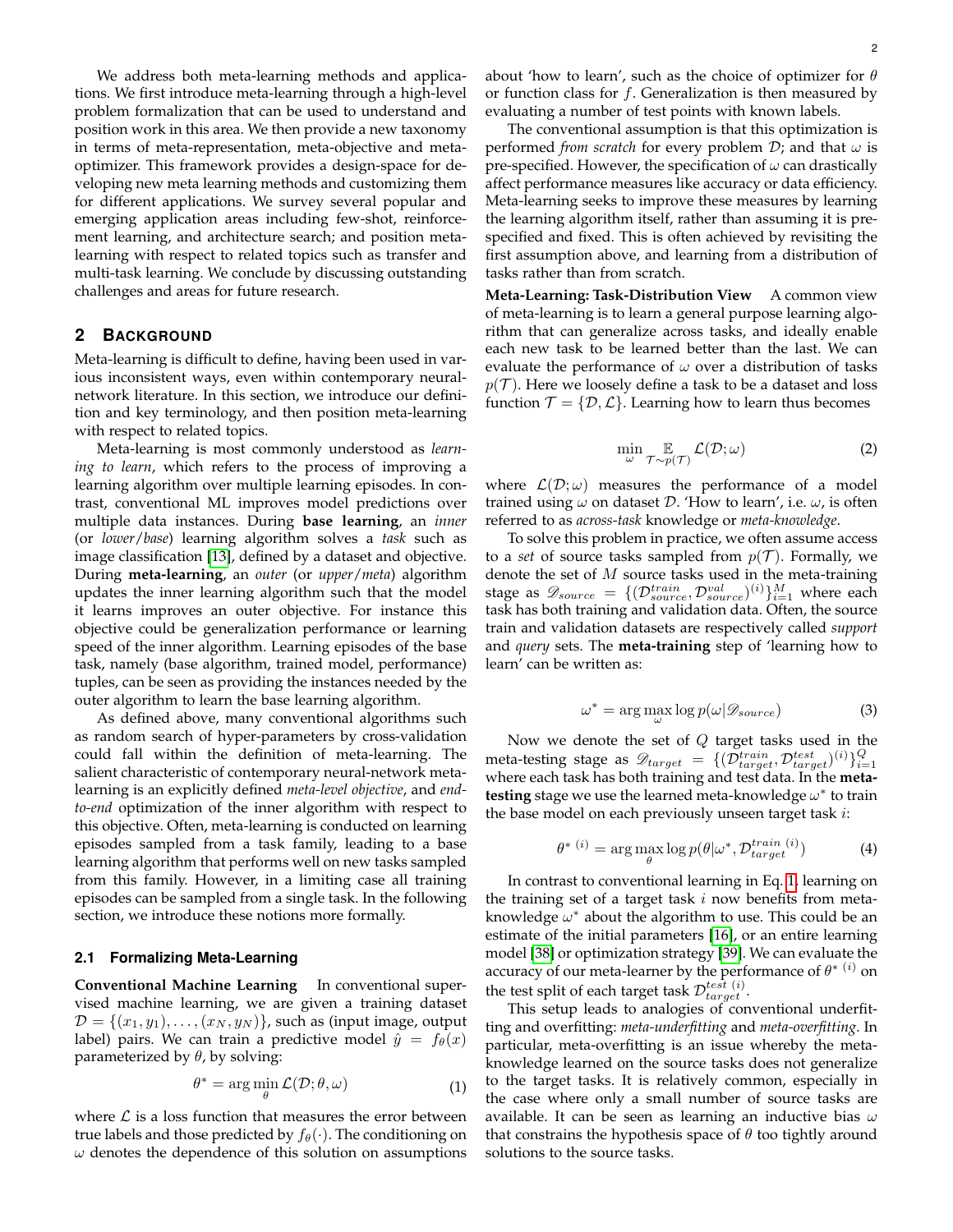**Meta-Learning: Bilevel Optimization View** The previous discussion outlines the common flow of meta-learning in a multiple task scenario, but does not specify how to solve the meta-training step in Eq. [3.](#page-1-1) This is commonly done by casting the meta-training step as a bilevel optimization problem. While this picture is arguably only accurate for the optimizer-based methods (see section [3.1\)](#page-3-0), it is helpful to visualize the mechanics of meta-learning more generally. Bilevel optimization [\[40\]](#page-15-22) refers to a hierarchical optimization problem, where one optimization contains another optimization as a constraint [\[17\]](#page-14-14), [\[41\]](#page-15-23). Using this notation, meta-training can be formalised as follows:

$$
\omega^* = \arg\min_{\omega} \sum_{i=1}^{M} \mathcal{L}^{meta}(\theta^{*(i)}(\omega), \omega, \mathcal{D}_{source}^{val}(i))
$$
(5)

$$
\text{s.t. } \theta^{*(i)}(\omega) = \arg\min_{\theta} \mathcal{L}^{task}(\theta, \omega, \mathcal{D}_{source}^{train}(i))
$$
 (6)

where  $\mathcal{L}^{meta}$  and  $\mathcal{L}^{task}$  refer to the outer and inner objectives respectively, such as cross entropy in the case of few-shot classification. Note the leader-follower asymmetry between the outer and inner levels: the inner level optimiza-tion Eq. [6](#page-2-0) is conditional on the learning strategy  $\omega$  defined by the outer level, but it cannot change  $\omega$  during its training.

Here  $\omega$  could indicate an initial condition in non-convex optimization [\[16\]](#page-14-13), a hyper-parameter such as regularization strength [\[17\]](#page-14-14), or even a parameterization of the loss function to optimize  $\mathcal{L}^{task}$  [\[42\]](#page-15-24). Section [4.1](#page-4-0) discusses the space of choices for  $\omega$  in detail. The outer level optimization learns  $ω$  such that it produces models  $θ^{*(i)}(ω)$  that perform well on their validation sets after training. Section [4.2](#page-7-0) discusses how to optimize  $\omega$  in detail. In Section [4.3](#page-7-1) we consider what  $\mathcal{L}^{meta}$  can measure, such as validation performance, learning speed or model robustness.

Finally, we note that the above formalization of metatraining uses the notion of a distribution over tasks. While common in the meta-learning literature, it is not a necessary condition for meta-learning. More formally, if we are given a single train and test dataset  $(M = Q = 1)$ , we can split the training set to get validation data such that  $\mathscr{D}_{source}$  =  $(\mathcal{D}_{source}^{train}, \mathcal{D}_{source}^{val})$  for meta-training, and for meta-testing we can use  $\mathscr{D}_{target} = (\mathcal{D}_{source}^{train} \cup \mathcal{D}_{source}^{val}, \mathcal{D}_{target}^{test})$ . We still learn  $\omega$  over several episodes, and different train-val splits are usually used during meta-training.

**Meta-Learning: Feed-Forward Model View** As we will see, there are a number of meta-learning approaches that synthesize models in a feed-forward manner, rather than via an explicit iterative optimization as in Eqs. [5-](#page-2-1)[6](#page-2-0) above. While they vary in their degree of complexity, it can be instructive to understand this family of approaches by instantiating the abstract objective in Eq. [2](#page-1-2) to define a toy example for metatraining linear regression [\[43\]](#page-15-25).

$$
\min_{\omega} \mathop{\mathbb{E}}_{(\mathcal{D}^{tr}, \mathcal{D}^{val}) \in \mathcal{T}} \sum_{(\mathbf{x}, y) \in \mathcal{D}^{val}} \left[ (\mathbf{x}^T \mathbf{g}_{\omega}(\mathcal{D}^{tr}) - y)^2 \right] \tag{7}
$$

Here we meta-train by optimizing over a distribution of tasks. For each task a train and validation set is drawn. The train set  $\mathcal{D}^{tr}$  is embedded [\[44\]](#page-15-26) into a vector  $\mathbf{g}_{\omega}$  which defines the linear regression weights to predict examples x from the validation set. Optimizing Eq. [7](#page-2-2) 'learns to learn' by training the function  $g_{\omega}$  to map a training set to a weight vector. Thus  $g_{\omega}$  should provide a good solution for novel metatest tasks  $\mathcal{T}^{te}$  drawn from  $p(\mathcal{T})$ . Methods in this family vary in the complexity of the predictive model g used, and how the support set is embedded [\[44\]](#page-15-26) (e.g., by pooling, CNN or RNN). These models are also known as *amortized* [\[45\]](#page-15-27) because the cost of learning a new task is reduced to a feed-forward operation through  $\mathbf{g}_{\omega}(\cdot)$ , with iterative optimization already paid for during meta-training of  $\omega$ .

#### **2.2 Historical Context of Meta-Learning**

<span id="page-2-1"></span><span id="page-2-0"></span>Meta-learning and learning-to-learn first appear in the literature in 1987 [\[14\]](#page-14-11). J. Schmidhuber introduced a family of methods that can learn how to learn, using *self-referential* learning. Self-referential learning involves training neural networks that can receive as inputs their own weights and predict updates for said weights. Schmidhuber proposed to learn the model itself using evolutionary algorithms.

Meta-learning was subsequently extended to multiple areas. Bengio *et al*. [\[46\]](#page-15-28), [\[47\]](#page-15-29) proposed to meta-learn biologically plausible learning rules. Schmidhuber *et al*.continued to explore self-referential systems and meta-learning [\[48\]](#page-15-30), [\[49\]](#page-15-31). S. Thrun *et al*. took care to more clearly define the term *learning to learn* in [\[7\]](#page-14-5) and introduced initial theoretical justifications and practical implementations. Proposals for training meta-learning systems using gradient descent and backpropagation were first made in 1991 [\[50\]](#page-15-32) followed by more extensions in 2001 [\[51\]](#page-15-33), [\[52\]](#page-15-34), with [\[27\]](#page-15-9) giving an overview of the literature at that time. Meta-learning was used in the context of reinforcement learning in 1995 [\[53\]](#page-15-35), followed by various extensions [\[54\]](#page-15-36), [\[55\]](#page-15-37).

#### **2.3 Related Fields**

Here we position meta-learning against related areas whose relation to meta-learning is often a source of confusion.

**Transfer Learning (TL)** TL [\[34\]](#page-15-16), [\[56\]](#page-15-38) uses past experience from a source task to improve learning (speed, data efficiency, accuracy) on a target task. TL refers both to this problem area and family of solutions, most commonly parameter transfer plus optional fine tuning [\[57\]](#page-15-39) (although there are numerous other approaches [\[34\]](#page-15-16)).

In contrast, meta-learning refers to a paradigm that can be used to improve TL as well as other problems. In TL the prior is extracted by vanilla learning on the source task without the use of a meta-objective. In meta-learning, the corresponding prior would be defined by an outer optimization that evaluates the benefit of the prior when learn a new task, as illustrated by MAML [\[16\]](#page-14-13). More generally, meta-learning deals with a much wider range of metarepresentations than solely model parameters (Section [4.1\)](#page-4-0).

<span id="page-2-2"></span>**Domain Adaptation (DA) and Domain Generalization (DG)** Domain-shift refers to the situation where source and target problems share the same objective, but the input distribution of the target task is shifted with respect to the source task [\[34\]](#page-15-16), [\[58\]](#page-15-40), reducing model performance. DA is a variant of transfer learning that attempts to alleviate this issue by adapting the source-trained model using sparse or unlabeled data from the target. DG refers to methods to train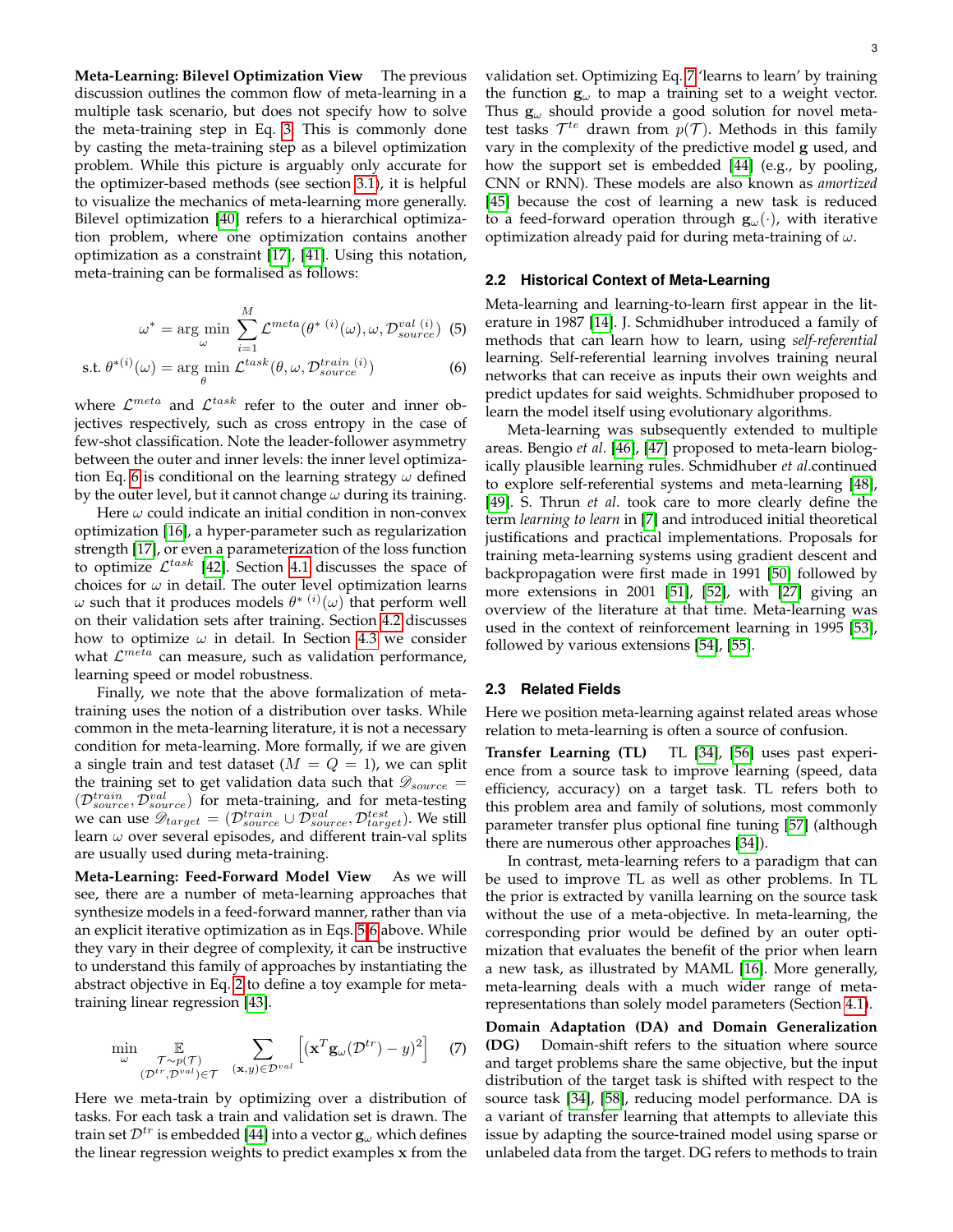a source model to be robust to such domain-shift without further adaptation. Many knowledge transfer methods have been studied [\[34\]](#page-15-16), [\[58\]](#page-15-40) to boost target domain performance. However, as for TL, vanilla DA and DG don't use a metaobjective to optimize 'how to learn' across domains. Meanwhile, meta-learning methods can be used to perform both DA [\[59\]](#page-15-41) and DG [\[42\]](#page-15-24) (see Sec. [5.8\)](#page-12-0).

**Continual learning (CL)** Continual or lifelong learning [\[60\]](#page-15-42)–[\[62\]](#page-15-43) refers to the ability to learn on a sequence of tasks drawn from a potentially non-stationary distribution, and in particular seek to do so while accelerating learning new tasks and without forgetting old tasks. Similarly to metalearning, a task distribution is considered, and the goal is partly to accelerate learning of a target task. However most continual learning methodologies are not meta-learning methodologies since this meta objective is not solved for explicitly. Nevertheless, meta-learning provides a potential framework to advance continual learning, and a few recent studies have begun to do so by developing meta-objectives that encode continual learning performance [\[63\]](#page-15-44)–[\[65\]](#page-15-45).

**Multi-Task Learning (MTL)** aims to jointly learn several related tasks, to benefit from regularization due to parameter sharing and the diversity of the resulting shared representation [\[66\]](#page-15-46)–[\[68\]](#page-15-47), as well as compute/memory savings. Like TL, DA, and CL, conventional MTL is a singlelevel optimization without a meta-objective. Furthermore, the goal of MTL is to solve a fixed number of known tasks, whereas the point of meta-learning is often to solve unseen future tasks. Nonetheless, meta-learning can be brought in to benefit MTL, e.g. by learning the relatedness between tasks [\[69\]](#page-15-48), or how to prioritise among multiple tasks [\[70\]](#page-15-49).

**Hyperparameter Optimization (HO)** is within the remit of meta-learning, in that hyperparameters like learning rate or regularization strength describe 'how to learn'. Here we include HO tasks that define a meta objective that is trained end-to-end with neural networks, such as gradient-based hyperparameter learning [\[69\]](#page-15-48), [\[71\]](#page-15-50) and neural architecture search [\[18\]](#page-15-6). But we exclude other approaches like random search [\[72\]](#page-15-51) and Bayesian Hyperparameter Optimization [\[73\]](#page-15-52), which are rarely considered to be meta-learning.

**Hierarchical Bayesian Models (HBM)** involve Bayesian learning of parameters  $\theta$  under a prior  $p(\theta|\omega)$ . The prior is written as a conditional density on some other variable ω which has its own prior  $p(ω)$ . Hierarchical Bayesian models feature strongly as models for grouped data  $\mathcal{D} =$  $\{\mathcal{D}_i | i = 1, 2, \dots, M\}$ , where each group *i* has its own  $\theta_i.$  The full model is  $\left[\prod_{i=1}^M p(\mathcal{D}_i|\theta_i)p(\theta_i|\omega)\right]p(\omega).$  The levels of hierarchy can be increased further; in particular  $\omega$ can itself be parameterized, and hence  $p(\omega)$  can be learnt. Learning is usually full-pipeline, but using some form of Bayesian marginalisation to compute the posterior over ω:  $P(\omega|\mathcal{D}) \sim p(\omega) \prod_{i=1}^{M} \int d\theta_i p(\mathcal{D}_i|\theta_i) p(\theta_i|\omega)$ . The ease of doing the marginalisation depends on the model: in some (e.g. Latent Dirichlet Allocation [\[74\]](#page-15-53)) the marginalisation is exact due to the choice of conjugate exponential models, in others (see e.g. [\[75\]](#page-15-54)), a stochastic variational approach is used to calculate an approximate posterior, from which a lower bound to the marginal likelihood is computed.

Bayesian hierarchical models provide a valuable view-

point for meta-learning, by providing a modeling rather than an algorithmic framework for understanding the metalearning process. In practice, prior work in HBMs has typically focused on learning simple tractable models  $\theta$  while most meta-learning work considers complex inner-loop learning processes, involving many iterations. Nonetheless, some meta-learning methods like MAML [\[16\]](#page-14-13) can be understood through the lens of HBMs [\[76\]](#page-15-55).

**AutoML:** AutoML [\[31\]](#page-15-12)–[\[33\]](#page-15-14) is a rather broad umbrella for approaches aiming to automate parts of the machine learning process that are typically manual, such as data preparation, algorithm selection, hyper-parameter tuning, and architecture search. AutoML often makes use of numerous heuristics outside the scope of meta-learning as defined here, and focuses on tasks such as data cleaning that are less central to meta-learning. However, AutoML sometimes makes use of end-to-end optimization of a meta-objective, so meta-learning can be seen as a specialization of AutoML.

# **3 TAXONOMY**

## <span id="page-3-0"></span>**3.1 Previous Taxonomies**

Previous [\[77\]](#page-15-56), [\[78\]](#page-15-57) categorizations of meta-learning methods have tended to produce a three-way taxonomy across optimization-based methods, model-based (or black box) methods, and metric-based (or non-parametric) methods.

**Optimization** Optimization-based methods include those where the inner-level task (Eq. [6\)](#page-2-0) is literally solved as an optimization problem, and focuses on extracting metaknowledge  $\omega$  required to improve optimization performance. A famous example is MAML [\[16\]](#page-14-13), which aims to learn the initialization  $\omega = \theta_0$ , such that a small number of inner steps produces a classifier that performs well on validation data. This is also performed by gradient descent, differentiating through the updates of the base model. More elaborate alternatives also learn step sizes [\[79\]](#page-15-58), [\[80\]](#page-15-59) or train recurrent networks to predict steps from gradients [\[19\]](#page-15-0), [\[39\]](#page-15-21), [\[81\]](#page-15-60). Meta-optimization by gradient over long inner optimizations leads to several compute and memory challenges which are discussed in Section [6.](#page-13-0) A unified view of gradient-based meta learning expressing many existing methods as special cases of a generalized inner loop metalearning framework has been proposed [\[82\]](#page-15-61).

**Black Box / Model-based** In model-based (or black-box) methods the inner learning step (Eq. [6,](#page-2-0) Eq. [4\)](#page-1-3) is wrapped up in the feed-forward pass of a single model, as illustrated in Eq. [7.](#page-2-2) The model embeds the current dataset  $D$  into activation state, with predictions for test data being made based on this state. Typical architectures include recurrent networks [\[39\]](#page-15-21), [\[51\]](#page-15-33), convolutional networks [\[38\]](#page-15-20) or hypernetworks [\[83\]](#page-15-62), [\[84\]](#page-16-0) that embed training instances and labels of a given task to define a predictor for test samples. In this case all the inner-level learning is contained in the activation states of the model and is entirely feed-forward. Outerlevel learning is performed with  $\omega$  containing the CNN, RNN or hypernetwork parameters. The outer and innerlevel optimizations are tightly coupled as  $\omega$  and  $\mathcal D$  directly specify  $\theta$ . Memory-augmented neural networks [\[85\]](#page-16-1) use an explicit storage buffer and can be seen as a model-based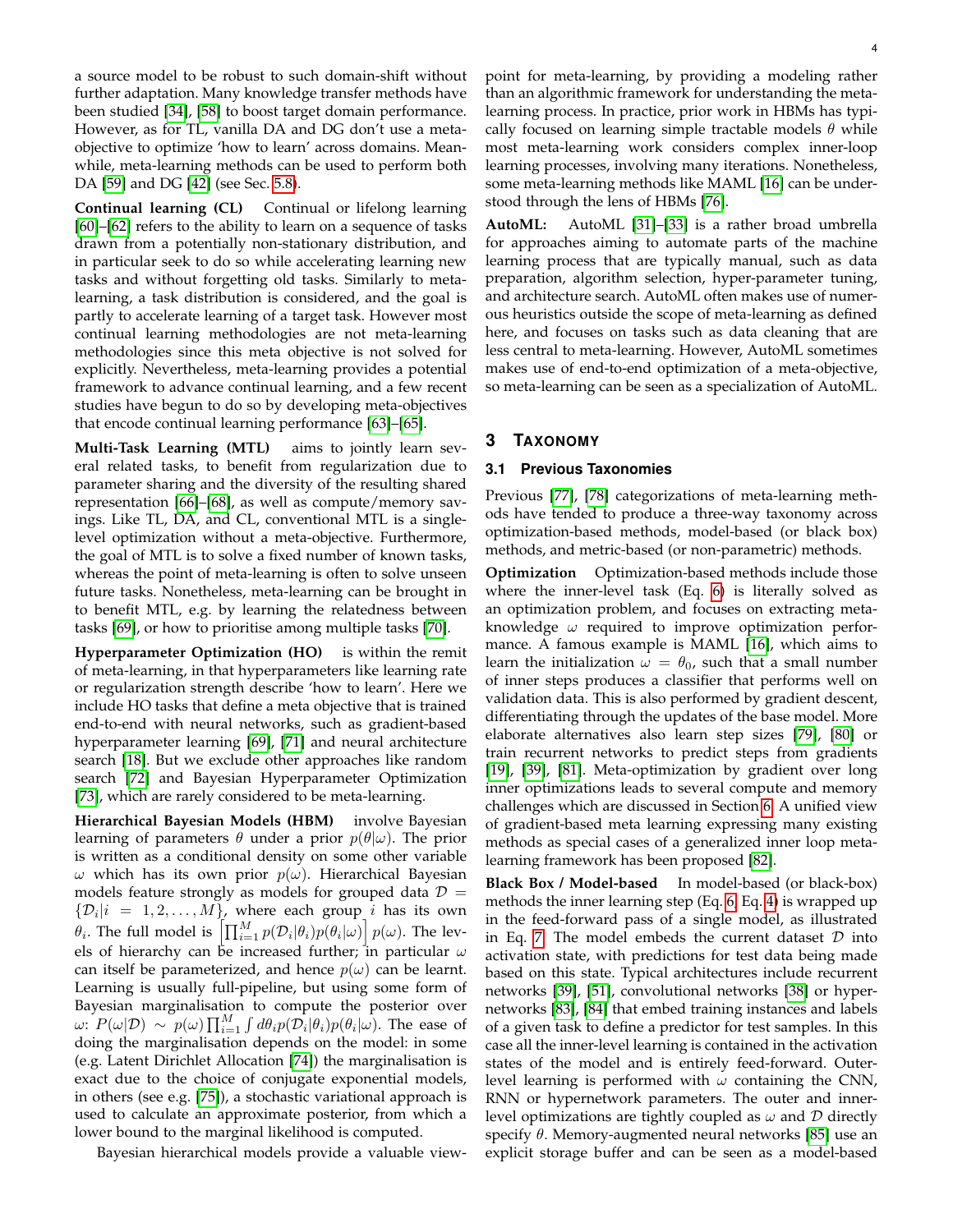algorithm [\[86\]](#page-16-2), [\[87\]](#page-16-3). Compared to optimization-based approaches, these enjoy simpler optimization without requiring second-order gradients. However, it has been observed that model-based approaches are usually less able to generalize to out-of-distribution tasks than optimization-based methods [\[88\]](#page-16-4). Furthermore, while they are often very good at data efficient few-shot learning, they have been criticised for being asymptotically weaker [\[88\]](#page-16-4) as they struggle to embed a large training set into a rich base model.

**Metric-Learning** Metric-learning or non-parametric algorithms are thus far largely restricted to the popular but specific few-shot application of meta-learning (Section [5.1.1\)](#page-8-0). The idea is to perform non-parametric 'learning' at the inner (task) level by simply comparing validation points with training points and predicting the label of matching training points. In chronological order, this has been achieved with siamese [\[89\]](#page-16-5), matching [\[90\]](#page-16-6), prototypical [\[20\]](#page-15-1), relation [\[91\]](#page-16-7), and graph [\[92\]](#page-16-8) neural networks. Here outer-level learning corresponds to metric learning (finding a feature extractor  $\omega$ that represents the data suitably for comparison). As before  $\omega$  is learned on source tasks, and used for target tasks.

**Discussion** The common breakdown reviewed above does not expose all facets of interest and is insufficient to understand the connections between the wide variety of meta-learning frameworks available today. For this reason, we propose a new taxonomy in the following section.

#### **3.2 Proposed Taxonomy**

We introduce a new breakdown along three independent axes. For each axis we provide a taxonomy that reflects the current meta-learning landscape.

**Meta-Representation ("What?")** The first axis is the choice of meta-knowledge  $\omega$  to meta-learn. This could be anything from initial model parameters [\[16\]](#page-14-13) to readable code in the case of program induction [\[93\]](#page-16-9).

**Meta-Optimizer ("How?")** The second axis is the choice of optimizer to use for the outer level during meta-training (see Eq. [5\)](#page-2-1). The outer-level optimizer for  $\omega$  can take a variety of forms from gradient-descent [\[16\]](#page-14-13), to reinforcement learning [\[93\]](#page-16-9) and evolutionary search [\[23\]](#page-15-4).

**Meta-Objective ("Why?")** The third axis is the *goal* of meta-learning which is determined by choice of metaobjective  $\mathcal{L}^{meta}$  (Eq. [5\)](#page-2-1), task distribution  $p(\mathcal{T})$ , and dataflow between the two levels. Together these can customize meta-learning for different purposes such as sample efficient few-shot learning [\[16\]](#page-14-13), [\[38\]](#page-15-20), fast many-shot optimization [\[93\]](#page-16-9), [\[94\]](#page-16-10), robustness to domain-shift [\[42\]](#page-15-24), [\[95\]](#page-16-11), label noise [\[96\]](#page-16-12), and adversarial attack [\[97\]](#page-16-13).

Together these axes provide a design-space for metalearning methods that can orient the development of new algorithms and customization for particular applications. Note that the base model representation  $\theta$  isn't included in this taxonomy, since it is determined and optimized in a way that is specific to the application at hand.

## **4 SURVEY: METHODOLOGIES**

In this section we break down existing literature according to our proposed new methodological taxonomy.

#### <span id="page-4-0"></span>**4.1 Meta-Representation**

Meta-learning methods make different choices about what meta-knowledge  $\omega$  should be, i.e. which aspects of the learning strategy should be learned; and (by exclusion) which aspects should be considered fixed.

**Parameter Initialization** Here  $\omega$  corresponds to the initial parameters of a neural network to be used in the inner optimization, with MAML being the most popular example [\[16\]](#page-14-13), [\[98\]](#page-16-14), [\[99\]](#page-16-15). A good initialization is just a few gradient steps away from a solution to any task  $\mathcal T$  drawn from  $p(\mathcal{T})$ , and can help to learn without overfitting in few-shot learning. A key challenge with this approach is that the outer optimization needs to solve for as many parameters as the inner optimization (potentially hundreds of millions in large CNNs). This leads to a line of work on isolating a subset of parameters to meta-learn, for example by subspace [\[78\]](#page-15-57), [\[100\]](#page-16-16), by layer [\[83\]](#page-15-62), [\[100\]](#page-16-16), [\[101\]](#page-16-17), or by separating out scale and shift [\[102\]](#page-16-18). Another concern is whether a single initial condition is sufficient to provide fast learning for a wide range of potential tasks, or if one is limited to narrow distributions  $p(\mathcal{T})$ . This has led to variants that model mixtures over multiple initial conditions [\[100\]](#page-16-16), [\[103\]](#page-16-19), [\[104\]](#page-16-20).

**Optimizer** The above parameter-centric methods usually rely on existing optimizers such as SGD with momentum or Adam [\[105\]](#page-16-21) to refine the initialization when given some new task. Instead, optimizer-centric approaches [\[19\]](#page-15-0), [\[39\]](#page-15-21), [\[81\]](#page-15-60), [\[94\]](#page-16-10) focus on learning the inner optimizer by training a function that takes as input optimization states such as  $\theta$ and  $\nabla_{\theta} \mathcal{L}^{task}$  and produces the optimization step for each base learning iteration. The trainable component  $\omega$  can span simple hyper-parameters such as a fixed step size [\[79\]](#page-15-58), [\[80\]](#page-15-59) to more sophisticated pre-conditioning matrices [\[106\]](#page-16-22), [\[107\]](#page-16-23). Ultimately  $\omega$  can be used to define a full gradientbased optimizer through a complex non-linear transformation of the input gradient and other metadata [\[19\]](#page-15-0), [\[39\]](#page-15-21), [\[93\]](#page-16-9), [\[94\]](#page-16-10). The parameters to learn here can be few if the optimizer is applied coordinate-wise across weights [\[19\]](#page-15-0). The initialization-centric and optimizer-centric methods can be merged by learning them jointly, namely having the former learn the initial condition for the latter [\[39\]](#page-15-21), [\[79\]](#page-15-58). Optimizer learning methods have both been applied to for few-shot learning [\[39\]](#page-15-21) and to accelerate and improve many-shot learning [\[19\]](#page-15-0), [\[93\]](#page-16-9), [\[94\]](#page-16-10). Finally, one can also meta-learn zeroth-order optimizers [\[108\]](#page-16-24) that only require evaluations of  $\mathcal{L}^{task}$  rather than optimizer states such as gradients. These have been shown [\[108\]](#page-16-24) to be competitive with conventional Bayesian Optimization [\[73\]](#page-15-52) alternatives.

**Feed-Forward Models (FFMs. aka, Black-Box, Amortized)** Another family of models trains learners  $\omega$  that provide a feed-forward mapping directly from the support set to the parameters required to classify test instances, i.e.,  $\theta = g_{\omega}(\mathcal{D}^{train})$  – rather than relying on a gradient-based iterative optimization of  $\theta$ . These correspond to blackbox model-based learning in the conventional taxonomy (Sec. [3.1\)](#page-3-0) and span from classic [\[109\]](#page-16-25) to recent approaches such as CNAPs [\[110\]](#page-16-26) that provide strong performance on challenging cross-domain few-shot benchmarks [\[111\]](#page-16-27).

These methods have connections to Hypernetworks [\[112\]](#page-16-28), [\[113\]](#page-16-29) which generate the weights of another neural network conditioned on some embedding – and are often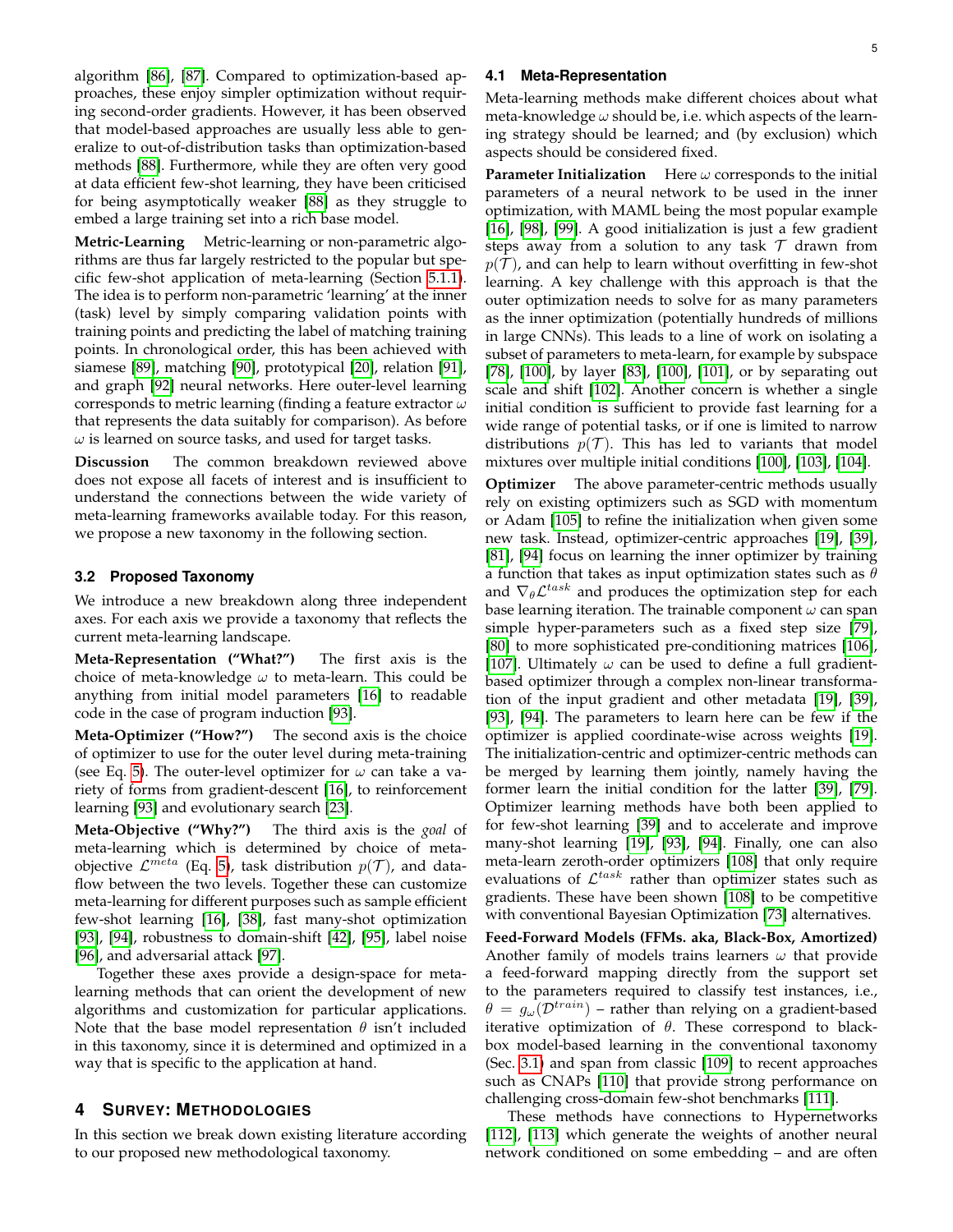

Fig. 1. Overview of the meta-learning landscape including algorithm design (meta-optimizer, meta-representation, meta-objective), and applications.

used for compression or multi-task learning. Here  $\omega$  is the hypernetwork and it synthesises  $\theta$  given the source dataset in a feed-forward pass [\[100\]](#page-16-16), [\[114\]](#page-16-30). Embedding the support set is often achieved by recurrent networks [\[51\]](#page-15-33), [\[115\]](#page-16-31), [\[116\]](#page-16-32) convolution [\[38\]](#page-15-20), or set embeddings [\[45\]](#page-15-27), [\[110\]](#page-16-26). Research here often studies architectures for paramaterizing the classifier by the task-embedding network: (i) Which parameters should be globally shared across all tasks, vs synthesized per task by the hypernetwork (e.g., share the feature extractor and synthesize the classifier [\[83\]](#page-15-62), [\[117\]](#page-16-33)), and (ii) How to parameterize the hypernetwork so as to limit the number of parameters required in  $\omega$  (e.g., via synthesizing only lightweight adapter layers in the feature extractor [\[110\]](#page-16-26), or class-wise classifier weight synthesis [\[45\]](#page-15-27)).

Some FFMs can also be understood elegantly in terms of amortized inference in probabilistic models [\[45\]](#page-15-27), [\[109\]](#page-16-25), making predictions for test data  $x$  as:

$$
q_{\omega}(y|x, \mathcal{D}^{tr}) = \int p(y|x, \theta) q_{\omega}(\theta | \mathcal{D}^{tr}) d\theta \tag{8}
$$

where the meta-representation  $\omega$  is a network  $q_{\omega}(\cdot)$  that approximates the intractable Bayesian inference for parameters  $\theta$  that solve the task with training data  $\mathcal{D}^{tr}$ , and the integral may be computed exactly [\[109\]](#page-16-25), or approximated by sampling [\[45\]](#page-15-27) or point estimate [\[110\]](#page-16-26). The model  $\omega$  is then trained to minimise validation loss over a distribution of training tasks *cf.* Eq. [7.](#page-2-2)

Finally, memory-augmented neural networks, with the ability to remember old data and assimilate new data quickly, typically fall in the FFM category as well [\[86\]](#page-16-2), [\[87\]](#page-16-3). **Embedding Functions (Metric Learning)** Here the metaoptimization process learns an embedding network  $\omega$  that transforms raw inputs into a representation suitable for recognition by simple similarity comparison between query and support instances [\[20\]](#page-15-1), [\[83\]](#page-15-62), [\[90\]](#page-16-6), [\[117\]](#page-16-33) (e.g., with cosine similarity or euclidean distance). These methods are classified as metric learning in the conventional taxonomy (Section [3.1\)](#page-3-0) but can also be seen as a special case of the feed-forward black-box models above. This can easily be seen for methods that produce logits based on the inner product of the embeddings of support and query images  $x_s$ and  $x_q$ , namely  $g_{\omega}^T(x_q)g_{\omega}(x_s)$  [\[83\]](#page-15-62), [\[117\]](#page-16-33). Here the support

image generates 'weights' to interpret the query example, making it a special case of a FFM where the 'hypernetwork' generates a linear classifier for the query set. Vanilla methods in this family have been further enhanced by making the embedding task-conditional [\[101\]](#page-16-17), [\[118\]](#page-16-34), learning a more elaborate comparison metric [\[91\]](#page-16-7), [\[92\]](#page-16-8), or combining with gradient-based meta-learning to train other hyperparameters such as stochastic regularizers [\[119\]](#page-16-35).

**Losses and Auxiliary Tasks** Analogously to the metalearning approach to optimizer design, these aim to learn the inner task-loss  $\mathcal{L}^{task}_{\omega}(\cdot)$  for the base model. Loss-learning approaches typically define a small neural network that inputs quantities relevant to losses (e.g. predictions, features, or model parameters) and outputs a scalar to be treated as a loss by the inner (task) optimizer. This has potential benefits such as leading to a learned loss that is *easier* to optimize (e.g. less local minima) than commonly used ones [\[23\]](#page-15-4), [\[120\]](#page-16-36), [\[121\]](#page-16-37), leads to faster learning with improved generalization [\[43\]](#page-15-25), [\[122\]](#page-16-38)–[\[124\]](#page-16-39), or one whose minima correspond to a model more robust to domain shift [\[42\]](#page-15-24). Loss learning methods have also been used to learn to learn from unlabeled instances [\[101\]](#page-16-17), [\[125\]](#page-16-40), or to learn  $\mathcal{L}^{task}_{\omega}()$  as a differentiable approximation to a true non-differentiable task loss such as area under precision recall curve [\[126\]](#page-16-41), [\[127\]](#page-16-42).

Loss learning also arises in generalizations of selfsupervised [\[128\]](#page-16-43) or auxiliary task [\[129\]](#page-16-44) learning. In these problems unsupervised predictive tasks (such as colourising pixels in vision [\[128\]](#page-16-43), or simply changing pixels in RL [\[129\]](#page-16-44)) are defined and optimized with the aim of improving the representation for the main task. In this case the best auxiliary task (loss) to use can be hard to predict in advance, so meta-learning can be used to select among several auxiliary losses according to their impact on improving main task learning. I.e.,  $\omega$  is a per-auxiliary task weight [\[70\]](#page-15-49). More generally, one can meta-learn an auxiliary task generator that annotates examples with auxiliary labels [\[130\]](#page-16-45).

**Architectures** Architecture discovery has always been an important area in neural networks [\[37\]](#page-15-19), [\[131\]](#page-16-46), and one that is not amenable to simple exhaustive search. Meta-Learning can be used to automate this very expensive process by learning architectures. Early attempts used evolutionary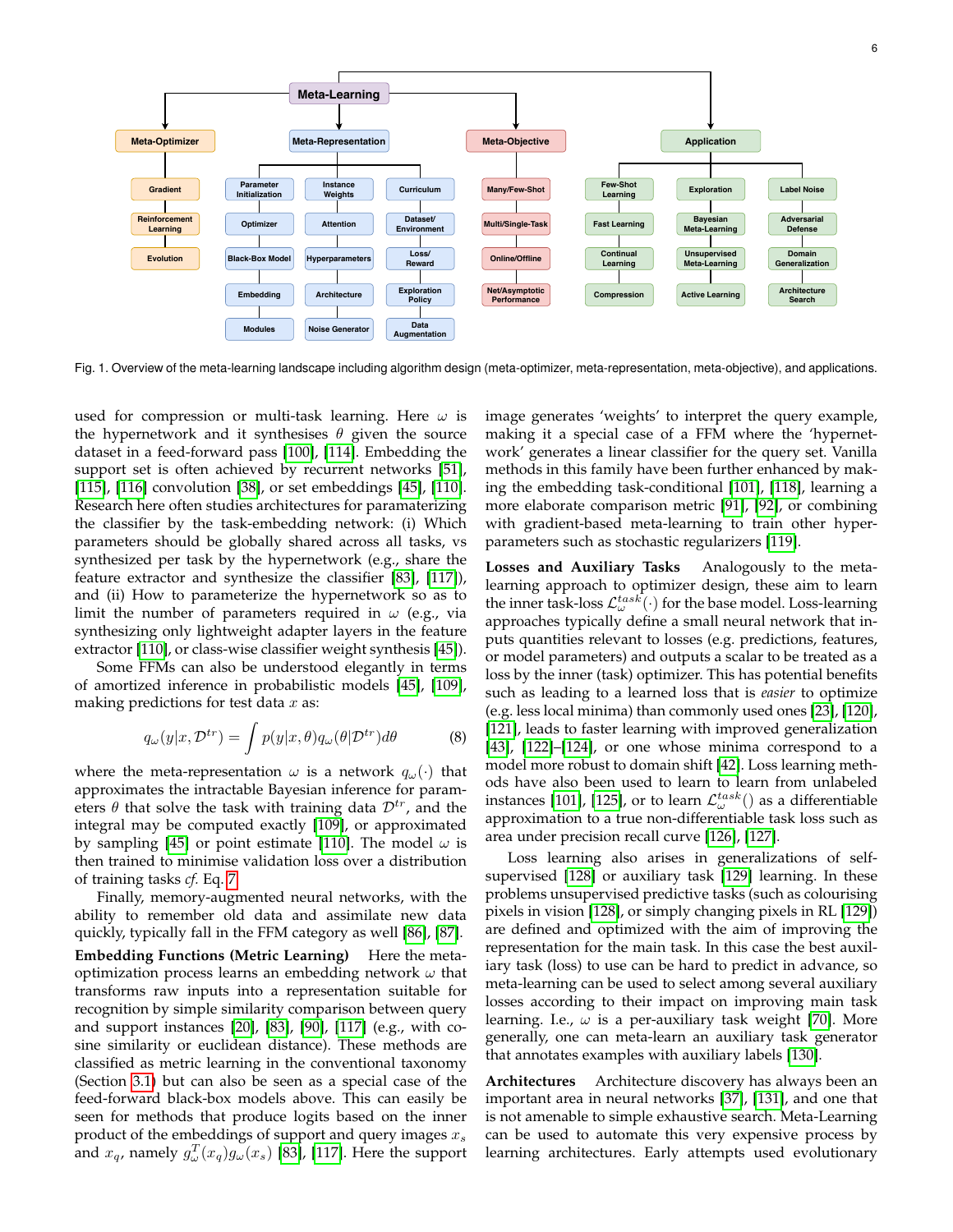algorithms to learn the topology of LSTM cells [\[132\]](#page-16-47), while later approaches leveraged RL to generate descriptions for good CNN architectures [\[26\]](#page-15-8). Evolutionary Algorithms [\[25\]](#page-15-7) can learn blocks within architectures modelled as graphs which could mutate by editing their graph. Gradient-based architecture representations have also been visited in the form of DARTS [\[18\]](#page-15-6) where the forward pass during training consists in a softmax across the outputs of all possible layers in a given block, which are weighted by coefficients to be meta learned (i.e.  $\omega$ ). During meta-test, the architecture is discretized by only keeping the layers corresponding to the highest coefficients. Recent efforts to improve DARTS have focused on more efficient differentiable approximations [\[133\]](#page-16-48), robustifying the discretization step [\[134\]](#page-16-49), learning easy to adapt initializations [\[135\]](#page-16-50), or architecture priors [\[136\]](#page-16-51). See Section [5.4](#page-11-0) for more details.

**Attention Modules** have been used as comparators in metric-based meta-learners [\[137\]](#page-16-52), to prevent catastrophic forgetting in few-shot continual learning [\[138\]](#page-16-53) and to summarize the distribution of text classification tasks [\[139\]](#page-16-54).

**Modules** Modular meta-learning [\[140\]](#page-16-55), [\[141\]](#page-16-56) assumes that the task agnostic knowledge  $\omega$  defines a set of modules, which are re-composed in a task specific manner defined by  $\theta$  in order to solve each encountered task. These strategies can be seen as meta-learning generalizations of the typical structural approaches to knowledge sharing that are well studied in multi-task and transfer learning [\[67\]](#page-15-63), [\[68\]](#page-15-47), [\[142\]](#page-16-57), and may ultimately underpin compositional learning [\[143\]](#page-16-58).

**Hyper-parameters** Here  $\omega$  represents hyperparameters of the base learner such as regularization strength [\[17\]](#page-14-14), [\[71\]](#page-15-50), per-parameter regularization [\[95\]](#page-16-11), task-relatedness in multitask learning [\[69\]](#page-15-48), or sparsity strength in data cleansing [\[69\]](#page-15-48). Hyperparameters such as step size [\[71\]](#page-15-50), [\[79\]](#page-15-58), [\[80\]](#page-15-59) can be seen as part of the optimizer, leading to an overlap between hyper-parameter and optimizer learning categories.

**Data Augmentation** In supervised learning it is common to improve generalization by synthesizing more training data through label-preserving transformations on the existing data. The data augmentation operation is wrapped up in optimization steps of the inner problem (Eq. [6\)](#page-2-0), and is conventionally hand-designed. However, when  $\omega$  defines the data augmentation strategy, it can be learned by the outer optimization in Eq. [5](#page-2-1) in order to maximize validation performance [\[144\]](#page-16-59). Since augmentation operations are typically non-differentiable, this requires reinforcement learning [\[144\]](#page-16-59), discrete gradient-estimators [\[145\]](#page-17-0), or evolutionary [\[146\]](#page-17-1) methods. An open question is whether powerful GANbased data augmentation methods [\[147\]](#page-17-2) can be used in inner-level learning and optimized in outer-level learning.

**Minibatch Selection, Sample Weights, and Curriculum Learning** When the base algorithm is minibatch-based stochastic gradient descent, a design parameter of the learning strategy is the batch selection process. Various handdesigned methods [\[148\]](#page-17-3) exist to improve on randomlysampled minibatches. Meta-learning approaches can define  $\omega$  as an instance selection probability [\[149\]](#page-17-4) or neural network that picks instances [\[150\]](#page-17-5) for inclusion in a minibatch. Related to mini-batch selection policies are methods that learn *per-sample* loss weights  $\omega$  for the training set [\[151\]](#page-17-6),

[\[152\]](#page-17-7). This can be used to learn under label-noise by discounting noisy samples [\[151\]](#page-17-6), [\[152\]](#page-17-7), discount outliers [\[69\]](#page-15-48), or correct for class imbalance [\[151\]](#page-17-6)

More generally, the *curriculum* [\[153\]](#page-17-8) refers to sequences of data or concepts to learn that produce better performance than learning items in a random order. For instance by focusing on instances of the right difficulty while rejecting too hard or too easy (already learned) instances. Instead of defining a curriculum by hand [\[154\]](#page-17-9), meta-learning can automate the process and select examples of the right difficulty by defining a teaching policy as the meta-knowledge and training it to optimize the student's progress [\[150\]](#page-17-5), [\[155\]](#page-17-10).

**Datasets, Labels and Environments** Another metarepresentation is the support dataset itself. This departs from our initial formalization of meta-learning which considers the source datasets to be fixed (Section [2.1,](#page-1-4) Eqs. [2-](#page-1-2)[3\)](#page-1-1). However, it can be easily understood in the bilevel view of Eqs. [5](#page-2-1)[-6.](#page-2-0) If the validation set in the upper optimization is real and fixed, and a train set in the lower optimization is paramaterized by  $\omega$ , the training dataset can be tuned by meta-learning to optimize validation performance.

In dataset distillation [\[156\]](#page-17-11), [\[157\]](#page-17-12), the support images themselves are learned such that a few steps on them allows for good generalization on real query images. This can be used to summarize large datasets into a handful of images, which is useful for replay in continual learning where streaming datasets cannot be stored.

Rather than learning input images  $x$  for fixed labels  $y$ , one can also learn the input labels  $y$  for fixed images  $x$ . This can be used in distilling core sets [\[158\]](#page-17-13) as in dataset distillation; or semi-supervised learning, for example to directly learn the unlabeled set's labels to optimize validation set performance [\[159\]](#page-17-14), [\[160\]](#page-17-15).

In the case of sim2real learning [\[161\]](#page-17-16) in computer vision or reinforcement learning, one uses an environment simulator to generate data for training. In this case, as detailed in Section [5.3,](#page-10-0) one can also train the graphics engine [\[162\]](#page-17-17) or simulator [\[163\]](#page-17-18) so as to optimize the real-data (validation) performance of the downstream model after training on data generated by that environment simulator.

**Discussion: Transductive Representations and Methods** Most of the representations  $\omega$  discussed above are parameter vectors of functions that process or generate data. However a few of the representations mentioned are transductive in the sense that the  $\omega$  literally corresponds to data points [\[156\]](#page-17-11), labels [\[159\]](#page-17-14), or per-sample weights [\[152\]](#page-17-7). Therefore the number of parameters in  $\omega$  to meta-learn scales as the size of the dataset. While the success of these methods is a testament to the capabilities of contemporary meta-learning [\[157\]](#page-17-12), this property may ultimately limit their scalability.

Distinct from a transductive representation are methods that are transductive in the sense that they operate on the query instances as well as support instances [\[101\]](#page-16-17), [\[130\]](#page-16-45).

**Discussion: Interpretable Symbolic Representations** A cross-cutting distinction that can be made across many of the meta-representations discussed above is between uninterpretable (sub-symbolic) and human interpretable (symbolic) representations. Sub-symbolic representations, such as when  $\omega$  parameterizes a neural network [\[19\]](#page-15-0), are more common and make up the majority of studies cited above.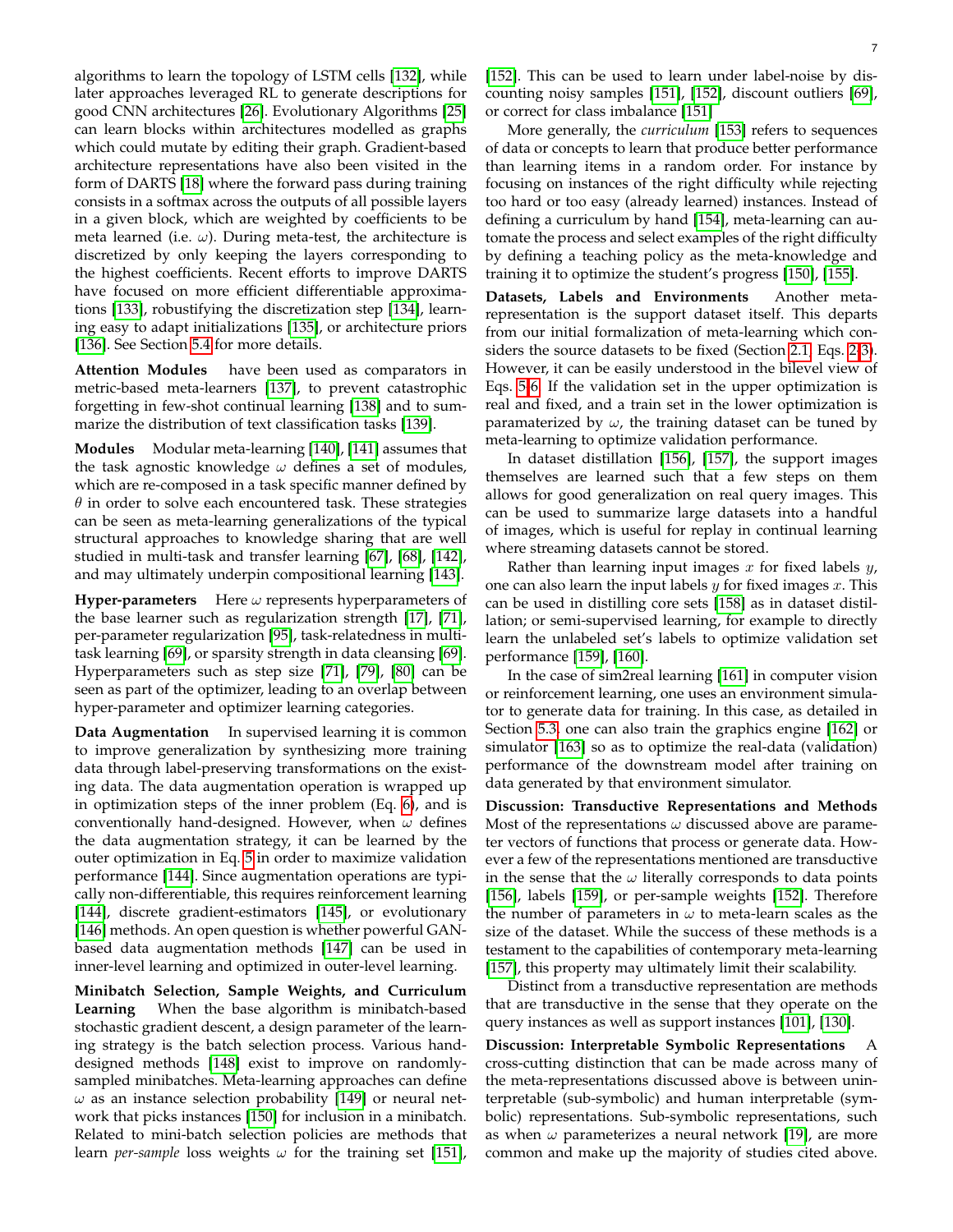However, meta-learning with symbolic representations is also possible, where  $\omega$  represents human readable symbolic functions such as optimization program code [\[93\]](#page-16-9). Rather than neural loss functions [\[42\]](#page-15-24), one can train symbolic losses  $\omega$  that are defined by an expression analogous to cross-entropy [\[123\]](#page-16-60). One can also meta-learn new symbolic activations [\[164\]](#page-17-19) that outperform standards such as ReLU. As these meta-representations are non-smooth, the metaobjective is non-differentiable and is harder to optimize (see Section [4.2\)](#page-7-0). So the upper optimization for  $\omega$  typically uses RL [\[93\]](#page-16-9) or evolutionary algorithms [\[123\]](#page-16-60). However, symbolic representations may have an advantage [\[93\]](#page-16-9), [\[123\]](#page-16-60), [\[164\]](#page-17-19) in their ability to generalize across task families. I.e., to span wider distributions  $p(\mathcal{T})$  with a single  $\omega$  during metatraining, or to have the learned  $\omega$  generalize to an out of distribution task during meta-testing (see Section [6\)](#page-13-0).

**Discussion: Amortization** One way to relate some of the representations discussed is in terms of the degree of learning *amortization* entailed [\[45\]](#page-15-27). That is, how much task-specific optimization is performed during meta-testing vs how much learning is amortized during meta-training. Training from scratch, or conventional fine-tuning [\[57\]](#page-15-39) perform full task-specific optimization at meta-testing, with no amortization. MAML [\[16\]](#page-14-13) provides limited amortization by fitting an initial condition, to enable learning a new task by *few-step* fine-tuning. Pure FFMs [\[20\]](#page-15-1), [\[90\]](#page-16-6), [\[110\]](#page-16-26) are fully amortized, with no task-specific optimization, and thus enable the fastest learning of new tasks. Meanwhile some hybrid approaches [\[100\]](#page-16-16), [\[101\]](#page-16-17), [\[111\]](#page-16-27), [\[165\]](#page-17-20) implement semiamortized learning by drawing on both feed-forward and optimization-based meta-learning in a single framework.

#### <span id="page-7-0"></span>**4.2 Meta-Optimizer**

Given a choice of which facet of the learning strategy to optimize, the next axis of meta-learner design is actual outer (meta) optimization strategy to use for training  $\omega$ .

**Gradient** A large family of methods use gradient descent on the meta parameters  $\omega$  [\[16\]](#page-14-13), [\[39\]](#page-15-21), [\[42\]](#page-15-24), [\[69\]](#page-15-48). This requires computing derivatives  $d\mathcal{L}^{meta}/d\omega$  of the outer objective, which are typically connected via the chain rule to the model parameter  $\theta$ ,  $d\mathcal{L}^{meta}/d\omega = (d\mathcal{L}^{meta}/d\theta)(d\theta/d\omega)$ . These methods are potentially the most efficient as they exploit analytical gradients of  $\omega$ . However key challenges include: (i) Efficiently differentiating through many steps of inner optimization, for example through careful design of differentiation algorithms [\[17\]](#page-14-14), [\[71\]](#page-15-50), [\[193\]](#page-17-21) and implicit differentiation [\[157\]](#page-17-12), [\[167\]](#page-17-22), [\[194\]](#page-17-23), and dealing tractably with the required second-order gradients [\[195\]](#page-17-24). (ii) Reducing the inevitable gradient degradation problems whose severity increases with the number of inner loop optimization steps. (iii) Calculating gradients when the base learner,  $\omega$ , or  $\mathcal{L}^{task}$ include discrete or other non-differentiable operations.

**Reinforcement Learning** When the base learner includes non-differentiable steps [\[144\]](#page-16-59), or the meta-objective  $\mathcal{L}^{meta}$ is itself non-differentiable [\[126\]](#page-16-41), many methods [\[22\]](#page-15-3) resort to RL to optimize the outer objective Eq. [5.](#page-2-1) This estimates the gradient  $\nabla_{\omega}\mathcal{L}^{meta}$ , typically using the policy gradient theorem. However, alleviating the requirement for differentiability in this way is typically extremely costly. Highvariance policy-gradient estimates for  $\nabla_{\omega}\mathcal{L}^{meta}$  mean that

many outer-level optimization steps are required to converge, and each of these steps are themselves costly due to wrapping task-model optimization within them.

**Evolution** Another approach for optimizing the metaobjective are evolutionary algorithms (EA) [\[14\]](#page-14-11), [\[131\]](#page-16-46), [\[196\]](#page-17-25). Many evolutionary algorithms have strong connections to reinforcement learning algorithms [\[197\]](#page-17-26). However, their performance does not depend on the length and reward sparsity of the inner optimization as for RL.

EAs are attractive for several reasons [\[196\]](#page-17-25): (i) They can optimize any base model and meta-objective with no differentiability constraint. (ii) Not relying on backpropagation avoids both gradient degradation issues and the cost of high-order gradient computation of conventional gradient-based methods. (iii) They are highly parallelizable for scalability. (iv) By maintaining a diverse population of solutions, they can avoid local minima that plague gradientbased methods [\[131\]](#page-16-46). However, they have a number of disadvantages: (i) The population size required increases rapidly with the number of parameters to learn. (ii) They can be sensitive to the mutation strategy and may require careful hyperparameter optimization. (iii) Their fitting ability is generally inferior to gradient-based methods, especially for large models such as CNNs.

EAs are relatively more commonly applied in RL applications [\[23\]](#page-15-4), [\[172\]](#page-17-27) (where models are typically smaller, and inner optimizations are long and non-differentiable). However they have also been applied to learn learning rules [\[198\]](#page-17-28), optimizers [\[199\]](#page-17-29), architectures [\[25\]](#page-15-7), [\[131\]](#page-16-46) and data augmentation strategies [\[146\]](#page-17-1) in supervised learning. They are also particularly important in learning human interpretable symbolic meta-representations [\[123\]](#page-16-60).

## <span id="page-7-1"></span>**4.3 Meta-Objective and Episode Design**

The final component is to define the meta-learning goal through choice of meta-objective  $\mathcal{L}^{meta}$ , and associated data flow between inner loop episodes and outer optimizations. Most methods define a meta-objective using a performance metric computed on a validation set, after updating the task model with  $\omega$ . This is in line with classic validation set approaches to hyperparameter and model selection. However, within this framework, there are several design options:

**Many vs Few-Shot Episode Design** According to whether the goal is improving few- or many-shot performance, inner loop learning episodes may be defined with many [\[69\]](#page-15-48), [\[93\]](#page-16-9), [\[94\]](#page-16-10) or few- [\[16\]](#page-14-13), [\[39\]](#page-15-21) examples per-task.

**Fast Adaptation vs Asymptotic Performance** When validation loss is computed at the end of the inner learning episode, meta-training encourages better *final* performance of the base task. When it is computed as the sum of the validation loss after each inner optimization step, then metatraining also encourages *faster* learning in the base task [\[80\]](#page-15-59), [\[93\]](#page-16-9), [\[94\]](#page-16-10). Most RL applications also use this latter setting.

**Multi vs Single-Task** When the goal is to tune the learner to better solve any task drawn from a given family, then inner loop learning episodes correspond to a randomly drawn task from  $p(\mathcal{T})$  [\[16\]](#page-14-13), [\[20\]](#page-15-1), [\[42\]](#page-15-24). When the goal is to tune the learner to simply solve one specific task better, then the inner loop learning episodes all draw data from the same underlying task [\[19\]](#page-15-0), [\[69\]](#page-15-48), [\[175\]](#page-17-30), [\[183\]](#page-17-31), [\[184\]](#page-17-32), [\[200\]](#page-17-33).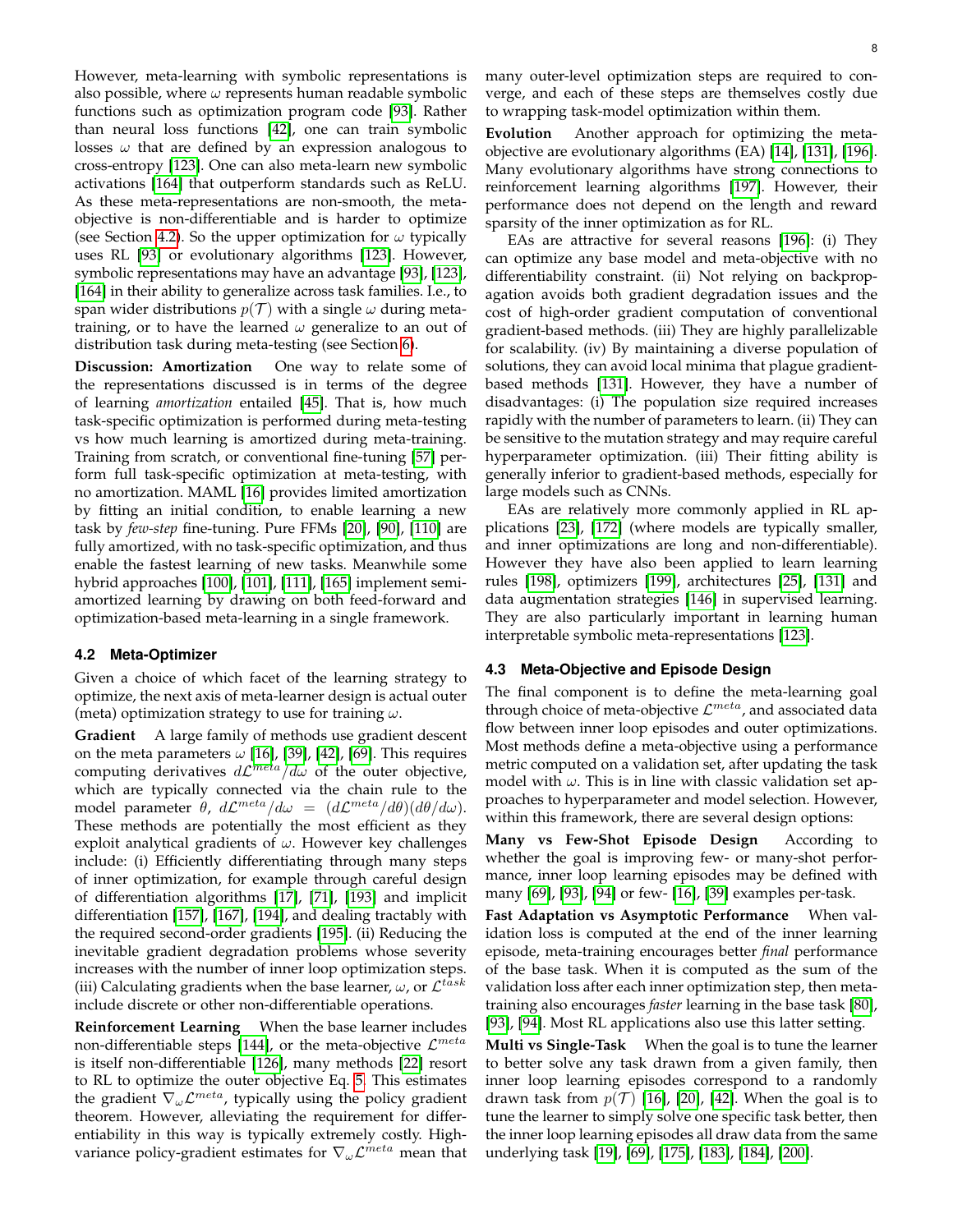| Meta-Representation       | Meta-Optimizer                                                         |                                            |                    |
|---------------------------|------------------------------------------------------------------------|--------------------------------------------|--------------------|
|                           | Gradient                                                               | <b>RL</b>                                  | Evolution          |
| <b>Initial Condition</b>  | $[16]$ , [79], [88], [102], [166], [166]–[168]                         | $[169]$ - $[171]$ $[16]$ , $[63]$ , $[64]$ | $[172]$ , $[173]$  |
| Optimizer                 | $[19]$ , $[94]$ $[21]$ , $[39]$ , $[79]$ , $[106]$ , $[107]$ , $[174]$ | $[81]$ , $[93]$                            |                    |
| Hyperparam                | $[17]$ , $[69]$ $[71]$                                                 | $[175]$ , $[176]$                          | [173] [177]        |
| Feed-Forward model        | [38], [45], [86], [110], [178], [179] [180]–[182]                      | $[22]$ , $[114]$ , $[116]$                 |                    |
| Metric                    | $[20]$ , $[90]$ , $[91]$                                               |                                            |                    |
| Loss/Reward               | $[42]$ , $[95]$ $[127]$ $[124]$                                        | $[126]$ [121], [183] [124]                 | $[123]$ [23] [177] |
| Architecture              | [18] [135]                                                             | [26]                                       | $[25]$             |
| <b>Exploration Policy</b> |                                                                        | $[24]$ , $[184]$ – $[188]$                 |                    |
| Dataset/Environment       | [156] [159]                                                            | [162]                                      | [163]              |
| <b>Instance Weights</b>   | $[151]$ , $[152]$ , $[155]$                                            |                                            |                    |
| Feature/Metric            | $[20]$ , $[90]$ - $[92]$                                               |                                            |                    |
| Data Augmentation/Noise   | $[145]$ [119] [189]                                                    | $[144]$                                    | $[146]$            |
| <b>Modules</b>            | $[140]$ , $[141]$                                                      |                                            |                    |
| <b>Annotation Policy</b>  | $[190]$ , $[191]$                                                      | [192]                                      |                    |
| TABLE 1                   |                                                                        |                                            |                    |

Research papers according to our taxonomy. We use color to indicate salient meta-objective or application goal. We focus on the main goal of each paper for simplicity. The color code is: sample efficiency (red), learning speed (green), asymptotic performance (purple), cross-domain (blue).

It is worth noting that these two meta-objectives tend to have different assumptions and value propositions. The multi-task objective obviously requires a task family  $p(\mathcal{T})$ to work with, which single-task does not. Meanwhile for multi-task, the data and compute cost of meta-training can be amortized by potentially boosting the performance of multiple target tasks during meta-test; but single-task – without the new tasks for amortization – needs to improve the final solution or asymptotic performance of the current task, or meta-learn fast enough to be online.

**Online vs Offline** While the classic meta-learning pipeline defines the meta-optimization as an outer-loop of the inner base learner [\[16\]](#page-14-13), [\[19\]](#page-15-0), some studies have attempted to preform meta-optimization *online* within a single base learning episode [\[42\]](#page-15-24), [\[183\]](#page-17-31), [\[200\]](#page-17-33), [\[201\]](#page-17-51). In this case the base model  $\theta$  and learner  $\omega$  co-evolve during a single episode. Since there is now no set of source tasks to amortize over, meta-learning needs to be fast compared to base model learning in order to benefit sample or compute efficiency.

**Other Episode Design Factors** Other operators can be inserted into the episode generation pipeline to customize meta-learning for particular applications. For example one can simulate domain-shift between training and validation to meta-optimize for good performance under domainshift [\[42\]](#page-15-24), [\[59\]](#page-15-41), [\[95\]](#page-16-11); simulate network compression such as quantization [\[202\]](#page-17-52) between training and validation to metaoptimize for network compressibility; provide noisy labels during meta-training to optimize for label-noise robustness [\[96\]](#page-16-12), or generate an adversarial validation set to metaoptimize for adversarial defense [\[97\]](#page-16-13). These opportunities are explored in more detail in the following section.

## **5 APPLICATIONS**

In this section we briefly review the ways in which metalearning has been exploited in computer vision, reinforcement learning, architecture search, and so on.

#### **5.1 Computer Vision and Graphics**

Computer vision is a major consumer domain of metalearning techniques, notably due to its impact on few-shot learning, which holds promise to deal with the challenge posed by the long-tail of concepts to recognise in vision.

#### <span id="page-8-0"></span>*5.1.1 Few-Shot Learning Methods*

Few-shot learning (FSL) is extremely challenging, especially for large neural networks [\[1\]](#page-14-0), [\[13\]](#page-14-10), where data volume is often the dominant factor in performance [\[203\]](#page-17-53), and training large models with small datasets leads to overfitting or non-convergence. Meta-learning-based approaches are increasingly able to train powerful CNNs on small datasets in many vision problems. We provide a non-exhaustive representative summary as follows.

**Classification** The most common application of metalearning is few-shot multi-class image recognition, where the inner and outer loss functions are typically the cross entropy over training and validation data respectively [\[20\]](#page-15-1), [\[39\]](#page-15-21), [\[77\]](#page-15-56), [\[79\]](#page-15-58), [\[80\]](#page-15-59), [\[90\]](#page-16-6), [\[92\]](#page-16-8), [\[100\]](#page-16-16), [\[101\]](#page-16-17), [\[104\]](#page-16-20), [\[107\]](#page-16-23), [\[204\]](#page-17-54)– [\[207\]](#page-18-0). Optimizer-centric [\[16\]](#page-14-13), black-box [\[38\]](#page-15-20), [\[83\]](#page-15-62) and metric learning [\[90\]](#page-16-6)–[\[92\]](#page-16-8) models have all been considered.

This line of work has led to a steady improvement in performance compared to early methods [\[16\]](#page-14-13), [\[89\]](#page-16-5), [\[90\]](#page-16-6). However, performance is still far behind that of fully supervised methods, so there is more work to be done. Current research issues include improving cross-domain generalization [\[119\]](#page-16-35), recognition within the joint label space defined by metatrain and meta-test classes [\[84\]](#page-16-0), and incremental addition of new few-shot classes [\[138\]](#page-16-53), [\[178\]](#page-17-42).

**Object Detection** Building on progress in few-shot classification, few-shot object *detection* [\[178\]](#page-17-42), [\[208\]](#page-18-1) has been demonstrated, often using feed-forward hypernetworkbased approaches to embed support set images and synthesize final layer classification weights in the base model.

**Landmark Prediction** aims to locate a skeleton of key points within an image, such as such as joints of a human or robot. This is typically formulated as an image-conditional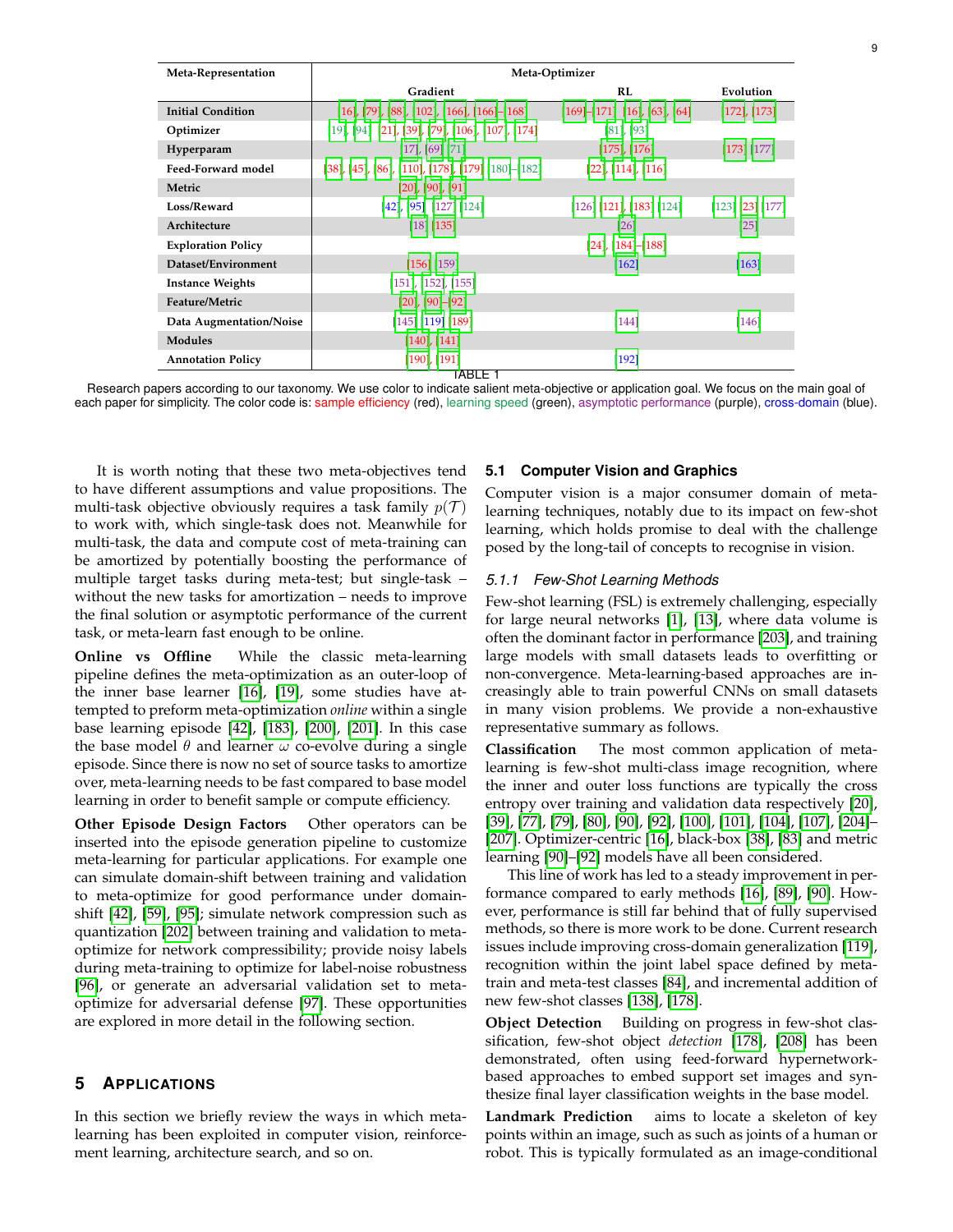regression. For example, a MAML-based model was shown to work for human pose estimation [\[209\]](#page-18-2), modular-metalearning was successfully applied to robotics [\[140\]](#page-16-55), while a hypernetwork-based model was applied to few-shot clothes fitting for novel fashion items [\[178\]](#page-17-42).

**Few-Shot Object Segmentation** is important due to the cost of obtaining pixel-wise labeled images. Hypernetworkbased meta-learners have been applied in the one-shot regime [\[210\]](#page-18-3), and performance was later improved by adapting prototypical networks [\[211\]](#page-18-4). Other models tackle cases where segmentation has low density [\[212\]](#page-18-5).

**Image and Video Generation** In [\[45\]](#page-15-27) an amortized probabilistic meta-learner is used to generate multiple views of an object from just a single image, generative query networks [\[213\]](#page-18-6) render scenes from novel views, and talking faces are generated from little data by learning the initialization of an adversarial model for quick adaptation [\[214\]](#page-18-7). In video domain, [\[215\]](#page-18-8) meta-learns a weight generator that synthesizes videos given few example images as cues.

**Generative Models and Density Estimation** Density estimators capable of generating images typically require many parameters, and as such overfit in the few-shot regime. Gradient-based meta-learning of PixelCNN generators was shown to enable their few-shot learning [\[216\]](#page-18-9).

## *5.1.2 Few-Shot Learning Benchmarks*

Progress in AI and machine learning is often measured, and spurred, by well designed benchmarks [\[217\]](#page-18-10). Conventional ML benchmarks define a task and dataset for which a model should generalize from seen to unseen *instances*. In metalearning, benchmark design is more complex, since we are often dealing with a learner that should generalize from seen to unseen *tasks*. Benchmark design thus needs to define families of tasks from which meta-training and meta-testing tasks can be drawn. Established FSL benchmarks include miniImageNet [\[39\]](#page-15-21), [\[90\]](#page-16-6), Tiered-ImageNet [\[218\]](#page-18-11), SlimageNet [\[219\]](#page-18-12), Omniglot [\[90\]](#page-16-6) and Meta-Dataset [\[111\]](#page-16-27).

**Dataset Diversity, Bias and Generalization** The standard benchmarks provide tasks for training and evaluation, but suffer from a lack of diversity (narrow  $p(\mathcal{T})$ ) which makes performance on these benchmarks non-reflective of performance on real-world few shot task. For example, switching between different kinds of animal photos in miniImageNet is not a strong test of generalization. Ideally we would like to span more diverse categories and types of images (satellite, medical, agricultural, underwater, etc); and even be robust to domain-shifts between meta-train and metatest tasks.

There is work still to be done here as, even in the manyshot setting, fitting a deep model to a very wide distribution of data is itself non-trivial [\[220\]](#page-18-13), as is generalizing to out-ofsample data [\[42\]](#page-15-24), [\[95\]](#page-16-11). Similarly, the performance of metalearners often drops drastically when introducing a domain shift between the source and target task distributions [\[117\]](#page-16-33). This motivates the recent Meta-Dataset [\[111\]](#page-16-27) and CVPR cross-domain few-shot challenge [\[221\]](#page-18-14). Meta-Dataset aggregates a number of individual recognition benchmarks to provide a wider distribution of tasks  $p(\mathcal{T})$  to evaluate the ability to fit a wide task distribution and generalize across

domain-shift. Meanwhile, [\[221\]](#page-18-14) challenges methods to generalize from the everyday ImageNet images to medical, satellite and agricultural images. Recent work has begun to try and address these issues by meta-training for domainshift robustness as well as sample efficiency [\[119\]](#page-16-35). Generalization issues also arise in applying models to data from under-represented countries [\[222\]](#page-18-15).

## **5.2 Meta Reinforcement Learning and Robotics**

Reinforcement learning is typically concerned with learning control policies that enable an agent to obtain high reward after performing a sequential action task within an environment. RL typically suffers from extreme sample inefficiency due to sparse rewards, the need for exploration, and the high-variance [\[223\]](#page-18-16) of optimization algorithms. However, applications often naturally entail task families which meta-learning can exploit – for example locomotingto or reaching-to different positions [\[188\]](#page-17-46), navigating within different environments [\[38\]](#page-15-20), traversing different terrains [\[65\]](#page-15-45), driving different cars [\[187\]](#page-17-55), competing with different competitor agents [\[63\]](#page-15-44), and dealing with different handicaps such as failures in individual robot limbs [\[65\]](#page-15-45). Thus RL provides a fertile application area in which meta-learning on task distributions has had significant successes in improving sample efficiency over standard RL algorithms. One can intuitively understand the efficacy of these methods. For instance meta-knowledge of a maze layout is transferable for all tasks that require navigating within the maze.

## *5.2.1 Methods*

Several meta-representations that we have already seen have been explored in RL including learning the initial conditions [\[16\]](#page-14-13), [\[173\]](#page-17-38), hyperparameters [\[173\]](#page-17-38), [\[177\]](#page-17-41), step directions [\[79\]](#page-15-58) and step sizes [\[176\]](#page-17-40), which enables gradientbased learning to train a neural policy with fewer environmental interactions; and training fast convolutional [\[38\]](#page-15-20) or recurrent [\[22\]](#page-15-3), [\[116\]](#page-16-32) black-box models to embed the experience of a given environment to synthesize a policy. Recent work has developed improved meta-optimization algorithms [\[169\]](#page-17-36), [\[170\]](#page-17-56), [\[172\]](#page-17-27) for these tasks, and provided theoretical guarantees for meta-RL [\[224\]](#page-18-17).

**Exploration** A meta-representation rather unique to RL is the exploration policy. RL is complicated by the fact that the data distribution is not fixed, but varies according to the agent's actions. Furthermore, sparse rewards may mean that an agent must take many actions before achieving a reward that can be used to guide learning. As such, how to explore and acquire data for learning is a crucial factor in any RL algorithm. Traditionally exploration is based on sampling random actions [\[225\]](#page-18-18), or hand-crafted heuristics [\[226\]](#page-18-19). Several meta-RL studies have instead explicitly treated exploration strategy or curiosity function as metaknowledge  $\omega$ ; and modeled their acquisition as a metalearning problem [\[24\]](#page-15-5), [\[186\]](#page-17-57), [\[187\]](#page-17-55), [\[227\]](#page-18-20) – leading to sample efficiency improvements by 'learning how to explore'.

**Optimization** RL is a difficult optimization problem where the learned policy is usually far from optimal, even on 'training set' episodes. This means that, in contrast to meta-SL, meta-RL methods are more commonly deployed to increase asymptotic performance [\[23\]](#page-15-4), [\[177\]](#page-17-41), [\[183\]](#page-17-31) as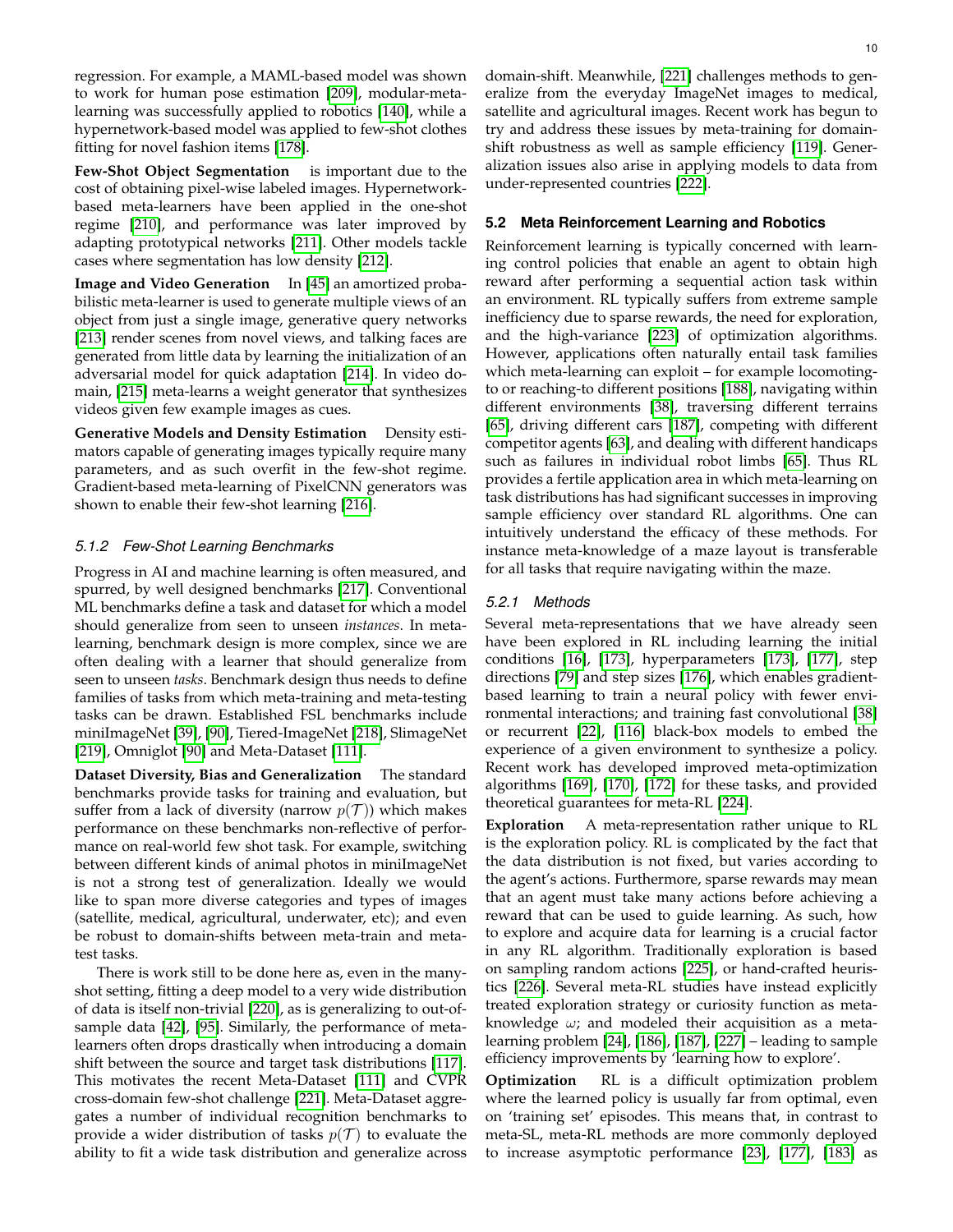well as sample-efficiency, and can lead to significantly better solutions overall. The meta-objective of many meta-RL frameworks is the net return of the agent over a full episode, and thus both sample efficient and asymptotically performant learning are rewarded. Optimization difficulty also means that there has been relatively more work on learning losses (or rewards) [\[121\]](#page-16-37), [\[124\]](#page-16-39), [\[183\]](#page-17-31), [\[228\]](#page-18-21) which an RL agent should optimize instead of – or in addition to – the conventional sparse reward objective. Such learned losses may be easier to optimize (denser, smoother) compared to the true target [\[23\]](#page-15-4), [\[228\]](#page-18-21). This also links to exploration as reward learning and can be considered to instantiate metalearning of learning intrinsic motivation [\[184\]](#page-17-32).

**Online meta-RL** A significant fraction of meta-RL studies addressed the single-task setting, where the metaknowledge such as loss [\[121\]](#page-16-37), [\[183\]](#page-17-31), reward [\[177\]](#page-17-41), [\[184\]](#page-17-32), hyperparameters [\[175\]](#page-17-30), [\[176\]](#page-17-40), or exploration strategy [\[185\]](#page-17-58) are trained online together with the base policy while learning a single task. These methods thus do not require task families and provide a direct improvement to their respective base learners' performance.

**On- vs Off-Policy meta-RL** A major dichotomy in conventional RL is between on-policy and off-policy learning such as PPO [\[225\]](#page-18-18) vs SAC [\[229\]](#page-18-22). Off-policy methods are usually significantly more sample efficient. However, offpolicy methods have been harder to extend to meta-RL, leading to more meta-RL methods being built on on-policy RL methods, thus limiting the absolute performance of meta-RL. Early work in off-policy meta-RL methods has led to strong results [\[114\]](#page-16-30), [\[121\]](#page-16-37), [\[171\]](#page-17-37), [\[228\]](#page-18-21). Off-policy learning also improves the efficiency of the meta-train stage [\[114\]](#page-16-30), which can be expensive in meta-RL. It also provides new opportunities to accelerate meta-testing by replay buffer sample from meta-training [\[171\]](#page-17-37).

**Other Trends and Challenges** [\[65\]](#page-15-45) is noteworthy in demonstrating successful meta-RL on a real-world physical robot. Knowledge transfer in robotics is often best studied *compositionally* [\[230\]](#page-18-23). E.g., walking, navigating and object pick/place may be subroutines for a room cleaning robot. However, developing meta-learners with effective compositional knowledge transfer is an open question, with modular meta-learning [\[141\]](#page-16-56) being an option. Unsupervised meta-RL variants aim to perform meta-training without manually specified rewards [\[231\]](#page-18-24), or adapt at meta-testing to a changed environment but without new rewards [\[232\]](#page-18-25). Continual adaptation provides an agent with the ability to adapt to a sequence of tasks within one meta-test episode [\[63\]](#page-15-44)–[\[65\]](#page-15-45), similar to continual learning. Finally, meta-learning has also been applied to imitation [\[115\]](#page-16-31) and inverse RL [\[233\]](#page-18-26).

#### *5.2.2 Benchmarks*

Meta-learning benchmarks for RL typically define a family to solve in order to train and evaluate an agent that learns how to learn. These can be tasks (reward functions) to achieve, or domains (distinct environments or MDPs).

**Discrete Control RL** An early meta-RL benchmark for vision-actuated control is the arcade learning environment (ALE) [\[234\]](#page-18-27), which defines a set of classic Atari games split into meta-training and meta-testing. The protocol here is to evaluate return after a fixed number of timesteps in the

meta-test environment. A challenge is the great diversity (wide  $p(\mathcal{T})$ ) across games, which makes successful metatraining hard and leads to limited benefit from knowledge transfer [\[234\]](#page-18-27). Another benchmark [\[235\]](#page-18-28) is based on splitting Sonic-hedgehog levels into meta-train/meta-test. The task distribution here is narrower and beneficial meta-learning is relatively easier to achieve. Cobbe *et al*. [\[236\]](#page-18-29) proposed two purpose designed video games for benchmarking meta-RL. CoinRun game [\[236\]](#page-18-29) provides  $2^{32}$  procedurally generated levels of varying difficulty and visual appearance. They show that some 10, 000 levels of meta-train experience are required to generalize reliably to new levels. CoinRun is primarily designed to test direct generalization rather than fast adaptation, and can be seen as providing a distribution over MDP environments to test generalization rather than over tasks to test adaptation. To better test fast learning in a wider task distribution, ProcGen [\[236\]](#page-18-29) provides a set of 16 procedurally generated games including CoinRun.

**Continuous Control RL** While common benchmarks such as gym [\[237\]](#page-18-30) have greatly benefited RL research, there is less consensus on meta-RL benchmarks, making existing work hard to compare. Most continuous control meta-RL studies have proposed home-brewed benchmarks that are low dimensional parametric variants of particular tasks such as navigating to various locations or velocities [\[16\]](#page-14-13), [\[114\]](#page-16-30), or traversing different terrains [\[65\]](#page-15-45). Several multi-MDP benchmarks [\[238\]](#page-18-31), [\[239\]](#page-18-32) have recently been proposed but these primarily test generalization across different environmental perturbations rather than different tasks. The Meta-World benchmark [\[240\]](#page-18-33) provides a suite of 50 continuous control tasks with state-based actuation, varying from simple parametric variants such as lever-pulling and door-opening. This benchmark should enable more comparable evaluation, and investigation of generalization within and across task distributions. The meta-world evaluation [\[240\]](#page-18-33) suggests that existing meta-RL methods struggle to generalize over wide task distributions and meta-train/meta-test shifts. This may be due to our meta-RL models being too weak and/or benchmarks being too small, in terms of number and coverage tasks, for effective learning-to-learn. Another recent benchmark suitable for meta-RL is PHYRE [\[241\]](#page-18-34) which provides a set of 50 vision-based physics task templates which can be solved with simple actions but are likely to require model-based reasoning to address efficiently. These also provide within and cross-template generalization tests.

**Discussion** One complication of vision-actuated meta-RL is disentangling visual generalization (as in computer vision) with fast learning of control strategies more generally. For example CoinRun [\[236\]](#page-18-29) evaluation showed large benefit from standard vision techniques such as batch norm suggesting that perception is a major bottleneck.

#### <span id="page-10-0"></span>**5.3 Environment Learning and Sim2Real**

In Sim2Real we are interested in training a model in simulation that is able to generalize to the real-world. The classic domain randomization approach simulates a wide distribution over domains/MDPs, with the aim of training a sufficiently robust model to succeed in the real world – and has succeeded in both vision [\[242\]](#page-18-35) and RL [\[161\]](#page-17-16). Nevertheless tuning the simulation distribution remains a challenge.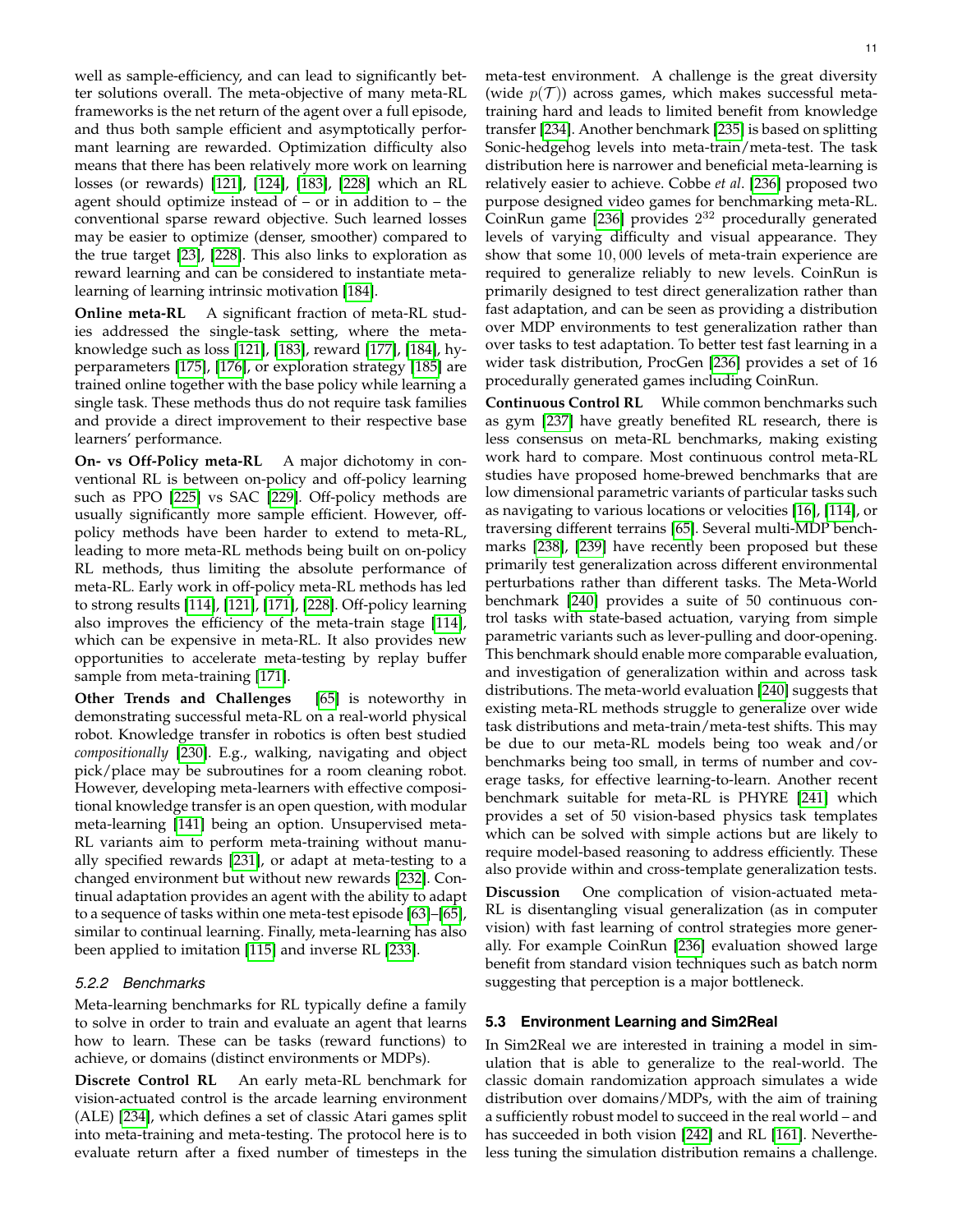This leads to a meta-learning setup where the inner-level optimization learns a model in simulation, the outer-level optimization  $\mathcal{L}^{meta}$  evaluates the model's performance in the real-world, and the meta-representation  $\omega$  corresponds to the parameters of the simulation environment. This paradigm has been used in RL [\[163\]](#page-17-18) as well as vision [\[162\]](#page-17-17), [\[243\]](#page-18-36). In this case the source tasks used for meta-train tasks are not a pre-provided data distribution, but paramaterized by omega,  $\mathscr{D}_{source}(\omega)$ . However, challenges remain in terms of costly back-propagation through a long graph of inner task learning steps; as well as minimising the number of real-world  $\mathcal{L}^{meta}$  evaluations in the case of Sim2Real.

## <span id="page-11-0"></span>**5.4 Neural Architecture Search (NAS)**

Architecture search [\[18\]](#page-15-6), [\[25\]](#page-15-7), [\[26\]](#page-15-8), [\[37\]](#page-15-19), [\[131\]](#page-16-46) can be seen as a kind of hyperparameter optimization where  $\omega$  specifies the architecture of a neural network. The inner optimization trains networks with the specified architecture, and the outer optimization searches for architectures with good validation performance. NAS methods have been analysed [\[37\]](#page-15-19) according to 'search space', 'search strategy', and 'performance estimation strategy'. These correspond to the hypothesis space for  $\omega$ , the meta-optimization strategy, and the meta-objective. NAS is particularly challenging because: (i) Fully evaluating the inner loop is expensive since it requires training a many-shot neural network to completion. This leads to approximations such as sub-sampling the train set, early termination of the inner loop, and interleaved descent on both  $\omega$  and  $\theta$  [\[18\]](#page-15-6) as in online meta-learning. (ii.) The search space is hard to define, and optimize. This is because most search spaces are broad, and the space of architectures is not trivially differentiable. This leads to reliance on celllevel search [\[18\]](#page-15-6), [\[26\]](#page-15-8) constraining the search space, RL [\[26\]](#page-15-8), discrete gradient estimators [\[133\]](#page-16-48) and evolution [\[25\]](#page-15-7), [\[131\]](#page-16-46).

**Topical Issues** While NAS itself can be seen as an instance of hyper-parameter or hypothesis-class meta-learning, it can also interact with meta-learning in other forms. Since NAS is costly, a topical issue is whether discovered architectures can generalize to new problems [\[244\]](#page-18-37). Meta-training across multiple datasets may lead to improved cross-task generalization of architectures [\[136\]](#page-16-51). Finally, one can also define NAS meta-objectives to train an architecture suitable for few-shot learning [\[245\]](#page-18-38), [\[246\]](#page-18-39). Similarly to fast-adapting initial condition meta-learning approaches such as MAML [\[16\]](#page-14-13), one can train good initial architectures [\[135\]](#page-16-50) or architecture priors [\[136\]](#page-16-51) that are easy to adapt towards specific tasks.

**Benchmarks** NAS is often evaluated on CIFAR-10, but it is costly to perform and results are hard to reproduce due to confounding factors such as tuning of hyperparameters [\[247\]](#page-18-40). To support reproducible and accessible research, the NASbenches [\[248\]](#page-18-41) provide pre-computed performance measures for a large number of network architectures.

#### **5.5 Bayesian Meta-learning**

Bayesian meta-learning approaches formalize meta-learning via Bayesian hierarchical modelling, and use Bayesian inference for learning rather than direct optimization of parameters. In the meta-learning context, Bayesian learning is typically intractable, and so approximations such as stochastic variational inference or sampling are used.

Bayesian meta-learning importantly provides uncertainty measures for the  $\omega$  parameters, and hence measures of prediction uncertainty which can be important for safety critical applications, exploration in RL, and active learning.

A number of authors have explored Bayesian approaches to meta-learning complex neural network models with competitive results. For example, extending variational autoencoders to model task variables explicitly [\[75\]](#page-15-54). Neural Processes [\[179\]](#page-17-43) define a feed-forward Bayesian meta-learner inspired by Gaussian Processes but implemented with neural networks. Deep kernel learning is also an active research area that has been adapted to the meta-learning setting [\[249\]](#page-18-42), and is often coupled with Gaussian Processes [\[250\]](#page-18-43). In [\[76\]](#page-15-55) gradient based meta-learning is recast into a hierarchical empirical Bayes inference problem (i.e. prior learning), which models uncertainty in task-specific parameters  $\theta$ . Bayesian MAML [\[251\]](#page-18-44) improves on this model by using a Bayesian ensemble approach that allows non-Gaussian posteriors over  $\theta$ , and later work removes the need for costly ensembles [\[45\]](#page-15-27), [\[252\]](#page-18-45). In Probabilistic MAML [\[98\]](#page-16-14), it is the uncertainty in the metaknowledge  $\omega$  that is modelled, while a MAP estimate is used for  $\theta$ . Increasingly, these Bayesian methods are shown to tackle ambiguous tasks, active learning and RL problems.

Separate from the above, meta-learning has also been proposed to aid the Bayesian inference process itself, as in [\[253\]](#page-18-46) where the authors adapt a Bayesian sampler to provide efficient adaptive sampling methods.

#### **5.6 Unsupervised Meta-Learning**

There are several distinct ways in which unsupervised learning can interact with meta-learning, depending on whether unsupervised learning in performed in the inner loop or outer loop, and during meta-train vs meta-test.

**Unsupervised Learning of a Supervised Learner** The aim here is to learn a supervised learning algorithm (e.g., via MAML [\[16\]](#page-14-13) style initial condition for supervised finetuning), but do so without the requirement of a large set of source tasks for meta-training [\[254\]](#page-18-47)–[\[256\]](#page-18-48). To this end, synthetic source tasks are constructed without supervision via clustering or class-preserving data augmentation, and used to define the meta-objective for meta-training.

**Supervised Learning of an Unsupervised Learner** This family of methods aims to meta-train an unsupervised learner. For example, by training the unsupervised algorithm such that it works well for downstream supervised learning tasks. One can train unsupervised learning rules [\[21\]](#page-15-2) or losses [\[101\]](#page-16-17), [\[125\]](#page-16-40) such that downstream supervised learning performance is optimized – after re-using the unsupervised representation for a supervised task [\[21\]](#page-15-2), or adapting based on unlabeled data [\[101\]](#page-16-17), [\[125\]](#page-16-40). Alternatively, when unsupervised tasks such as clustering exist in a family, rather than in isolation, then learning-to-learn of 'how-to-cluster' on several source tasks can provide better performance on new clustering tasks in the family [\[180\]](#page-17-44)– [\[182\]](#page-17-45), [\[257\]](#page-18-49), [\[258\]](#page-18-50). The methods in this group that make use of feed-forward models are often known as *amortized clustering* [\[181\]](#page-17-59), [\[182\]](#page-17-45), because they amortize the typically iterative computation of clustering algorithms into the cost of training a single inference model, which subsequently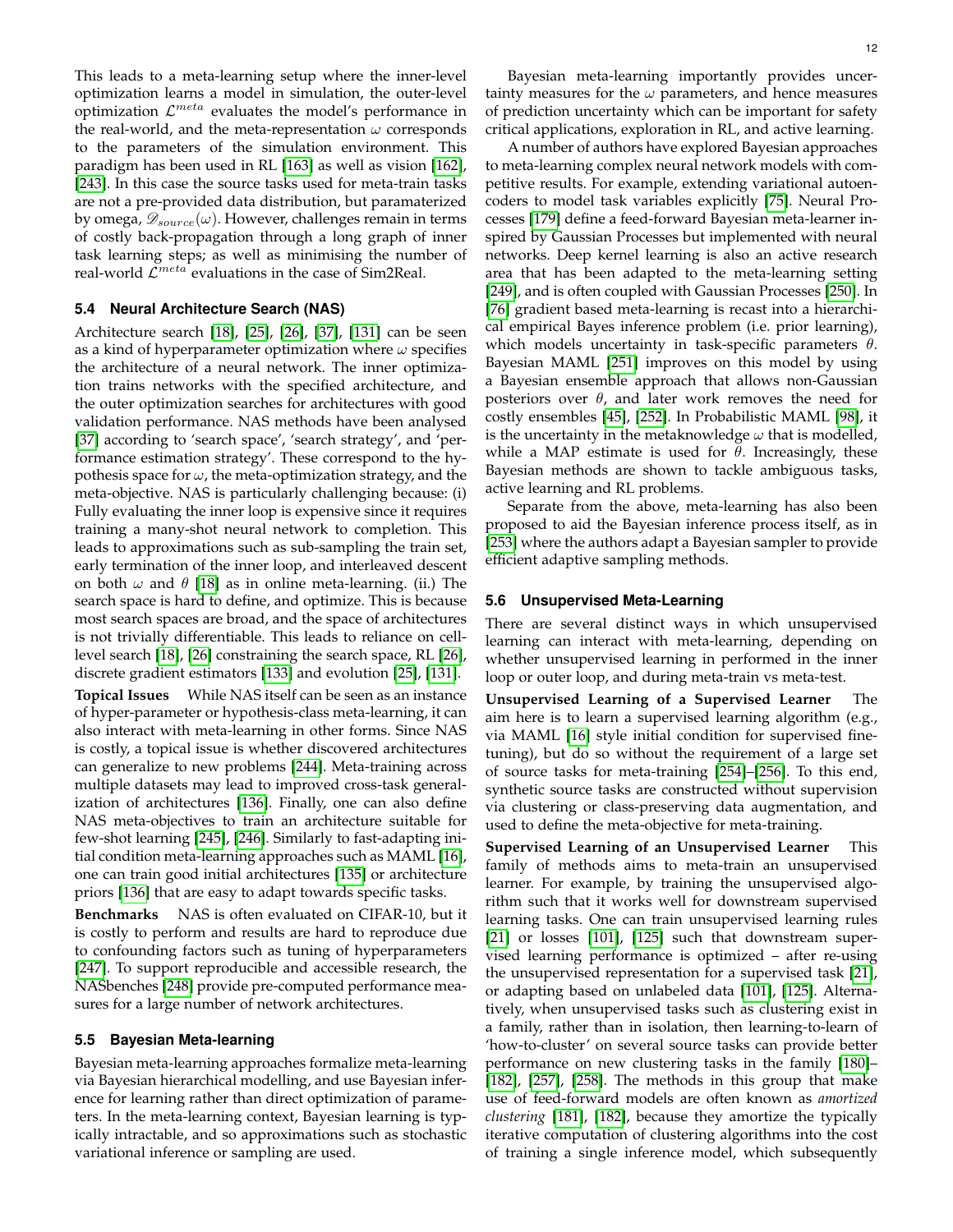performs clustering using a single feed-froward pass. Overall, these methods help to deal with the ill-definedness of the unsupervised learning problem by transforming it into a problem with a clear supervised (meta) objective.

## **5.7 Continual, Online and Adaptive Learning**

**Continual Learning** refers to the human-like capability of learning tasks presented in sequence. Ideally this is done while exploiting forward transfer so new tasks are learned better given past experience, without forgetting previously learned tasks, and without needing to store past data [\[62\]](#page-15-43). Deep Neural Networks struggle to meet these criteria, especially as they tend to forget information seen in earlier tasks – a phenomenon known as *catastrophic forgetting*. Meta-learning can include the requirements of continual learning into a meta-objective, for example by defining a sequence of learning episodes in which the support set contains one new task, but the query set contains examples drawn from all tasks seen until now [\[107\]](#page-16-23), [\[174\]](#page-17-39). Various meta-representations can be learned to improve continual learning performance, such as weight priors [\[138\]](#page-16-53), gradient descent preconditioning matrices [\[107\]](#page-16-23), or RNN learned optimizers [\[174\]](#page-17-39), or feature representations [\[259\]](#page-18-51). A related idea is meta-training representations to support local editing updates [\[260\]](#page-18-52) for improvement without interference.

**Online and Adaptive Learning** also consider tasks arriving in a stream, but are concerned with the ability to effectively adapt to the current task in the stream, more than remembering the old tasks. To this end an online extension of MAML was proposed [\[99\]](#page-16-15) to perform MAML-style meta-training online during a task sequence. Meanwhile others [\[63\]](#page-15-44)–[\[65\]](#page-15-45) consider the setting where meta-training is performed in advance on source tasks, before meta-testing adaptation capabilities on a sequence of target tasks.

**Benchmarks** A number of benchmarks for continual learning work quite well with standard deep learning methods. However, most cannot readily work with meta-learning approaches as their their sample generation routines do not provide a large number of explicit learning sets and an explicit evaluation sets. Some early steps were made towards defining meta-learning ready continual benchmarks in [\[99\]](#page-16-15), [\[174\]](#page-17-39), [\[259\]](#page-18-51), mainly composed of Omniglot and perturbed versions of MNIST. However, most of those were simply tasks built to demonstrate a method. More explicit benchmark work can be found in [\[219\]](#page-18-12), which is built for meta and non meta-learning approaches alike.

## <span id="page-12-0"></span>**5.8 Domain Adaptation and Domain Generalization**

Domain-shift refers to the statistics of data encountered in deployment being different from those used in training. Numerous domain adaptation and generalization algorithms have been studied to address this issue in supervised, unsupervised, and semi-supervised settings [\[58\]](#page-15-40).

**Domain Generalization** Domain *generalization* aims to train models with increased robustness to train-test domain shift [\[261\]](#page-18-53), often by exploiting a distribution over training domains. Using a validation domain that is shifted with respect to the training domain [\[262\]](#page-18-54), different kinds of metaknowledge such as regularizers [\[95\]](#page-16-11), losses [\[42\]](#page-15-24), and noise

**Domain Adaptation** To improve on conventional domain *adaptation* [\[58\]](#page-15-40), meta-learning can be used to define a metaobjective that optimizes the performance of a base unsupervised DA algorithm [\[59\]](#page-15-41).

**Benchmarks** Popular benchmarks for DA and DG consider image recognition across multiple domains such as photo/sketch/cartoon. PACS [\[263\]](#page-18-55) provides a good starter benchmark, with Visual Decathlon [\[42\]](#page-15-24), [\[220\]](#page-18-13) and Meta-Dataset [\[111\]](#page-16-27) providing larger scale alternatives.

# **5.9 Hyper-parameter Optimization**

Meta-learning address hyperparameter optimization when considering  $\omega$  to specify hyperparameters, such as regularization strength or learning rate. There are two main settings: we can learn hyperparameters that improve training over a distribution of tasks, just a single task. The former case is usually relevant in few-shot applications, especially in optimization based methods. For instance, MAML can be improved by learning a learning rate per layer per step [\[80\]](#page-15-59). The case where we wish to learn hyperparameters for a single task is usually more relevant for many-shot applications [\[71\]](#page-15-50), [\[157\]](#page-17-12), where some validation data can be extracted from the training dataset, as discussed in Section [2.1.](#page-1-4) End-to-end gradient-based meta-learning has already demonstrated promising scalability to millions of parameters (as demonstrated by MAML [\[16\]](#page-14-13) and Dataset Distillation [\[156\]](#page-17-11), [\[157\]](#page-17-12), for example) in contrast to the classic approaches (such cross-validation by grid or random [\[72\]](#page-15-51) search, or Bayesian Optimization [\[73\]](#page-15-52)) which are typically only successful with dozens of hyper-parameters.

## **5.10 Novel and Biologically Plausible Learners**

Most meta-learning work that uses explicit (non feedforward/black-box) optimization for the base model is based on gradient descent by backpropagation. Metalearning can define the function class of  $\omega$  so as to lead to the discovery of novel learning rules that are unsupervised [\[21\]](#page-15-2) or biologically plausible [\[46\]](#page-15-28), [\[264\]](#page-19-0), [\[265\]](#page-19-1), making use of ideas less commonly used in contemporary deep learning such as Hebbian updates [\[264\]](#page-19-0) and neuromodulation [\[265\]](#page-19-1).

## **5.11 Language and Speech**

**Language Modelling** Few-shot language modelling increasingly showcases the versatility of meta-learners. Early matching networks showed impressive performances on one-shot tasks such as filling in missing words [\[90\]](#page-16-6). Many more tasks have since been tackled, including text classification [\[139\]](#page-16-54), neural program induction [\[266\]](#page-19-2) and synthesis [\[267\]](#page-19-3), English to SQL program synthesis [\[268\]](#page-19-4), text-based relationship graph extractor [\[269\]](#page-19-5), machine translation [\[270\]](#page-19-6), and quickly adapting to new personas in dialogue [\[271\]](#page-19-7).

**Speech Recognition** Deep learning is now the dominant paradigm for state of the art automatic speech recognition (ASR). Meta-learning is beginning to be applied to address the many few-shot adaptation problems that arise within ASR including learning how to train for low-resource languages [\[272\]](#page-19-8), cross-accent adaptation [\[273\]](#page-19-9) and optimizing models for individual speakers [\[274\]](#page-19-10).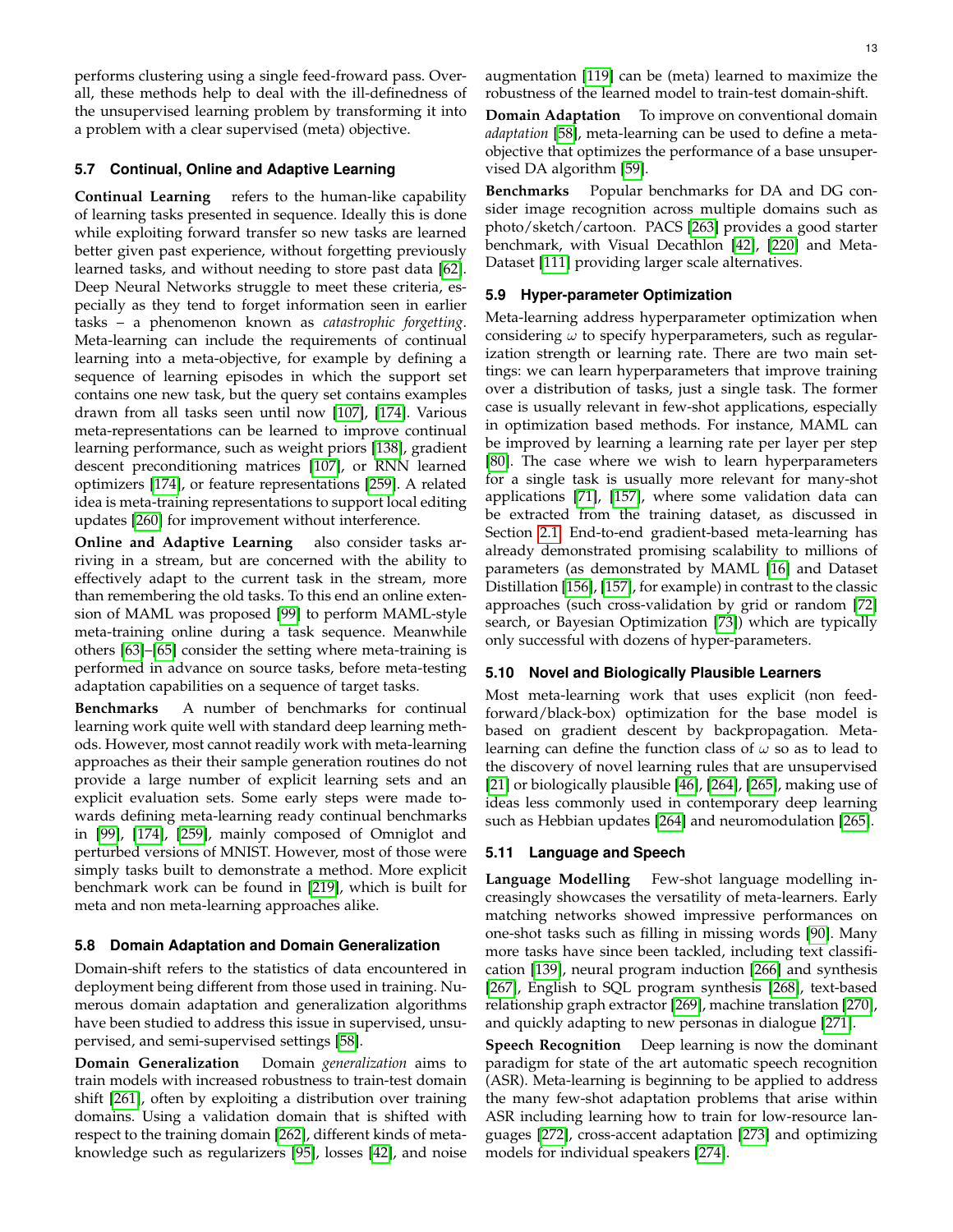## **5.12 Meta-learning for Social Good**

Meta-learning lands itself to various challenging tasks that arise in applications of AI for social good such as medical image classification and drug discovery, where data is often scarce. Progress in the medical domain is especially relevant given the global shortage of pathologists [\[275\]](#page-19-11). In [\[5\]](#page-14-3) an LSTM is combined with a graph neural network to predict the behaviour of a molecule (e.g. its toxicity) in the oneshot data regime. In [\[276\]](#page-19-12) MAML is adapted to weaklysupervised breast cancer detection tasks, and the order of tasks are selected according to a curriculum. MAML is also combined with denoising autoencoders to do medical visual question answering [\[277\]](#page-19-13), while learning to weigh support samples [\[218\]](#page-18-11) is adapted to pixel wise weighting for skin lesion segmentation tasks that have noisy labels [\[278\]](#page-19-14).

#### **5.13 Abstract Reasoning**

A long- term goal in deep learning is to go beyond simple perception tasks and tackle more abstract reasoning problems such as IQ tests in the form of Raven's Progressive Matrices (RPMs) [\[279\]](#page-19-15). Solving RPMs can be seen as asking for few-shot generalization from the context panels to the answer panels. Recent meta-learning approaches to abstract reasoning with RPMs achieved significant improvement via meta-learning a teacher that defines the data generating distribution for the panels [\[280\]](#page-19-16). The teacher is trained jointly with the student, and rewarded by the student's progress.

## **5.14 Systems**

**Network Compression** Contemporary CNNs require large amounts of memory that may be prohibitive on embedded devices. Thus network compression in various forms such as quantization and pruning are topical research areas [\[281\]](#page-19-17). Meta-learning is beginning to be applied to this objective as well, such as training gradient generator metanetworks that allow quantized networks to be trained [\[202\]](#page-17-52), and weight generator meta-networks that allow quantized networks to be trained with gradient [\[282\]](#page-19-18).

**Communications** Deep learning is rapidly impacting communications systems. For example by learning coding systems that exceed the best hand designed codes for realistic channels [\[283\]](#page-19-19). Few-shot meta-learning can be used to provide rapid adaptation of codes to changing channel characteristics [\[284\]](#page-19-20).

**Active Learning (AL)** methods wrap supervised learning, and define a policy for selective data annotation – typically in the setting where annotation can be obtained sequentially. The goal of AL is to find the optimal subset of data to annotate so as to maximize performance of downstream supervised learning with the fewest annotations. AL is a well studied problem with numerous hand designed algorithms [\[285\]](#page-19-21). Meta-learning can map active learning algorithm design into a learning task by: (i) defining the inner-level optimization as conventional supervised learning on the annotated dataset so far, (ii) defining  $\omega$  to be a query policy that selects the best unlabeled datapoints to annotate, (iii), defining the meta-objective as validation performance after iterative learning and annotation according to the query

policy, (iv) performing outer-level optimization to train the optimal annotation query policy [\[190\]](#page-17-48)–[\[192\]](#page-17-50). However, if labels are used to train AL algorithms, they need to generalize across tasks to amortize their training cost [\[192\]](#page-17-50).

Learning with Label Noise commonly arises when large datasets are collected by web scraping or crowd-sourcing. While there are many algorithms hand-designed for this situation, recent meta-learning methods have addressed label noise. For example by transductively learning sample-wise weighs to down-weight noisy samples [\[151\]](#page-17-6), or learning an initial condition robust to noisy label training [\[96\]](#page-16-12).

**Adversarial Attacks and Defenses** Deep Neural Networks can be fooled into misclassifying a data point that should be easily recognizable, by adding a carefully crafted human-invisible perturbation to the data [\[286\]](#page-19-22). Numerous attack and defense methods have been published in recent years, with defense strategies usually consisting in carefully hand-designed architectures or training algorithms. Analogous to the case in domain-shift, one can train the learning algorithm for robustness by defining a meta-loss in terms of performance under adversarial attack [\[97\]](#page-16-13), [\[287\]](#page-19-23).

**Recommendation Systems** are a mature consumer of machine learning in the commerce space. However, bootstrapping recommendations for new users with little historical interaction data, or new items for recommendation remains a challenge known as the *cold-start* problem. Meta-learning has applied black-box models to item cold-start [\[288\]](#page-19-24) and gradient-based methods to user cold-start [\[289\]](#page-19-25).

# <span id="page-13-0"></span>**6 CHALLENGES AND OPEN QUESTIONS**

**Diverse and multi-modal task distributions** The difficulty of fitting a meta-learner to a distribution of tasks  $p(\mathcal{T})$  can depend on its *width*. Many big successes of meta-learning have been within narrow task families, while learning on diverse task distributions can challenge existing methods [\[111\]](#page-16-27), [\[220\]](#page-18-13), [\[240\]](#page-18-33). This may be partly due to conflicting gradients between tasks [\[290\]](#page-19-26).

Many meta-learning frameworks [\[16\]](#page-14-13) implicitly assume that the distribution over tasks  $p(\mathcal{T})$  is *uni-modal*, and a single learning strategy  $\omega$  provides a good solution for them all. However task distributions are often multi-modal; such as medical vs satellite vs everyday images in computer vision, or putting pegs in holes vs opening doors [\[240\]](#page-18-33) in robotics. Different tasks within the distribution may require different learning strategies, which is hard to achieve with today's methods. In vanilla multi-task learning, this phenomenon is relatively well studied with, e.g., methods that group tasks into clusters [\[291\]](#page-19-27) or subspaces [\[292\]](#page-19-28). However this is only just beginning to be explored in meta-learning [\[293\]](#page-19-29).

**Meta-generalization** Meta-learning poses a new generalization challenge across tasks analogous to the challenge of generalizing across instances in conventional machine learning. There are two sub-challenges: (i) The first is generalizing from meta-train to novel meta-test tasks drawn from  $p(\mathcal{T})$ . This is exacerbated because the number of *tasks* available for meta-training is typically low (much less than the number of *instances* available in conventional supervised learning), making it difficult to generalize. One failure mode for generalization in few-shot learning has been well studied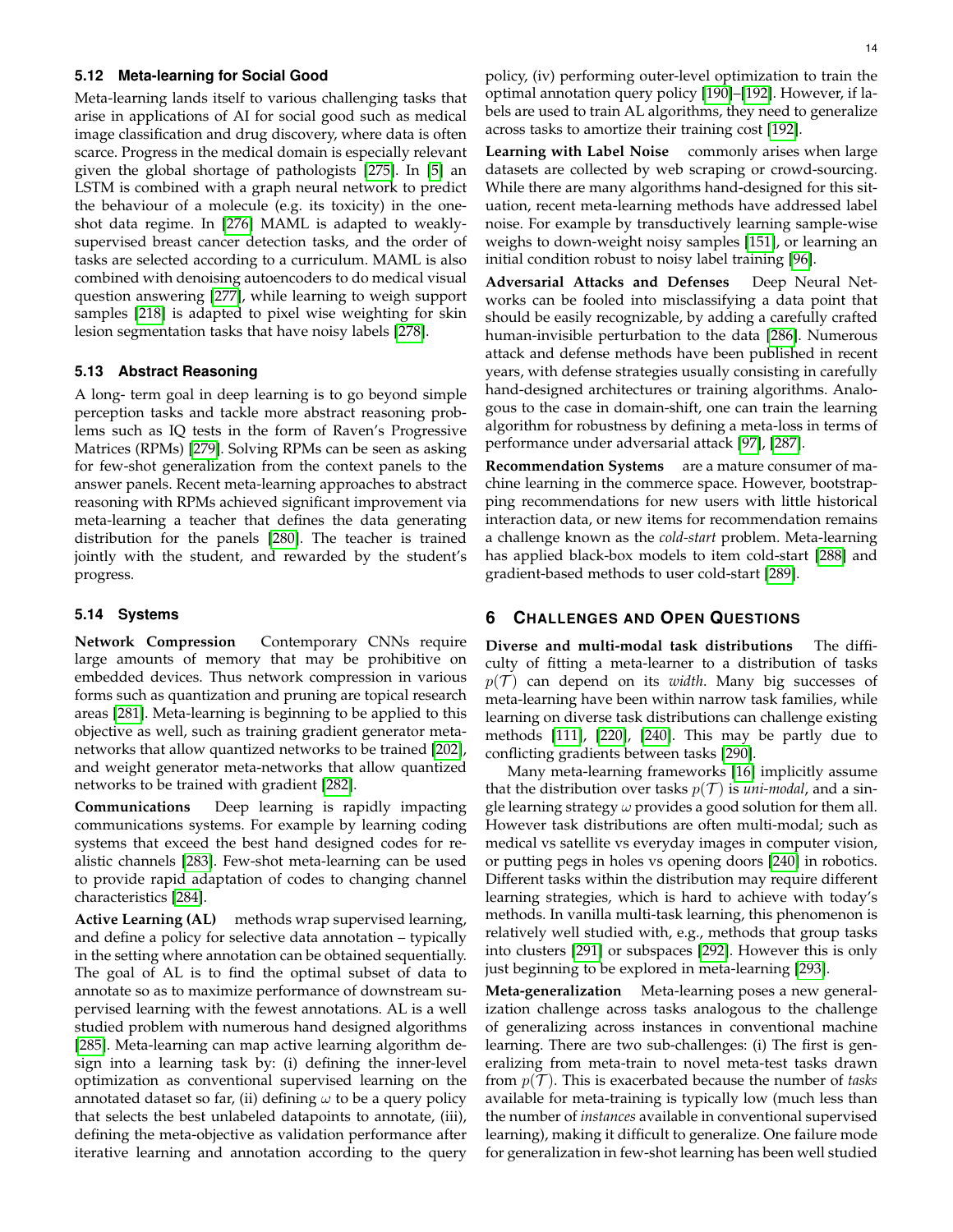under the guise of *memorisation* [\[204\]](#page-17-54), which occurs when each meta-training task can be solved directly without performing any task-specific adaptation based on the support set. In this case models fail to generalize in meta-testing, and specific regularizers [\[204\]](#page-17-54) have been proposed to prevent this kind of meta-overfitting. (ii) The second challenge is generalizing to meta-test tasks drawn from a different distribution than the training tasks. This is inevitable in many potential practical applications of meta-learning, for example generalizing few-shot visual learning from everyday training images of ImageNet to specialist domains such as medical images [\[221\]](#page-18-14). From the perspective of a learner, this is a meta-level generalization of the domain-shift problem, as observed in supervised learning. Addressing these issues through meta-generalizations of regularization, transfer learning, domain adaptation, and domain generalization are emerging directions [\[119\]](#page-16-35). Furthermore, we have yet to understand which kinds of meta-representations tend to generalize better under certain types of domain shifts.

**Task families** Many existing meta-learning frameworks, especially for few-shot learning, require task families for meta-training. While this indeed reflects lifelong human learning, in some applications data for such task families may not be available. Unsupervised meta-learning [\[254\]](#page-18-47)– [\[256\]](#page-18-48) and single-task meta-learning methods [\[42\]](#page-15-24), [\[175\]](#page-17-30), [\[183\]](#page-17-31), [\[184\]](#page-17-32), [\[200\]](#page-17-33), could help to alleviate this requirement; as can improvements in meta-generalization discussed above.

**Computation Cost & Many-shot** A naive implementation of bilevel optimization as shown in Section [2.1](#page-1-4) is expensive in both time (because each outer step requires several inner steps) and memory (because reverse-mode differentiation requires storing the intermediate inner states). For this reason, much of meta-learning has focused on the fewshot regime [\[16\]](#page-14-13). However, there is an increasing focus on methods which seek to extend optimization-based metalearning to the many-shot regime. Popular solutions include implicit differentiation of  $\omega$  [\[157\]](#page-17-12), [\[167\]](#page-17-22), [\[294\]](#page-19-30), forward-mode differentiation of  $\omega$  [\[69\]](#page-15-48), [\[71\]](#page-15-50), [\[295\]](#page-19-31), gradient preconditioning [\[107\]](#page-16-23), solving for a greedy version of  $\omega$  online by alternating inner and outer steps [\[18\]](#page-15-6), [\[42\]](#page-15-24), [\[201\]](#page-17-51), truncation [\[296\]](#page-19-32), shortcuts [\[297\]](#page-19-33) or inversion [\[193\]](#page-17-21) of the inner optimization. Many-step meta-learning can also be achieved by learning an initialization that minimizes the gradient descent trajectory length over task manifolds [\[298\]](#page-19-34). Finally, another family of approaches accelerate meta-training via closedform solvers in the inner loop [\[166\]](#page-17-34), [\[168\]](#page-17-35).

Implicit gradients scale to large dimensions of  $\omega$  but only provide approximate gradients for it, and require the inner task loss to be a function of  $\omega$ . Forward-mode differentiation is exact and doesn't have such constraints, but scales poorly with the dimension of  $\omega$ . Online methods are cheap but suffer from a short-horizon bias [\[299\]](#page-19-35). Gradient degradation is also a challenge in the many-shot regime, and solutions include warp layers [\[107\]](#page-16-23) or gradient averaging [\[71\]](#page-15-50).

In terms of the cost of solving new tasks at the meta-test stage, FFMs have a significant advantage over optimizationbased meta-learners, which makes them appealing for applications involving deployment of learning algorithms on mobile devices such as smartphones [\[6\]](#page-14-4), for example to achieve personalisation. This is especially so because the embedded

device versions of contemporary deep learning software frameworks typically lack support for backpropagationbased training, which FFMs do not require.

# **7 CONCLUSION**

The field of meta-learning has seen a rapid growth in interest. This has come with some level of confusion, with regards to how it relates to neighbouring fields, what it can be applied to, and how it can be benchmarked. In this survey we have sought to clarify these issues by thoroughly surveying the area both from a methodological point of view – which we broke down into a taxonomy of meta-representation, meta-optimizer and meta-objective; and from an application point of view. We hope that this survey will help newcomers and practitioners to orient themselves to develop and exploit in this growing field, as well as highlight opportunities for future research.

#### **ACKNOWLEDGMENTS**

T. Hospedales was supported by the Engineering and Physical Sciences Research Council of the UK (EPSRC) Grant number EP/S000631/1 and the UK MOD University Defence Research Collaboration (UDRC) in Signal Processing, and EPSRC Grant EP/R026173/1.

## **REFERENCES**

- <span id="page-14-0"></span>[1] K. He, X. Zhang, S. Ren, and J. Sun, "Deep Residual Learning For Image Recognition," in *CVPR*, 2016.
- [2] D. Silver, A. Huang, C. J. Maddison, A. Guez, L. Sifre, G. Van Den Driessche, J. Schrittwieser, I. Antonoglou, V. Panneershelvam, M. Lanctot *et al.*, "Mastering The Game Of Go With Deep Neural Networks And Tree Search," *Nature*, 2016.
- <span id="page-14-1"></span>[3] J. Devlin, M. Chang, K. Lee, and K. Toutanova, "BERT: Pretraining Of Deep Bidirectional Transformers For Language Understanding," in *ACL*, 2019.
- <span id="page-14-2"></span>[4] G. Marcus, "Deep Learning: A Critical Appraisal," *arXiv e-prints*, 2018.
- <span id="page-14-3"></span>[5] H. Altae-Tran, B. Ramsundar, A. S. Pappu, and V. S. Pande, "Low Data Drug Discovery With One-shot Learning," *CoRR*, 2016.
- <span id="page-14-4"></span>[6] A. Ignatov, R. Timofte, A. Kulik, S. Yang, K. Wang, F. Baum, M. Wu, L. Xu, and L. Van Gool, "AI Benchmark: All About Deep Learning On Smartphones In 2019," *arXiv e-prints*, 2019.
- <span id="page-14-5"></span>[7] S. Thrun and L. Pratt, "Learning To Learn: Introduction And Overview," in *Learning To Learn*, 1998.
- <span id="page-14-6"></span>[8] H. F. Harlow, "The Formation Of Learning Sets." *Psychological Review*, 1949.
- [9] J. B. Biggs, "The Role of Meta-Learning in Study Processes," *British Journal of Educational Psychology*, 1985.
- <span id="page-14-7"></span>[10] A. M. Schrier, "Learning How To Learn: The Significance And Current Status Of Learning Set Formation," *Primates*, 1984.
- <span id="page-14-8"></span>[11] P. Domingos, "A Few Useful Things To Know About Machine Learning," *Commun. ACM*, 2012.
- <span id="page-14-9"></span>[12] D. G. Lowe, "Distinctive Image Features From Scale-Invariant," *International Journal of Computer Vision*, 2004.
- <span id="page-14-10"></span>[13] A. Krizhevsky, I. Sutskever, and G. E. Hinton, "Imagenet Classification With Deep Convolutional Neural Networks," in *NeurIPS*, 2012.
- <span id="page-14-11"></span>[14] J. Schmidhuber, "Evolutionary Principles In Self-referential Learning," *On learning how to learn: The meta-meta-... hook*, 1987.
- <span id="page-14-12"></span>[15] J. Schmidhuber, J. Zhao, and M. Wiering, "Shifting Inductive Bias With Success-Story Algorithm, Adaptive Levin Search, And Incremental Self-Improvement," *Machine Learning*, 1997.
- <span id="page-14-13"></span>[16] C. Finn, P. Abbeel, and S. Levine, "Model-Agnostic Meta-learning For Fast Adaptation Of Deep Networks," in *ICML*, 2017.
- <span id="page-14-14"></span>[17] L. Franceschi, P. Frasconi, S. Salzo, R. Grazzi, and M. Pontil, "Bilevel Programming For Hyperparameter Optimization And Meta-learning," in *ICML*, 2018.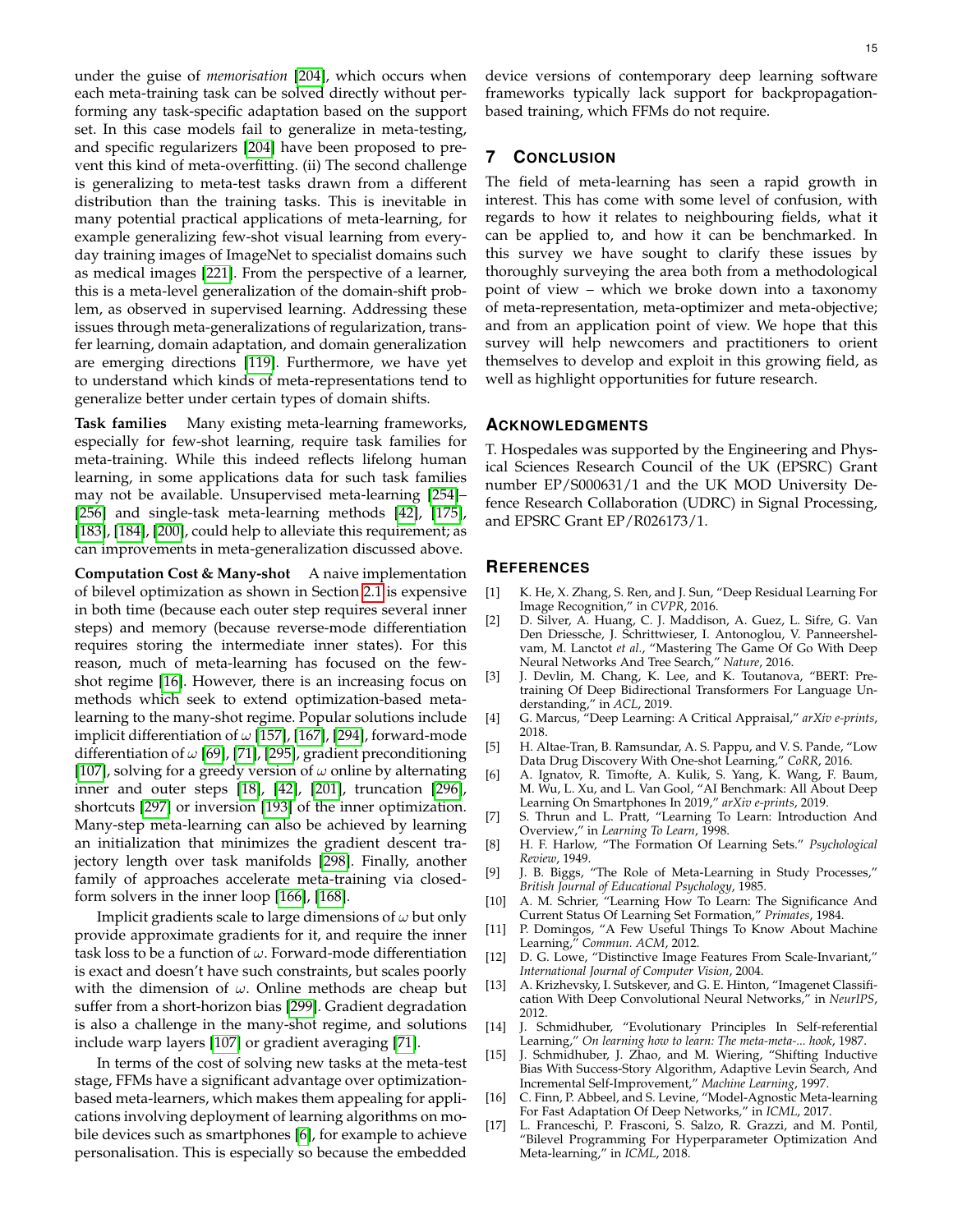- <span id="page-15-6"></span>[18] H. Liu, K. Simonyan, and Y. Yang, "DARTS: Differentiable Architecture Search," in *ICLR*, 2019.
- <span id="page-15-0"></span>[19] M. Andrychowicz, M. Denil, S. G. Colmenarejo, M. W. Hoffman, D. Pfau, T. Schaul, and N. de Freitas, "Learning To Learn By Gradient Descent By Gradient Descent," in *NeurIPS*, 2016.
- <span id="page-15-1"></span>[20] J. Snell, K. Swersky, and R. S. Zemel, "Prototypical Networks For Few Shot Learning," in *NeurIPS*, 2017.
- <span id="page-15-2"></span>[21] L. Metz, N. Maheswaranathan, B. Cheung, and J. Sohl-Dickstein, "Meta-learning Update Rules For Unsupervised Representation Learning," *ICLR*, 2019.
- <span id="page-15-3"></span>[22] Y. Duan, J. Schulman, X. Chen, P. L. Bartlett, I. Sutskever, and P. Abbeel, "RL<sup>2</sup>: Fast Reinforcement Learning Via Slow Reinforcement Learning," in *ArXiv E-prints*, 2016.
- <span id="page-15-4"></span>[23] R. Houthooft, R. Y. Chen, P. Isola, B. C. Stadie, F. Wolski, J. Ho, and P. Abbeel, "Evolved Policy Gradients," *NeurIPS*, 2018.
- <span id="page-15-5"></span>[24] F. Alet, M. F. Schneider, T. Lozano-Perez, and L. Pack Kaelbling, "Meta-Learning Curiosity Algorithms," *ICLR*, 2020.
- <span id="page-15-7"></span>[25] E. Real, A. Aggarwal, Y. Huang, and Q. V. Le, "Regularized Evolution For Image Classifier Architecture Search," *AAAI*, 2019.
- <span id="page-15-8"></span>[26] B. Zoph and Q. V. Le, "Neural Architecture Search With Reinforcement Learning," *ICLR*, 2017.
- <span id="page-15-9"></span>[27] R. Vilalta and Y. Drissi, "A Perspective View And Survey Of Meta-learning," *Artificial intelligence review*, 2002.
- <span id="page-15-15"></span>[28] S. Thrun, "Lifelong learning algorithms," in *Learning to learn*. Springer, 1998, pp. 181–209.
- <span id="page-15-10"></span>[29] J. Baxter, "Theoretical models of learning to learn," in *Learning to learn*. Springer, 1998, pp. 71–94.
- <span id="page-15-11"></span>[30] D. H. Wolpert, "The Lack Of A Priori Distinctions Between Learning Algorithms," *Neural Computation*, 1996.
- <span id="page-15-12"></span>[31] J. Vanschoren, "Meta-Learning: A Survey," *CoRR*, 2018.
- <span id="page-15-13"></span>[32] Q. Yao, M. Wang, H. J. Escalante, I. Guyon, Y. Hu, Y. Li, W. Tu, Q. Yang, and Y. Yu, "Taking Human Out Of Learning Applications: A Survey On Automated Machine Learning," *CoRR*, 2018.
- <span id="page-15-14"></span>[33] F. Hutter, L. Kotthoff, and J. Vanschoren, Eds., *Automatic machine learning: methods, systems, challenges*. Springer, 2019.
- <span id="page-15-16"></span>[34] S. J. Pan and Q. Yang, "A Survey On Transfer Learning," *IEEE TKDE*, 2010.
- <span id="page-15-17"></span>[35] C. Lemke, M. Budka, and B. Gabrys, "Meta-Learning: A Survey Of Trends And Technologies," *Artificial intelligence review*, 2015.
- <span id="page-15-18"></span>[36] Y. Wang, Q. Yao, J. T. Kwok, and L. M. Ni, "Generalizing from a few examples: A survey on few-shot learning," *ACM Comput. Surv.*, vol. 53, no. 3, Jun. 2020.
- <span id="page-15-19"></span>[37] T. Elsken, J. H. Metzen, and F. Hutter, "Neural Architecture Search: A Survey," *Journal of Machine Learning Research*, 2019.
- <span id="page-15-20"></span>[38] N. Mishra, M. Rohaninejad, X. Chen, and P. Abbeel, "A Simple Neural Attentive Meta-learner," *ICLR*, 2018.
- <span id="page-15-21"></span>[39] S. Ravi and H. Larochelle, "Optimization As A Model For Few-Shot Learning," in *ICLR*, 2016.
- <span id="page-15-22"></span>[40] H. Stackelberg, *The Theory Of Market Economy*. Oxford University Press, 1952.
- <span id="page-15-23"></span>[41] A. Sinha, P. Malo, and K. Deb, "A Review On Bilevel Optimization: From Classical To Evolutionary Approaches And Applications," *IEEE Transactions on Evolutionary Computation*, 2018.
- <span id="page-15-24"></span>Y. Li, Y. Yang, W. Zhou, and T. M. Hospedales, "Feature-Critic Networks For Heterogeneous Domain Generalization," in *ICML*, 2019.
- <span id="page-15-25"></span>[43] G. Denevi, C. Ciliberto, D. Stamos, and M. Pontil, "Learning To Learn Around A Common Mean," in *NeurIPS*, 2018.
- <span id="page-15-26"></span>[44] M. Zaheer, S. Kottur, S. Ravanbakhsh, B. Poczos, R. R. Salakhutdinov, and A. J. Smola, "Deep sets," in *NIPS*, 2017.
- <span id="page-15-27"></span>J. Gordon, J. Bronskill, M. Bauer, S. Nowozin, and R. E. Turner, "Meta-Learning Probabilistic Inference For Prediction," *ICLR*, 2019.
- <span id="page-15-28"></span>[46] Y. Bengio, S. Bengio, and J. Cloutier, "Learning A Synaptic Learning Rule," in *IJCNN*, 1990.
- <span id="page-15-29"></span>[47] S. Bengio, Y. Bengio, and J. Cloutier, "On The Search For New Learning Rules For ANNs," *Neural Processing Letters*, 1995.
- <span id="page-15-30"></span>[48] J. Schmidhuber, J. Zhao, and M. Wiering, "Simple Principles Of Meta-Learning," *Technical report IDSIA*, 1996.
- <span id="page-15-31"></span>[49] J. Schmidhuber, "A Neural Network That Embeds Its Own Metalevels," in *IEEE International Conference On Neural Networks*, 1993.
- <span id="page-15-32"></span>[50] ——, "A possibility for implementing curiosity and boredom in model-building neural controllers," in *SAB*, 1991.
- <span id="page-15-33"></span>[51] S. Hochreiter, A. S. Younger, and P. R. Conwell, "Learning To Learn Using Gradient Descent," in *ICANN*, 2001.
- <span id="page-15-34"></span>[52] A. S. Younger, S. Hochreiter, and P. R. Conwell, "Meta-learning With Backpropagation," in *IJCNN*, 2001.
- <span id="page-15-35"></span>[53] J. Storck, S. Hochreiter, and J. Schmidhuber, "Reinforcement driven information acquisition in non-deterministic environments," in *ICANN*, 1995.
- <span id="page-15-36"></span>[54] M. Wiering and J. Schmidhuber, "Efficient model-based exploration," in *SAB*, 1998.
- <span id="page-15-37"></span>[55] N. Schweighofer and K. Doya, "Meta-learning In Reinforcement Learning," *Neural Networks*, 2003.
- <span id="page-15-38"></span>[56] L. Y. Pratt, J. Mostow, C. A. Kamm, and A. A. Kamm, "Direct transfer of learned information among neural networks." in *AAAI*, vol. 91, 1991.
- <span id="page-15-39"></span>[57] J. Yosinski, J. Clune, Y. Bengio, and H. Lipson, "How Transferable Are Features In Deep Neural Networks?" in *NeurIPS*, 2014.
- <span id="page-15-40"></span>[58] G. Csurka, *Domain Adaptation In Computer Vision Applications*. Springer, 2017.
- <span id="page-15-41"></span>[59] D. Li and T. Hospedales, "Online Meta-Learning For Multi-Source And Semi-Supervised Domain Adaptation," in *ECCV*, 2020.
- <span id="page-15-42"></span>[60] M. B. Ring, "Continual learning in reinforcement environments," Ph.D. dissertation, USA, 1994.
- [61] G. I. Parisi, R. Kemker, J. L. Part, C. Kanan, and S. Wermter, "Continual Lifelong Learning With Neural Networks: A Review," *Neural Networks*, 2019.
- <span id="page-15-43"></span>[62] Z. Chen and B. Liu, "Lifelong Machine Learning, Second Edition," *Synthesis Lectures on Artificial Intelligence and Machine Learning*, 2018.
- <span id="page-15-44"></span>[63] M. Al-Shedivat, T. Bansal, Y. Burda, I. Sutskever, I. Mordatch, and P. Abbeel, "Continuous Adaptation Via Meta-Learning In Nonstationary And Competitive Environments," *ICLR*, 2018.
- <span id="page-15-64"></span>[64] S. Ritter, J. X. Wang, Z. Kurth-Nelson, S. M. Jayakumar, C. Blundell, R. Pascanu, and M. Botvinick, "Been There, Done That: Meta-learning With Episodic Recall," *ICML*, 2018.
- <span id="page-15-45"></span>[65] I. Clavera, A. Nagabandi, S. Liu, R. S. Fearing, P. Abbeel, S. Levine, and C. Finn, "Learning To Adapt In Dynamic, Real-World Environments Through Meta-Reinforcement Learning," in *ICLR*, 2019.
- <span id="page-15-46"></span>[66] R. Caruana, "Multitask Learning," *Machine Learning*, 1997.
- <span id="page-15-63"></span>[67] Y. Yang and T. M. Hospedales, "Deep Multi-Task Representation Learning: A Tensor Factorisation Approach," in *ICLR*, 2017.
- <span id="page-15-47"></span>[68] E. Meyerson and R. Miikkulainen, "Modular Universal Reparameterization: Deep Multi-task Learning Across Diverse Domains," in *NeurIPS*, 2019.
- <span id="page-15-48"></span>[69] L. Franceschi, M. Donini, P. Frasconi, and M. Pontil, "Forward And Reverse Gradient-Based Hyperparameter Optimization," in *ICML*, 2017.
- <span id="page-15-49"></span>[70] X. Lin, H. Baweja, G. Kantor, and D. Held, "Adaptive Auxiliary Task Weighting For Reinforcement Learning," in *NeurIPS*, 2019.
- <span id="page-15-50"></span>[71] P. Micaelli and A. Storkey, "Non-greedy gradient-based hyperparameter optimization over long horizons," *arXiv*, 2020.
- <span id="page-15-51"></span>[72] J. Bergstra and Y. Bengio, "Random Search For Hyper-Parameter Optimization," in *Journal Of Machine Learning Research*, 2012.
- <span id="page-15-52"></span>[73] B. Shahriari, K. Swersky, Z. Wang, R. P. Adams, and N. de Freitas, "Taking The Human Out Of The Loop: A Review Of Bayesian Optimization," *Proceedings of the IEEE*, 2016.
- <span id="page-15-53"></span>[74] D. M. Blei, A. Y. Ng, and M. I. Jordan, "Latent Dirchlet allocation," *Journal of Machine Learning Research*, vol. 3, pp. 993–1022, 2003.
- <span id="page-15-54"></span>[75] H. Edwards and A. Storkey, "Towards A Neural Statistician," in *ICLR*, 2017.
- <span id="page-15-55"></span>[76] E. Grant, C. Finn, S. Levine, T. Darrell, and T. Griffiths, "Recasting Gradient-Based Meta-Learning As Hierarchical Bayes," in *ICLR*, 2018.
- <span id="page-15-56"></span>[77] H. Yao, X. Wu, Z. Tao, Y. Li, B. Ding, R. Li, and Z. Li, "Automated Relational Meta-learning," in *ICLR*, 2020.
- <span id="page-15-57"></span>[78] S. C. Yoonho Lee, "Gradient-Based Meta-Learning With Learned Layerwise Metric And Subspace," in *ICML*, 2018.
- <span id="page-15-58"></span>[79] Z. Li, F. Zhou, F. Chen, and H. Li, "Meta-SGD: Learning To Learn Quickly For Few Shot Learning," *arXiv e-prints*, 2017.
- <span id="page-15-59"></span>[80] A. Antoniou, H. Edwards, and A. J. Storkey, "How To Train Your MAML," in *ICLR*, 2018.
- <span id="page-15-60"></span>[81] K. Li and J. Malik, "Learning To Optimize," in *ICLR*, 2017.
- <span id="page-15-61"></span>[82] E. Grefenstette, B. Amos, D. Yarats, P. M. Htut, A. Molchanov, F. Meier, D. Kiela, K. Cho, and S. Chintala, "Generalized inner loop meta-learning," *arXiv preprint arXiv:1910.01727*, 2019.
- <span id="page-15-62"></span>[83] S. Qiao, C. Liu, W. Shen, and A. L. Yuille, "Few-Shot Image Recognition By Predicting Parameters From Activations," *CVPR*, 2018.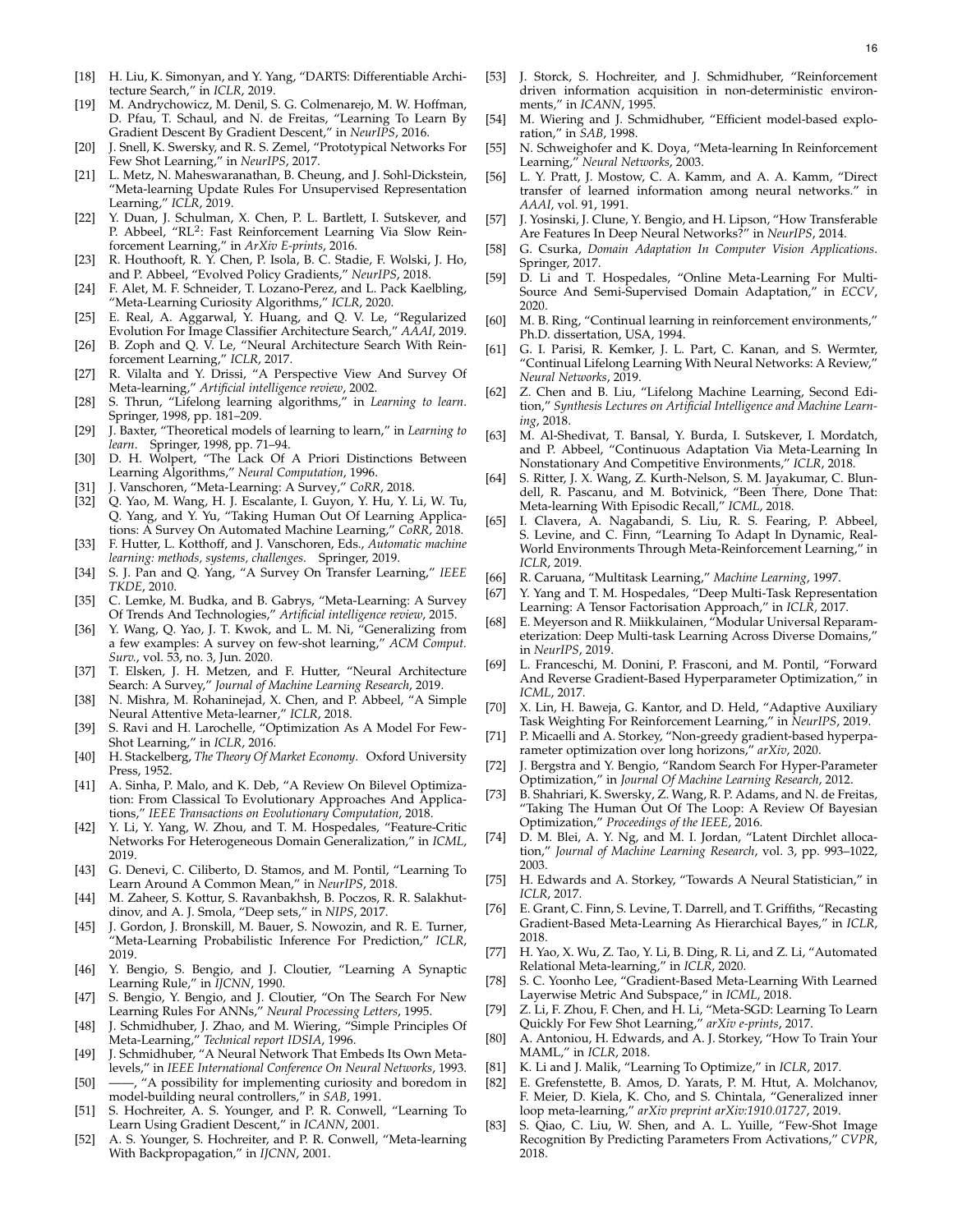- <span id="page-16-0"></span>[84] S. Gidaris and N. Komodakis, "Dynamic Few-Shot Visual Learning Without Forgetting," in *CVPR*, 2018.
- <span id="page-16-1"></span>[85] A. Graves, G. Wayne, and I. Danihelka, "Neural Turing Machines," in *ArXiv E-prints*, 2014.
- <span id="page-16-2"></span>[86] A. Santoro, S. Bartunov, M. Botvinick, D. Wierstra, and T. Lillicrap, "Meta Learning With Memory-Augmented Neural Networks," in *ICML*, 2016.
- <span id="page-16-3"></span>[87] T. Munkhdalai and H. Yu, "Meta Networks," in *ICML*, 2017.
- <span id="page-16-4"></span>[88] C. Finn and S. Levine, "Meta-Learning And Universality: Deep Representations And Gradient Descent Can Approximate Any Learning Algorithm," in *ICLR*, 2018.
- <span id="page-16-5"></span>[89] G. Kosh, R. Zemel, and R. Salakhutdinov, "Siamese Neural Networks For One-shot Image Recognition," in *ICML*, 2015.
- <span id="page-16-6"></span>[90] O. Vinyals, C. Blundell, T. Lillicrap, D. Wierstra *et al.*, "Matching Networks For One Shot Learning," in *NeurIPS*, 2016.
- <span id="page-16-7"></span>[91] F. Sung, Y. Yang, L. Zhang, T. Xiang, P. H. S. Torr, and T. M. Hospedales, "Learning To Compare: Relation Network For Few-Shot Learning," in *CVPR*, 2018.
- <span id="page-16-8"></span>[92] V. Garcia and J. Bruna, "Few-Shot Learning With Graph Neural Networks," in *ICLR*, 2018.
- <span id="page-16-9"></span>[93] I. Bello, B. Zoph, V. Vasudevan, and Q. V. Le, "Neural Optimizer Search With Reinforcement Learning," in *ICML*, 2017.
- <span id="page-16-10"></span>[94] O. Wichrowska, N. Maheswaranathan, M. W. Hoffman, S. G. Colmenarejo, M. Denil, N. de Freitas, and J. Sohl-Dickstein, "Learned Optimizers That Scale And Generalize," in *ICML*, 2017.
- <span id="page-16-11"></span>[95] Y. Balaji, S. Sankaranarayanan, and R. Chellappa, "MetaReg: Towards Domain Generalization Using Meta-Regularization," in *NeurIPS*, 2018.
- <span id="page-16-12"></span>[96] J. Li, Y. Wong, Q. Zhao, and M. S. Kankanhalli, "Learning To Learn From Noisy Labeled Data," in *CVPR*, 2019.
- <span id="page-16-13"></span>[97] M. Goldblum, L. Fowl, and T. Goldstein, "Adversarially Robust Few-shot Learning: A Meta-learning Approach," *arXiv e-prints*, 2019.
- <span id="page-16-14"></span>[98] C. Finn, K. Xu, and S. Levine, "Probabilistic Model-agnostic Meta-learning," in *NeurIPS*, 2018.
- <span id="page-16-15"></span>[99] C. Finn, A. Rajeswaran, S. Kakade, and S. Levine, "Online Metalearning," *ICML*, 2019.
- <span id="page-16-16"></span>[100] A. A. Rusu, D. Rao, J. Sygnowski, O. Vinyals, R. Pascanu, S. Osindero, and R. Hadsell, "Meta-Learning With Latent Embedding Optimization," *ICLR*, 2019.
- <span id="page-16-17"></span>[101] A. Antoniou and A. Storkey, "Learning To Learn By Self-Critique," *NeurIPS*, 2019.
- <span id="page-16-18"></span>[102] Q. Sun, Y. Liu, T.-S. Chua, and B. Schiele, "Meta-Transfer Learning For Few-Shot Learning," in *CVPR*, 2018.
- <span id="page-16-19"></span>[103] R. Vuorio, S.-H. Sun, H. Hu, and J. J. Lim, "Multimodal Model-Agnostic Meta-Learning Via Task-Aware Modulation," in *NeurIPS*, 2019.
- <span id="page-16-20"></span>[104] H. Yao, Y. Wei, J. Huang, and Z. Li, "Hierarchically Structured Meta-learning," *ICML*, 2019.
- <span id="page-16-21"></span>[105] D. Kingma and J. Ba, "Adam: A Method For Stochastic Optimization," in *ICLR*, 2015.
- <span id="page-16-22"></span>[106] E. Park and J. B. Oliva, "Meta-Curvature," in *NeurIPS*, 2019.
- <span id="page-16-23"></span>[107] S. Flennerhag, A. A. Rusu, R. Pascanu, F. Visin, H. Yin, and R. Hadsell, "Meta-learning with warped gradient descent," in *ICLR*, 2020.
- <span id="page-16-24"></span>[108] Y. Chen, M. W. Hoffman, S. G. Colmenarejo, M. Denil, T. P. Lillicrap, M. Botvinick, and N. de Freitas, "Learning To Learn Without Gradient Descent By Gradient Descent," in *ICML*, 2017.
- <span id="page-16-25"></span>[109] T. Heskes, "Empirical bayes for learning to learn," in *ICML*, 2000.
- <span id="page-16-26"></span>[110] J. Requeima, J. Gordon, J. Bronskill, S. Nowozin, and R. E. Turner, "Fast and flexible multi-task classification using conditional neural adaptive processes," in *NeurIPS*, 2019.
- <span id="page-16-27"></span>[111] E. Triantafillou, T. Zhu, V. Dumoulin, P. Lamblin, K. Xu, R. Goroshin, C. Gelada, K. Swersky, P. Manzagol, and H. Larochelle, "Meta-Dataset: A Dataset Of Datasets For Learning To Learn From Few Examples," *ICLR*, 2020.
- <span id="page-16-28"></span>[112] D. Ha, A. Dai, and Q. V. Le, "HyperNetworks," *ICLR*, 2017.
- <span id="page-16-29"></span>[113] A. Brock, T. Lim, J. M. Ritchie, and N. Weston, "SMASH: One-Shot Model Architecture Search Through Hypernetworks," *ICLR*, 2018.
- <span id="page-16-30"></span>[114] K. Rakelly, A. Zhou, C. Finn, S. Levine, and D. Quillen, "Efficient Off-Policy Meta-Reinforcement Learning Via Probabilistic Context Variables," in *ICML*, 2019.
- <span id="page-16-31"></span>[115] Y. Duan, M. Andrychowicz, B. Stadie, O. J. Ho, J. Schneider, I. Sutskever, P. Abbeel, and W. Zaremba, "One-shot Imitation Learning," in *NeurIPS*, 2017.
- <span id="page-16-32"></span>[116] J. X. Wang, Z. Kurth-Nelson, D. Tirumala, H. Soyer, J. Z. Leibo, R. Munos, C. Blundell, D. Kumaran, and M. Botvinick, "Learning To Reinforcement Learn," *CoRR*, 2016.
- <span id="page-16-33"></span>[117] W.-Y. Chen, Y.-C. Liu, Z. Kira, Y.-C. Wang, and J.-B. Huang, "A Closer Look At Few-Shot Classification," in *ICLR*, 2019.
- <span id="page-16-34"></span>[118] B. Oreshkin, P. Rodríguez López, and A. Lacoste, "TADAM: Task Dependent Adaptive Metric For Improved Few-shot Learning, in *NeurIPS*, 2018.
- <span id="page-16-35"></span>[119] H.-Y. Tseng, H.-Y. Lee, J.-B. Huang, and M.-H. Yang, ""Cross-Domain Few-Shot Classification Via Learned Feature-Wise Transformation"," *ICLR*, Jan. 2020.
- <span id="page-16-36"></span>[120] F. Sung, L. Zhang, T. Xiang, T. Hospedales, and Y. Yang, "Learning To Learn: Meta-critic Networks For Sample Efficient Learning," *arXiv e-prints*, 2017.
- <span id="page-16-37"></span>[121] W. Zhou, Y. Li, Y. Yang, H. Wang, and T. M. Hospedales, "Online Meta-Critic Learning For Off-Policy Actor-Critic Methods," in *NeurIPS*, 2020.
- <span id="page-16-38"></span>[122] G. Denevi, D. Stamos, C. Ciliberto, and M. Pontil, "Online-Within-Online Meta-Learning," in *NeurIPS*, 2019.
- <span id="page-16-60"></span>[123] S. Gonzalez and R. Miikkulainen, "Improved Training Speed, Accuracy, And Data Utilization Through Loss Function Optimization," *arXiv e-prints*, 2019.
- <span id="page-16-39"></span>[124] S. Bechtle, A. Molchanov, Y. Chebotar, E. Grefenstette, L. Righetti, G. Sukhatme, and F. Meier, "Meta-learning via learned loss,' *arXiv preprint arXiv:1906.05374*, 2019.
- <span id="page-16-40"></span>[125] A. I. Rinu Boney, "Semi-Supervised Few-Shot Learning With MAML," *ICLR*, 2018.
- <span id="page-16-41"></span>[126] C. Huang, S. Zhai, W. Talbott, M. B. Martin, S.-Y. Sun, C. Guestrin, and J. Susskind, "Addressing The Loss-Metric Mismatch With Adaptive Loss Alignment," in *ICML*, 2019.
- <span id="page-16-42"></span>[127] J. Grabocka, R. Scholz, and L. Schmidt-Thieme, "Learning Surrogate Losses," *CoRR*, 2019.
- <span id="page-16-43"></span>[128] C. Doersch and A. Zisserman, "Multi-task Self-Supervised Visual Learning," in *ICCV*, 2017.
- <span id="page-16-44"></span>[129] M. Jaderberg, V. Mnih, W. M. Czarnecki, T. Schaul, J. Z. Leibo, D. Silver, and K. Kavukcuoglu, "Reinforcement Learning With Unsupervised Auxiliary Tasks," in *ICLR*, 2017.
- <span id="page-16-45"></span>[130] S. Liu, A. Davison, and E. Johns, "Self-supervised Generalisation With Meta Auxiliary Learning," in *NeurIPS*, 2019.
- <span id="page-16-46"></span>[131] K. O. Stanley, J. Clune, J. Lehman, and R. Miikkulainen, "Designing Neural Networks Through Neuroevolution," *Nature Machine Intelligence*, 2019.
- <span id="page-16-47"></span>[132] J. Bayer, D. Wierstra, J. Togelius, and J. Schmidhuber, "Evolving memory cell structures for sequence learning," in *ICANN*, 2009.
- <span id="page-16-48"></span>[133] S. Xie, H. Zheng, C. Liu, and L. Lin, "SNAS: Stochastic Neural Architecture Search," in *ICLR*, 2019.
- <span id="page-16-49"></span>[134] A. Zela, T. Elsken, T. Saikia, Y. Marrakchi, T. Brox, and F. Hutter, "Understanding and robustifying differentiable architecture search," in *ICLR*, 2020. [Online]. Available: <https://openreview.net/forum?id=H1gDNyrKDS>
- <span id="page-16-50"></span>[135] D. Lian, Y. Zheng, Y. Xu, Y. Lu, L. Lin, P. Zhao, J. Huang, and S. Gao, "Towards Fast Adaptation Of Neural Architectures With Meta Learning," in *ICLR*, 2020.
- <span id="page-16-51"></span>[136] A. Shaw, W. Wei, W. Liu, L. Song, and B. Dai, "Meta Architecture Search," in *NeurIPS*, 2019.
- <span id="page-16-52"></span>[137] R. Hou, H. Chang, M. Bingpeng, S. Shan, and X. Chen, "Cross Attention Network For Few-shot Classification," in *NeurIPS*, 2019.
- <span id="page-16-53"></span>[138] M. Ren, R. Liao, E. Fetaya, and R. Zemel, "Incremental Few-shot Learning With Attention Attractor Networks," in *NeurIPS*, 2019.
- <span id="page-16-54"></span>[139] Y. Bao, M. Wu, S. Chang, and R. Barzilay, "Few-shot Text Classification With Distributional Signatures," in *ICLR*, 2020.
- <span id="page-16-55"></span>[140] F. Alet, T. Lozano-Pérez, and L. P. Kaelbling, "Modular Metalearning," in *CORL*, 2018.
- <span id="page-16-56"></span>[141] F. Alet, E. Weng, T. Lozano-Pérez, and L. P. Kaelbling, "Neural Relational Inference With Fast Modular Meta-learning," in *NeurIPS*, 2019.
- <span id="page-16-57"></span>[142] C. Fernando, D. Banarse, C. Blundell, Y. Zwols, D. Ha, A. A. Rusu, A. Pritzel, and D. Wierstra, "PathNet: Evolution Channels Gradient Descent In Super Neural Networks," in *ArXiv E-prints*, 2017.
- <span id="page-16-58"></span>[143] B. M. Lake, "Compositional Generalization Through Meta Sequence-to-sequence Learning," in *NeurIPS*, 2019.
- <span id="page-16-59"></span>[144] E. D. Cubuk, B. Zoph, D. Mané, V. Vasudevan, and Q. V. Le, "AutoAugment: Learning Augmentation Policies From Data," *CVPR*, 2019.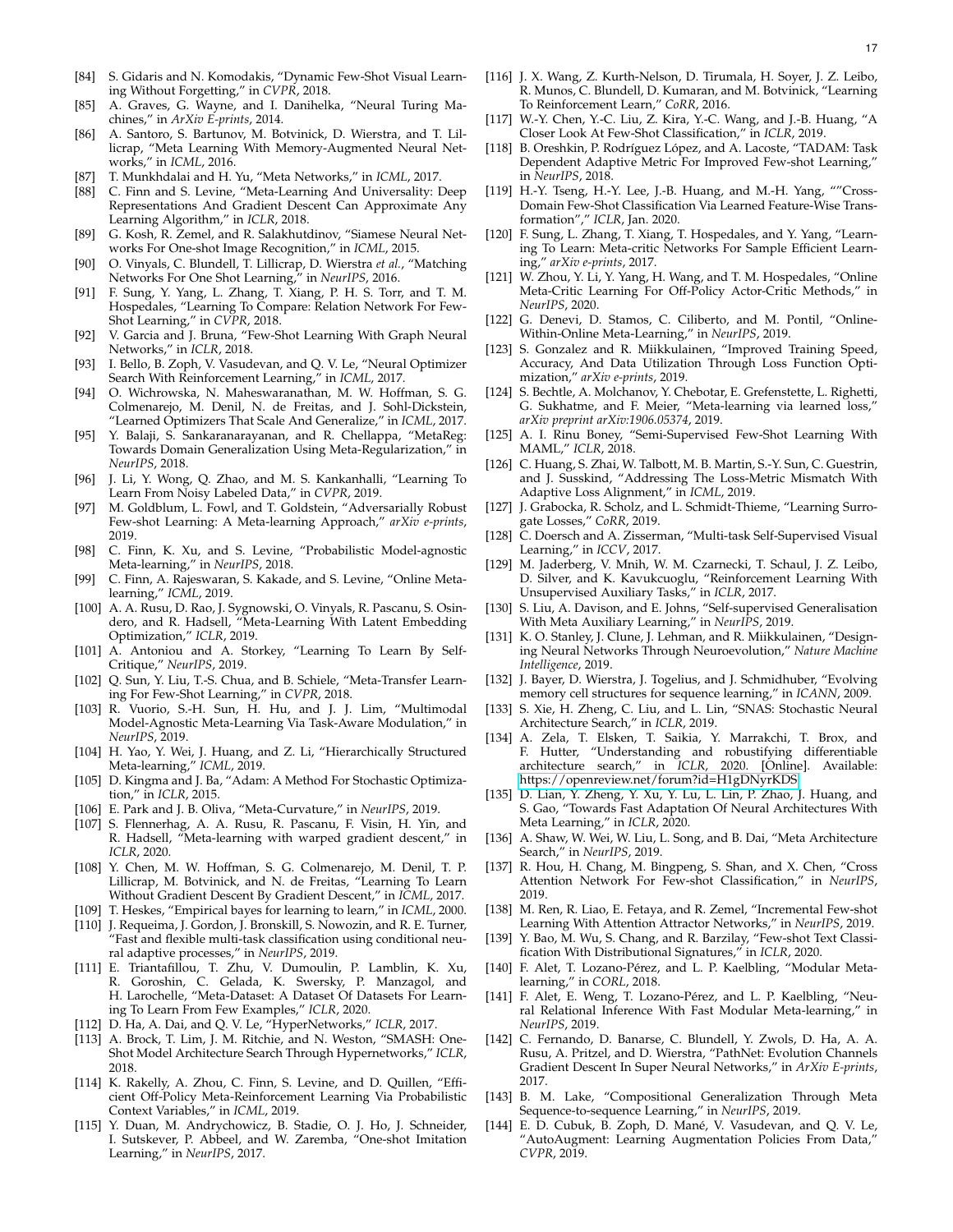- <span id="page-17-0"></span>[145] Y. Li, G. Hu, Y. Wang, T. Hospedales, N. M. Robertson, and Y. Yang, "DADA: Differentiable Automatic Data Augmentation," 2020.
- <span id="page-17-1"></span>[146] R. Volpi and V. Murino, "Model Vulnerability To Distributional Shifts Over Image Transformation Sets," in *ICCV*, 2019.
- <span id="page-17-2"></span>[147] A. Antoniou, A. Storkey, and H. Edwards, "Data Augmentation Generative Adversarial Networks," *arXiv e-prints*, 2017.
- <span id="page-17-3"></span>[148] C. Zhang, C. Öztireli, S. Mandt, and G. Salvi, "Active Mini-batch Sampling Using Repulsive Point Processes," in *AAAI*, 2019.
- <span id="page-17-4"></span>[149] I. Loshchilov and F. Hutter, "Online Batch Selection For Faster Training Of Neural Networks," in *ICLR*, 2016.
- <span id="page-17-5"></span>[150] Y. Fan, F. Tian, T. Qin, X. Li, and T. Liu, "Learning To Teach," in *ICLR*, 2018.
- <span id="page-17-6"></span>[151] J. Shu, Q. Xie, L. Yi, Q. Zhao, S. Zhou, Z. Xu, and D. Meng, "Meta-Weight-Net: Learning An Explicit Mapping For Sample Weighting," in *NeurIPS*, 2019.
- <span id="page-17-7"></span>[152] M. Ren, W. Zeng, B. Yang, and R. Urtasun, "Learning To Reweight Examples For Robust Deep Learning," in *ICML*, 2018.
- <span id="page-17-8"></span>[153] J. L. Elman, "Learning and development in neural networks: the importance of starting small," *Cognition*, vol. 48, no. 1, pp. 71 – 99, 1993.
- <span id="page-17-9"></span>[154] Y. Bengio, J. Louradour, R. Collobert, and J. Weston, "Curriculum Learning," in *ICML*, 2009.
- <span id="page-17-10"></span>[155] L. Jiang, Z. Zhou, T. Leung, L.-J. Li, and L. Fei-Fei, "Mentornet: Learning Data-driven Curriculum For Very Deep Neural Networks On Corrupted Labels," in *ICML*, 2018.
- <span id="page-17-11"></span>[156] T. Wang, J. Zhu, A. Torralba, and A. A. Efros, "Dataset Distillation," *CoRR*, 2018.
- <span id="page-17-12"></span>[157] J. Lorraine, P. Vicol, and D. Duvenaud, "Optimizing Millions Of Hyperparameters By Implicit Differentiation," in *AISTATS*, 2020.
- <span id="page-17-13"></span>[158] O. Bohdal, Y. Yang, and T. Hospedales, "Flexible dataset distillation: Learn labels instead of images," *arXiv*, 2020.
- <span id="page-17-14"></span>[159] W.-H. Li, C.-S. Foo, and H. Bilen, "Learning To Impute: A General Framework For Semi-supervised Learning," *arXiv e-prints*, 2019.
- <span id="page-17-15"></span>[160] Q. Sun, X. Li, Y. Liu, S. Zheng, T.-S. Chua, and B. Schiele, "Learning To Self-train For Semi-supervised Few-shot Classification," in *NeurIPS*, 2019.
- <span id="page-17-16"></span>[161] O. M. Andrychowicz, B. Baker, M. Chociej, R. Józefowicz, B. Mc-Grew, J. Pachocki, A. Petron, M. Plappert, G. Powell, A. Ray, J. Schneider, S. Sidor, J. Tobin, P. Welinder, L. Weng, and W. Zaremba, "Learning dexterous in-hand manipulation," *The International Journal of Robotics Research*, vol. 39, no. 1, pp. 3–20, 2020.
- <span id="page-17-17"></span>[162] N. Ruiz, S. Schulter, and M. Chandraker, "Learning To Simulate," *ICLR*, 2018.
- <span id="page-17-18"></span>[163] Q. Vuong, S. Vikram, H. Su, S. Gao, and H. I. Christensen, "How To Pick The Domain Randomization Parameters For Sim-to-real Transfer Of Reinforcement Learning Policies?" *CoRR*, 2019.
- <span id="page-17-19"></span>[164] Q. V. L. Prajit Ramachandran, Barret Zoph, "Searching For Activation Functions," in *ArXiv E-prints*, 2017.
- <span id="page-17-20"></span>[165] H. B. Lee, H. Lee, D. Na, S. Kim, M. Park, E. Yang, and S. J. Hwang, "Learning to balance: Bayesian meta-learning for imbalanced and out-of-distribution tasks," *ICLR*, 2020.
- <span id="page-17-34"></span>[166] K. Lee, S. Maji, A. Ravichandran, and S. Soatto, "Meta-Learning With Differentiable Convex Optimization," in *CVPR*, 2019.
- <span id="page-17-22"></span>[167] A. Rajeswaran, C. Finn, S. Kakade, and S. Levine, "Meta-Learning With Implicit Gradients," in *NeurIPS*, 2019.
- <span id="page-17-35"></span>[168] L. Bertinetto, J. F. Henriques, P. H. Torr, and A. Vedaldi, "Metalearning With Differentiable Closed-form Solvers," in *ICLR*, 2019.
- <span id="page-17-36"></span>[169] H. Liu, R. Socher, and C. Xiong, "Taming MAML: Efficient Unbiased Meta-reinforcement Learning," in *ICML*, 2019.
- <span id="page-17-56"></span>[170] J. Rothfuss, D. Lee, I. Clavera, T. Asfour, and P. Abbeel, "ProMP: Proximal Meta-Policy Search," in *ICLR*, 2019.
- <span id="page-17-37"></span>[171] R. Fakoor, P. Chaudhari, S. Soatto, and A. J. Smola, "Meta-Q-Learning," in *ICLR*, 2020.
- <span id="page-17-27"></span>[172] X. Song, W. Gao, Y. Yang, K. Choromanski, A. Pacchiano, and Y. Tang, "ES-MAML: Simple Hessian-Free Meta Learning," in *ICLR*, 2020.
- <span id="page-17-38"></span>[173] C. Fernando, J. Sygnowski, S. Osindero, J. Wang, T. Schaul, D. Teplyashin, P. Sprechmann, A. Pritzel, and A. Rusu, "Meta-Learning By The Baldwin Effect," in *Proceedings Of The Genetic And Evolutionary Computation Conference Companion*, 2018.
- <span id="page-17-39"></span>[174] R. Vuorio, D.-Y. Cho, D. Kim, and J. Kim, "Meta Continual Learning," *arXiv e-prints*, 2018.
- <span id="page-17-30"></span>[175] Z. Xu, H. van Hasselt, and D. Silver, "Meta-Gradient Reinforcement Learning," in *NeurIPS*, 2018.
- <span id="page-17-40"></span>[176] K. Young, B. Wang, and M. E. Taylor, "Metatrace Actor-Critic: Online Step-Size Tuning By Meta-gradient Descent For Reinforcement Learning Control," in *IJCAI*, 2019.
- <span id="page-17-41"></span>[177] M. Jaderberg, W. M. Czarnecki, I. Dunning, L. Marris, G. Lever, A. G. Castañeda, C. Beattie, N. C. Rabinowitz, A. S. Morcos, A. Ruderman, N. Sonnerat, T. Green, L. Deason, J. Z. Leibo, D. Silver, D. Hassabis, K. Kavukcuoglu, and T. Graepel, "Humanlevel Performance In 3D Multiplayer Games With Populationbased Reinforcement Learning," *Science*, 2019.
- <span id="page-17-42"></span>[178] J.-M. Perez-Rua, X. Zhu, T. Hospedales, and T. Xiang, "Incremental Few-Shot Object Detection," in *CVPR*, 2020.
- <span id="page-17-43"></span>[179] M. Garnelo, D. Rosenbaum, C. J. Maddison, T. Ramalho, D. Saxton, M. Shanahan, Y. W. Teh, D. J. Rezende, and S. M. A. Eslami, "Conditional Neural Processes," *ICML*, 2018.
- <span id="page-17-44"></span>[180] A. Pakman, Y. Wang, C. Mitelut, J. Lee, and L. Paninski, "Neural clustering processes," in *ICML*, 2019.
- <span id="page-17-59"></span>[181] J. Lee, Y. Lee, J. Kim, A. Kosiorek, S. Choi, and Y. W. Teh, "Set transformer: A framework for attention-based permutationinvariant neural networks," in *ICML*, 2019.
- <span id="page-17-45"></span>[182] J. Lee, Y. Lee, and Y. W. Teh, "Deep amortized clustering," 2019.
- <span id="page-17-31"></span>[183] V. Veeriah, M. Hessel, Z. Xu, R. Lewis, J. Rajendran, J. Oh, H. van Hasselt, D. Silver, and S. Singh, "Discovery Of Useful Questions As Auxiliary Tasks," in *NeurIPS*, 2019.
- <span id="page-17-32"></span>[184] Z. Zheng, J. Oh, and S. Singh, "On Learning Intrinsic Rewards For Policy Gradient Methods," in *NeurIPS*, 2018.
- <span id="page-17-58"></span>[185] T. Xu, Q. Liu, L. Zhao, and J. Peng, "Learning To Explore With Meta-Policy Gradient," *ICML*, 2018.
- <span id="page-17-57"></span>[186] B. C. Stadie, G. Yang, R. Houthooft, X. Chen, Y. Duan, Y. Wu, P. Abbeel, and I. Sutskever, "Some Considerations On Learning To Explore Via Meta-Reinforcement Learning," in *NeurIPS*, 2018.
- <span id="page-17-55"></span>[187] F. Garcia and P. S. Thomas, "A Meta-MDP Approach To Exploration For Lifelong Reinforcement Learning," in *NeurIPS*, 2019.
- <span id="page-17-46"></span>[188] A. Gupta, R. Mendonca, Y. Liu, P. Abbeel, and S. Levine, "Meta-Reinforcement Learning Of Structured Exploration Strategies," in *NeurIPS*, 2018.
- <span id="page-17-47"></span>[189] H. B. Lee, T. Nam, E. Yang, and S. J. Hwang, "Meta Dropout: Learning To Perturb Latent Features For Generalization," in *ICLR*, 2020.
- <span id="page-17-48"></span>[190] P. Bachman, A. Sordoni, and A. Trischler, "Learning Algorithms For Active Learning," in *ICML*, 2017.
- <span id="page-17-49"></span>[191] K. Konyushkova, R. Sznitman, and P. Fua, "Learning Active Learning From Data," in *NeurIPS*, 2017.
- <span id="page-17-50"></span>[192] K. Pang, M. Dong, Y. Wu, and T. M. Hospedales, "Meta-Learning Transferable Active Learning Policies By Deep Reinforcement Learning," *CoRR*, 2018.
- <span id="page-17-21"></span>[193] D. Maclaurin, D. Duvenaud, and R. P. Adams, "Gradient-based Hyperparameter Optimization Through Reversible Learning," in *ICML*, 2015.
- <span id="page-17-23"></span>[194] C. Russell, M. Toso, and N. Campbell, "Fixing Implicit Derivatives: Trust-Region Based Learning Of Continuous Energy Functions," in *NeurIPS*, 2019.
- <span id="page-17-24"></span>[195] A. Nichol, J. Achiam, and J. Schulman, "On First-Order Meta-Learning Algorithms," in *ArXiv E-prints*, 2018.
- <span id="page-17-25"></span>[196] T. Salimans, J. Ho, X. Chen, S. Sidor, and I. Sutskever, "Evolution Strategies As A Scalable Alternative To Reinforcement Learning," *arXiv e-prints*, 2017.
- <span id="page-17-26"></span>[197] F. Stulp and O. Sigaud, "Robot Skill Learning: From Reinforcement Learning To Evolution Strategies," *Paladyn, Journal of Behavioral Robotics*, 2013.
- <span id="page-17-28"></span>[198] A. Soltoggio, K. O. Stanley, and S. Risi, "Born To Learn: The Inspiration, Progress, And Future Of Evolved Plastic Artificial Neural Networks," *Neural Networks*, 2018.
- <span id="page-17-29"></span>[199] Y. Cao, T. Chen, Z. Wang, and Y. Shen, "Learning To Optimize In Swarms," in *NeurIPS*, 2019.
- <span id="page-17-33"></span>[200] F. Meier, D. Kappler, and S. Schaal, "Online Learning Of A Memory For Learning Rates," in *ICRA*, 2018.
- <span id="page-17-51"></span>[201] A. G. Baydin, R. Cornish, D. Martínez-Rubio, M. Schmidt, and F. D. Wood, "Online Learning Rate Adaptation With Hypergradient Descent," in *ICLR*, 2018.
- <span id="page-17-52"></span>[202] S. Chen, W. Wang, and S. J. Pan, "MetaQuant: Learning To Quantize By Learning To Penetrate Non-differentiable Quantization," in *NeurIPS*, 2019.
- <span id="page-17-53"></span>[203] C. Sun, A. Shrivastava, S. Singh, and A. Gupta, "Revisiting Unreasonable Effectiveness Of Data In Deep Learning Era," in *ICCV*, 2017.
- <span id="page-17-54"></span>[204] M. Yin, G. Tucker, M. Zhou, S. Levine, and C. Finn, "Meta-Learning Without Memorization," *ICLR*, 2020.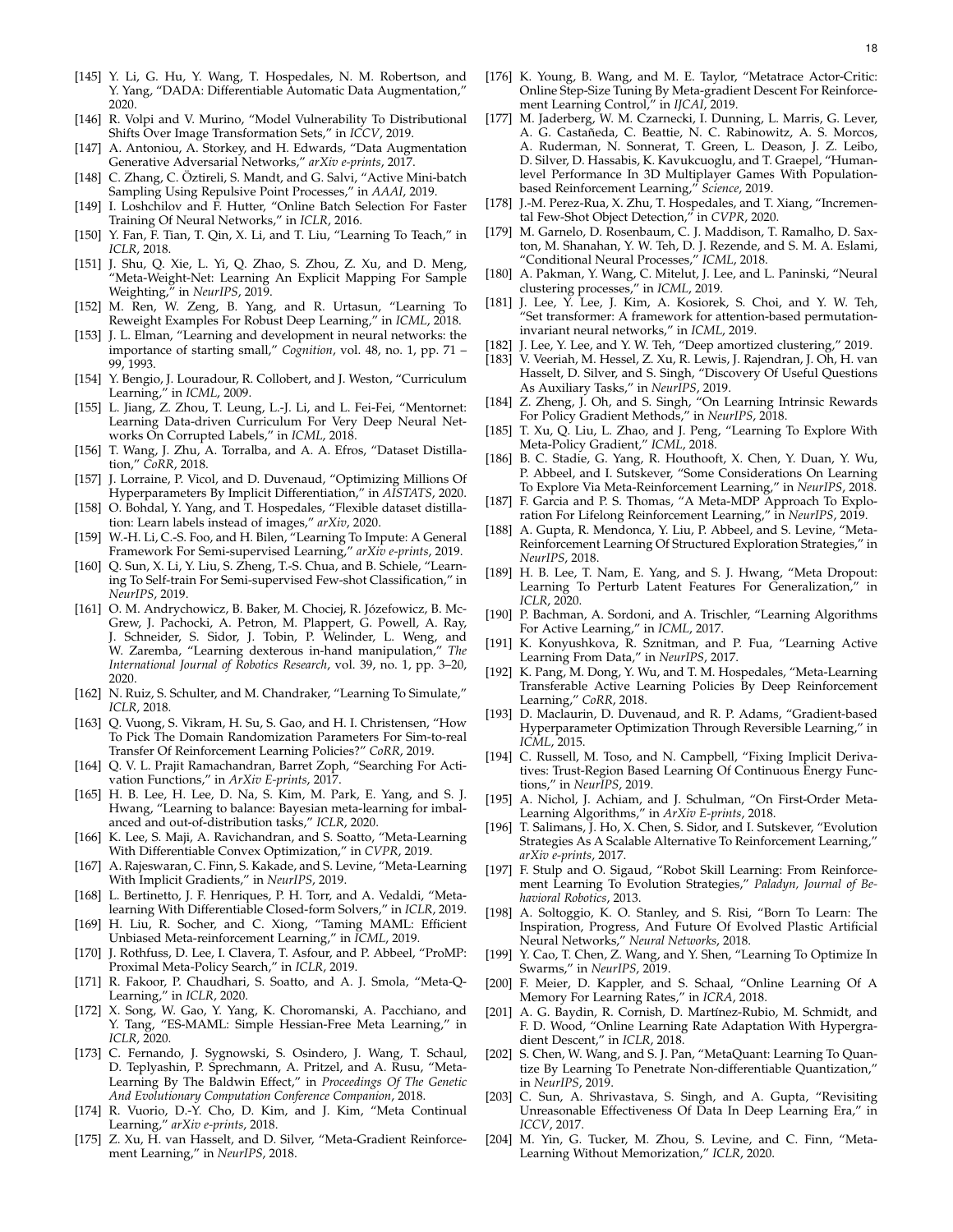- [205] S. W. Yoon, J. Seo, and J. Moon, "Tapnet: Neural Network Augmented With Task-adaptive Projection For Few-shot Learning, *ICML*, 2019.
- [206] J. W. Rae, S. Bartunov, and T. P. Lillicrap, "Meta-learning Neural Bloom Filters," *ICML*, 2019.
- <span id="page-18-0"></span>[207] A. Raghu, M. Raghu, S. Bengio, and O. Vinyals, "Rapid Learning Or Feature Reuse? Towards Understanding The Effectiveness Of Maml," *arXiv e-prints*, 2019.
- <span id="page-18-1"></span>[208] B. Kang, Z. Liu, X. Wang, F. Yu, J. Feng, and T. Darrell, "Few-shot Object Detection Via Feature Reweighting," in *ICCV*, 2019.
- <span id="page-18-2"></span>[209] L.-Y. Gui, Y.-X. Wang, D. Ramanan, and J. Moura, *Few-Shot Human Motion Prediction Via Meta-learning*. Springer, 2018.
- <span id="page-18-3"></span>[210] A. Shaban, S. Bansal, Z. Liu, I. Essa, and B. Boots, "One-Shot Learning For Semantic Segmentation," *CoRR*, 2017.
- <span id="page-18-4"></span>[211] N. Dong and E. P. Xing, "Few-Shot Semantic Segmentation With Prototype Learning," in *BMVC*, 2018.
- <span id="page-18-5"></span>[212] K. Rakelly, E. Shelhamer, T. Darrell, A. A. Efros, and S. Levine, "Few-Shot Segmentation Propagation With Guided Networks," *ICML*, 2019.
- <span id="page-18-6"></span>[213] S. A. Eslami, D. J. Rezende, F. Besse, F. Viola, A. S. Morcos, M. Garnelo, A. Ruderman, A. A. Rusu, I. Danihelka, K. Gregor *et al.*, "Neural scene representation and rendering," *Science*, vol. 360, no. 6394, pp. 1204–1210, 2018.
- <span id="page-18-7"></span>[214] E. Zakharov, A. Shysheya, E. Burkov, and V. S. Lempitsky, "Few-Shot Adversarial Learning Of Realistic Neural Talking Head Models," *CoRR*, 2019.
- <span id="page-18-8"></span>[215] T.-C. Wang, M.-Y. Liu, A. Tao, G. Liu, J. Kautz, and B. Catanzaro, "Few-shot Video-to-video Synthesis," in *NeurIPS*, 2019.
- <span id="page-18-9"></span>[216] S. E. Reed, Y. Chen, T. Paine, A. van den Oord, S. M. A. Eslami, D. J. Rezende, O. Vinyals, and N. de Freitas, "Few-shot Autoregressive Density Estimation: Towards Learning To Learn Distributions," in *ICLR*, 2018.
- <span id="page-18-10"></span>[217] O. Russakovsky, J. Deng, H. Su, J. Krause, S. Satheesh, S. Ma, Z. Huang, A. Karpathy, A. Khosla, M. Bernstein *et al.*, "Imagenet Large Scale Visual Recognition Challenge," *International Journal of Computer Vision*, 2015.
- <span id="page-18-11"></span>[218] M. Ren, E. Triantafillou, S. Ravi, J. Snell, K. Swersky, J. B. Tenenbaum, H. Larochelle, and R. S. Zemel, "Meta-Learning For Semi-Supervised Few-Shot Classification," *ICLR*, 2018.
- <span id="page-18-12"></span>[219] A. Antoniou and M. O. S. A. Massimiliano, Patacchiola, "Defining Benchmarks For Continual Few-shot Learning," *arXiv eprints*, 2020.
- <span id="page-18-13"></span>[220] S.-A. Rebuffi, H. Bilen, and A. Vedaldi, "Learning Multiple Visual Domains With Residual Adapters," in *NeurIPS*, 2017.
- <span id="page-18-14"></span>[221] Y. Guo, N. C. F. Codella, L. Karlinsky, J. R. Smith, T. Rosing, and R. Feris, "A New Benchmark For Evaluation Of Cross-Domain Few-Shot Learning," *arXiv:1912.07200*, 2019.
- <span id="page-18-15"></span>[222] T. de Vries, I. Misra, C. Wang, and L. van der Maaten, "Does Object Recognition Work For Everyone?" in *CVPR*, 2019.
- <span id="page-18-16"></span>[223] R. J. Williams, "Simple Statistical Gradient-Following Algorithms For Connectionist Reinforcement Learning," *Machine learning*, 1992.
- <span id="page-18-17"></span>[224] A. Fallah, A. Mokhtari, and A. Ozdaglar, "Provably Convergent Policy Gradient Methods For Model-Agnostic Meta-Reinforcement Learning," *arXiv e-prints*, 2020.
- <span id="page-18-18"></span>[225] J. Schulman, F. Wolski, P. Dhariwal, A. Radford, and O. Klimov, "Proximal Policy Optimization Algorithms," *arXiv e-prints*, 2017.
- <span id="page-18-19"></span>[226] O. Sigaud and F. Stulp, "Policy Search In Continuous Action Domains: An Overview," *Neural Networks*, 2019.
- <span id="page-18-20"></span>[227] J. Schmidhuber, "What's interesting?" 1997.
- <span id="page-18-21"></span>[228] L. Kirsch, S. van Steenkiste, and J. Schmidhuber, "Improving Generalization In Meta Reinforcement Learning Using Learned Objectives," in *ICLR*, 2020.
- <span id="page-18-22"></span>[229] T. Haarnoja, A. Zhou, P. Abbeel, and S. Levine, "Soft Actor-Critic: Off-Policy Maximum Entropy Deep Reinforcement Learning With A Stochastic Actor," in *ICML*, 2018.
- <span id="page-18-23"></span>[230] O. Kroemer, S. Niekum, and G. D. Konidaris, "A Review Of Robot Learning For Manipulation: Challenges, Representations, And Algorithms," CoRR, 2019.
- <span id="page-18-24"></span>[231] A. Jabri, K. Hsu, A. Gupta, B. Eysenbach, S. Levine, and C. Finn, "Unsupervised Curricula For Visual Meta-Reinforcement Learning," in *NeurIPS*, 2019.
- <span id="page-18-25"></span>[232] Y. Yang, K. Caluwaerts, A. Iscen, J. Tan, and C. Finn, "Norml: No-reward Meta Learning," in *AAMAS*, 2019.
- <span id="page-18-26"></span>[233] S. K. Seyed Ghasemipour, S. S. Gu, and R. Zemel, "SMILe: Scalable Meta Inverse Reinforcement Learning Through Context-Conditional Policies," in *NeurIPS*, 2019.
- <span id="page-18-27"></span>[234] M. C. Machado, M. G. Bellemare, E. Talvitie, J. Veness, M. Hausknecht, and M. Bowling, "Revisiting The Arcade Learning Environment: Evaluation Protocols And Open Problems For General Agents," *Journal of Artificial Intelligence Research*, 2018.
- <span id="page-18-28"></span>[235] A. Nichol, V. Pfau, C. Hesse, O. Klimov, and J. Schulman, "Gotta Learn Fast: A New Benchmark For Generalization In RL," *CoRR*, 2018.
- <span id="page-18-29"></span>[236] K. Cobbe, O. Klimov, C. Hesse, T. Kim, and J. Schulman, "Quantifying Generalization In Reinforcement Learning," *ICML*, 2019.
- <span id="page-18-30"></span>[237] G. Brockman, V. Cheung, L. Pettersson, J. Schneider, J. Schulman, J. Tang, and W. Zaremba, "OpenAI Gym," 2016.
- <span id="page-18-31"></span>[238] C. Packer, K. Gao, J. Kos, P. Krähenbühl, V. Koltun, and D. Song, "Assessing Generalization In Deep Reinforcement Learning, *arXiv e-prints*, 2018.
- <span id="page-18-32"></span>[239] C. Zhao, O. Siguad, F. Stulp, and T. M. Hospedales, "Investigating Generalisation In Continuous Deep Reinforcement Learning, *arXiv e-prints*, 2019.
- <span id="page-18-33"></span>[240] T. Yu, D. Quillen, Z. He, R. Julian, K. Hausman, C. Finn, and S. Levine, "Meta-world: A Benchmark And Evaluation For Multitask And Meta Reinforcement Learning," *CORL*, 2019.
- <span id="page-18-34"></span>[241] A. Bakhtin, L. van der Maaten, J. Johnson, L. Gustafson, and R. Girshick, "Phyre: A New Benchmark For Physical Reasoning," in *NeurIPS*, 2019.
- <span id="page-18-35"></span>[242] J. Tremblay, A. Prakash, D. Acuna, M. Brophy, V. Jampani, C. Anil, T. To, E. Cameracci, S. Boochoon, and S. Birchfield, "Training Deep Networks With Synthetic Data: Bridging The Reality Gap By Domain Randomization," in *CVPR*, 2018.
- <span id="page-18-36"></span>[243] A. Kar, A. Prakash, M. Liu, E. Cameracci, J. Yuan, M. Rusiniak, D. Acuna, A. Torralba, and S. Fidler, "Meta-Sim: Learning To Generate Synthetic Datasets," *CoRR*, 2019.
- <span id="page-18-37"></span>[244] B. Zoph, V. Vasudevan, J. Shlens, and Q. V. Le, "Learning Transferable Architectures For Scalable Image Recognition," in *CVPR*, 2018.
- <span id="page-18-38"></span>[245] J. Kim, Y. Choi, M. Cha, J. K. Lee, S. Lee, S. Kim, Y. Choi, and J. Kim, "Auto-Meta: Automated Gradient Based Meta Learner Search," *CoRR*, 2018.
- <span id="page-18-39"></span>[246] T. Elsken, B. Staffler, J. H. Metzen, and F. Hutter, "Meta-Learning Of Neural Architectures For Few-Shot Learning," in *CVPR*, 2019.
- <span id="page-18-40"></span>[247] L. Li and A. Talwalkar, "Random Search And Reproducibility For Neural Architecture Search," *arXiv e-prints*, 2019.
- <span id="page-18-41"></span>[248] C. Ying, A. Klein, E. Christiansen, E. Real, K. Murphy, and F. Hutter, "NAS-Bench-101: Towards Reproducible Neural Architecture Search," in *ICML*, 2019.
- <span id="page-18-42"></span>[249] P. Tossou, B. Dura, F. Laviolette, M. Marchand, and A. Lacoste, "Adaptive Deep Kernel Learning," *CoRR*, 2019.
- <span id="page-18-43"></span>[250] M. Patacchiola, J. Turner, E. J. Crowley, M. O'Boyle, and A. Storkey, "Deep Kernel Transfer In Gaussian Processes For Few-shot Learning," *arXiv e-prints*, 2019.
- <span id="page-18-44"></span>[251] T. Kim, J. Yoon, O. Dia, S. Kim, Y. Bengio, and S. Ahn, "Bayesian Model-Agnostic Meta-Learning," *NeurIPS*, 2018.
- <span id="page-18-45"></span>[252] S. Ravi and A. Beatson, "Amortized Bayesian Meta-Learning," in *ICLR*, 2019.
- <span id="page-18-46"></span>[253] Z. Wang, Y. Zhao, P. Yu, R. Zhang, and C. Chen, "Bayesian meta sampling for fast uncertainty adaptation," in *ICLR*, 2020.
- <span id="page-18-47"></span>[254] K. Hsu, S. Levine, and C. Finn, "Unsupervised Learning Via Meta-learning," *ICLR*, 2019.
- [255] S. Khodadadeh, L. Boloni, and M. Shah, "Unsupervised Meta-Learning For Few-Shot Image Classification," in *NeurIPS*, 2019.
- <span id="page-18-48"></span>[256] A. Antoniou and A. Storkey, "Assume, Augment And Learn: Unsupervised Few-shot Meta-learning Via Random Labels And Data Augmentation," *arXiv e-prints*, 2019.
- <span id="page-18-49"></span>[257] Y. Jiang and N. Verma, "Meta-Learning To Cluster," 2019.
- <span id="page-18-50"></span>[258] V. Garg and A. T. Kalai, "Supervising Unsupervised Learning," in *NeurIPS*, 2018.
- <span id="page-18-51"></span>[259] K. Javed and M. White, "Meta-learning Representations For Continual Learning," in *NeurIPS*, 2019.
- <span id="page-18-52"></span>[260] A. Sinitsin, V. Plokhotnyuk, D. Pyrkin, S. Popov, and A. Babenko, "Editable Neural Networks," in *ICLR*, 2020.
- <span id="page-18-53"></span>[261] K. Muandet, D. Balduzzi, and B. Schölkopf, "Domain Generalization Via Invariant Feature Representation," in *ICML*, 2013.
- <span id="page-18-54"></span>[262] D. Li, Y. Yang, Y. Song, and T. M. Hospedales, "Learning To Generalize: Meta-Learning For Domain Generalization," in *AAAI*, 2018.
- <span id="page-18-55"></span>[263] D. Li, Y. Yang, Y.-Z. Song, and T. Hospedales, "Deeper, Broader And Artier Domain Generalization," in *ICCV*, 2017.